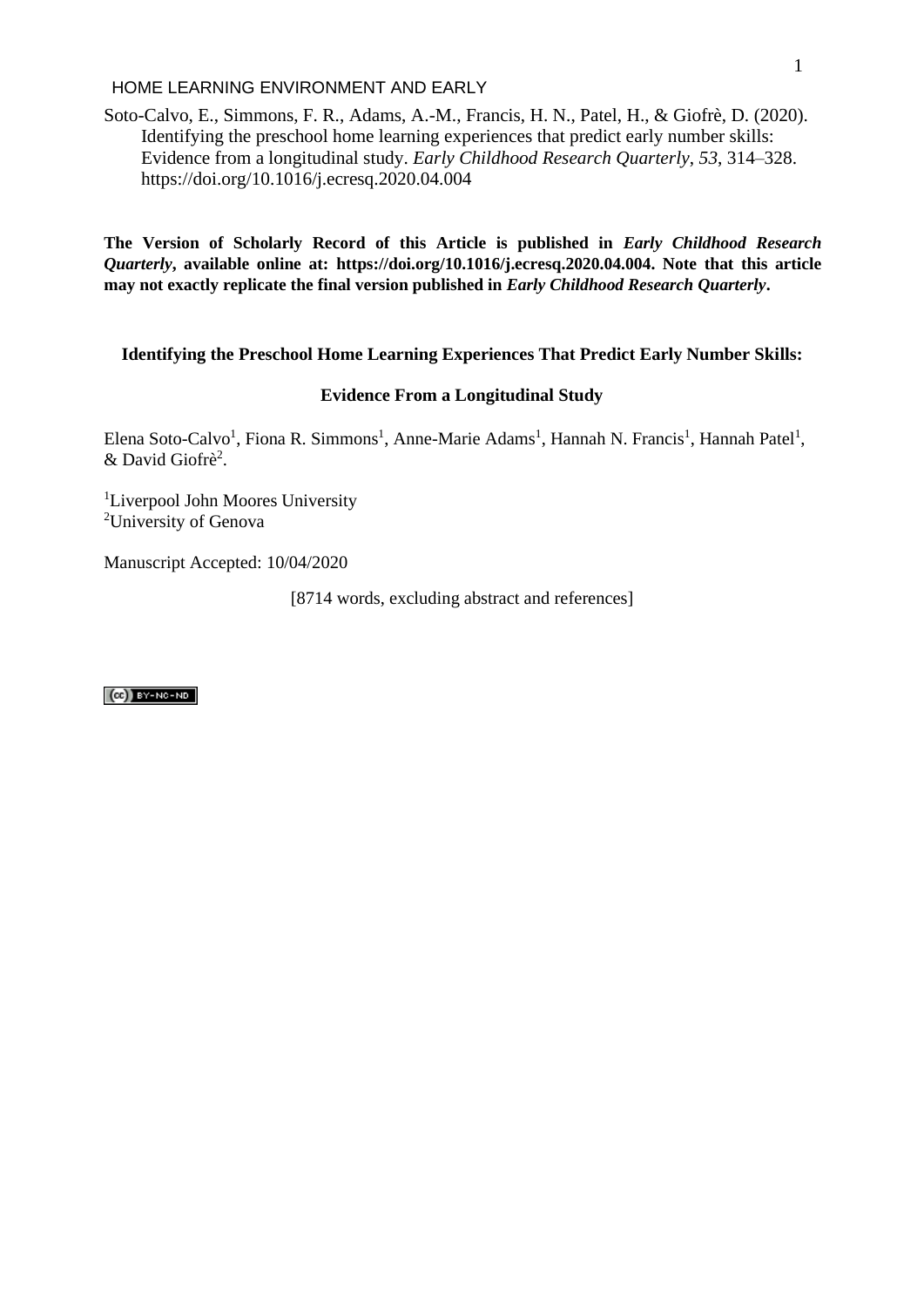#### **Abstract**

This study examines the longitudinal relationships between home learning experiences and early number skills. The counting, number transcoding and calculation skills of 274 children were assessed in the penultimate term of preschool (*Mage*=4:0). Prior to these assessments, parents completed questionnaires that surveyed the frequency of the children's home learning experiences. Three types of experiences were indexed: code-focused home literacy experiences that focus on the phonological and orthographic features of language, meaning-focused home literacy experiences that focus on sharing the meaning of language and text, and home number experiences. The children's language abilities (phonological awareness and vocabulary) and nonverbal abilities (inhibitory control and nonverbal reasoning) were assessed in the final term of preschool (*Mage*=4:3). Their number skills were reassessed in the final term of the first year of primary school (*Mage*=5:3). Home letter-sound interaction experiences (interactive code-focused literacy experiences) had significant longitudinal relationships with counting and number transcoding that were independent of language and nonverbal abilities. The relationship between letter-sound interaction experiences and later counting was also independent of the autoregressive influence of baseline counting ability. We extend previous findings by demonstrating that interactive code-focused home literacy experiences in the preschool period predict growth in counting skills even when a broad range of language and cognitive abilities are controlled. Supporting parents to engage in code-focused home literacy experiences may benefit preschoolers' counting skills.

*Key words:* counting, number transcoding, calculation, home learning environment, home numeracy environment, home literacy environment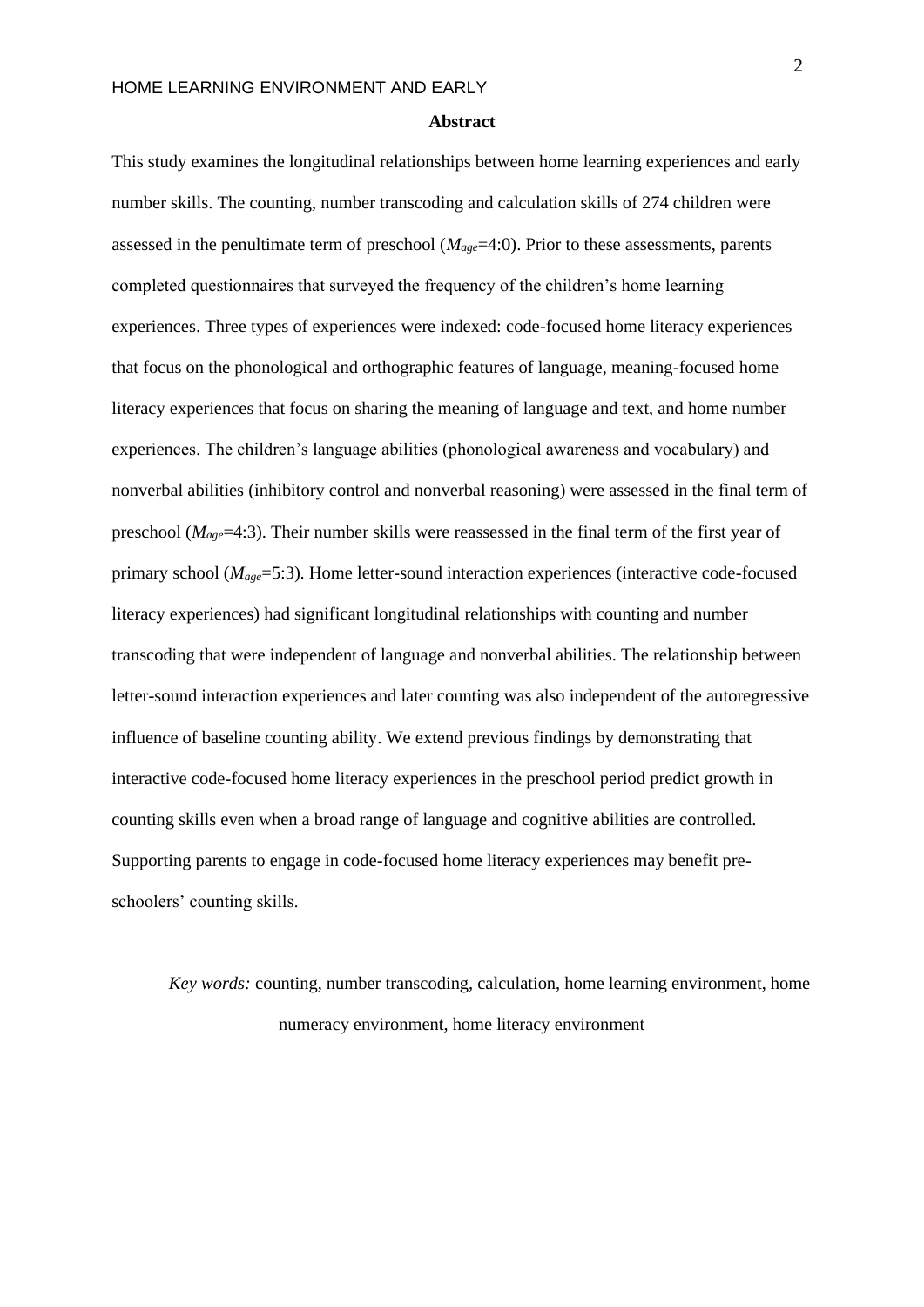$\mathbf{F}$ 

Early number skills are basic numerical abilities that include counting, number transcoding and calculation (Krajewski & Schneider, 2009ab). These foundational skills often emerge prior to formal schooling (e.g., LeFevre et al., 2010a; Sarnecka & Carey, 2008; Wynn, 1992), with large individual differences already apparent at school entry (Dowker, 2008; Stock et al., 2009). Children's early number skills at school entry have been repeatedly associated with later mathematics attainment (see Merkley & Ansari, 2016 for a review). Given the predictive influence of early number skills on later mathematical development, it is important to understand the language, cognitive and environmental factors that support these skills. The aim of the present study is to examine the longitudinal relationships among pre-schoolers' home learning experiences, language and cognitive abilities, and their later counting, number transcoding and calculation skills. It evaluates both within-domain relationships between home number experiences and early number skills, and cross-domain relationships between home literacy experiences and early number skills.

# **Language and cognitive skills**

Within the pathways model of mathematics, LeFevre et al. (2010a) identified language abilities as one of the important precursors of early mathematical skills. Phonological skills are proposed to underpin early numeracy development by supporting the development of languagesymbol associations when acquiring the names of number symbols (LeFevre et al., 2010a). It is argued that children with stronger phonological representations of numbers are better at counting and calculating because these tasks require the retrieval and usage of verbal codes (see Simmons & Singleton, 2008; Soto-Calvo et al., 2015). Phonological awareness has been associated with later mathematical attainment in young children (Barnes et al., 2011; Pupura et al., 2011; Simmons et al., 2008). Furthermore, pre-schoolers' phonological awareness predicts the development of specific early number skills, including both counting and calculation (Barnes et al., 2011; Krajewski & Schneider, 2009b; Koponen et al., 2013; LeFevre et al., 2010a; Moll et al., 2015; Soto-Calvo et al., 2015). Children's vocabulary has also been associated with their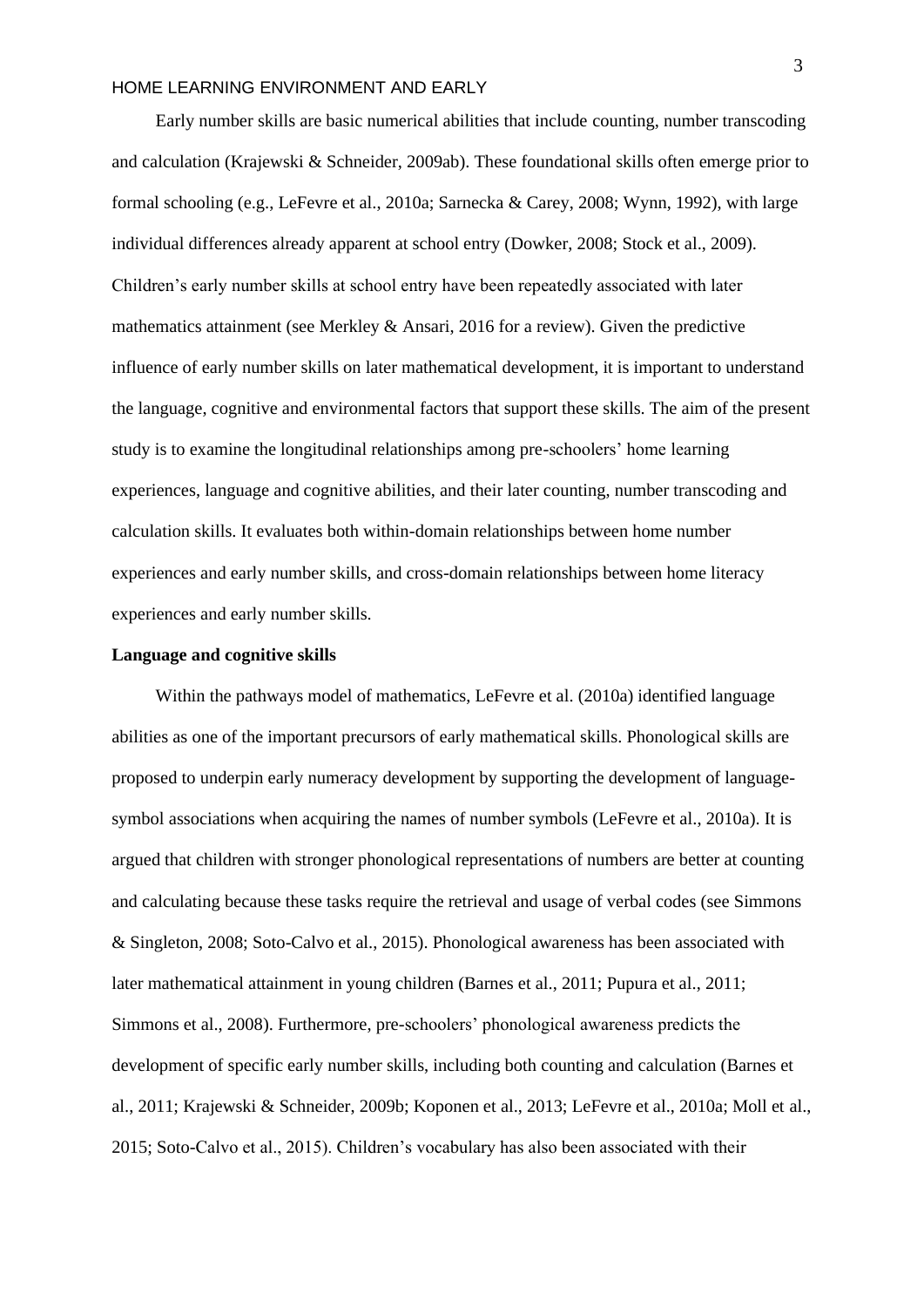number skills in der Konstantinopolis in der Konstantinopolis in der Konstantinopolis in der Konstantinopolis<br>Number skills in der Konstantinopolis in der Konstantinopolis in der Konstantinopolis in der Konstantinopolis<br>Nu mathematical attainment (Barnes et al., 2011; Romano et al., 2010). Vocabulary is proposed to support mathematical development through the acquisition and understanding of mathematical vocabulary (Moll et al., 2015; Purpura & Logan, 2015; Purpura & Reid, 2016; Toll & Van Luit, 2014). Pre-schoolers' vocabulary skills are predictive of their early number skills including counting and number transcoding (Moll et al., 2015; Purpura & Ganley, 2014). Combined this research suggests that phonological and vocabulary skills support the development of verbally mediated aspects of early numeracy.

Executive functioning (EF) has also been identified as a precursor of early numeracy (see Raghubar & Barnes, 2017 for a review). EF is an overarching term for the cognitive processes that control goal-directed behaviour. These processes include the updating of working memory, inhibitory control (IC) and the shifting of the attentional focus (Wiebe et al., 2011). There are a number of ways that EF may support early number skills. For example, counting objects requires updating of working memory to maintain an accurate representation of the changing count sequence and inhibiting previously counted objects so they are not counted twice. Similarly, updating of working memory is required during calculation as the quantities transform. Preschoolers' performance on EF tasks relates to their concurrent and longitudinal performance on standardised mathematics tests (e.g., Bull et al., 2011; McClelland et al., 2013), with several studies suggesting these relationships are causal (e.g., Blair et al., 2015; Cameron et al., 2012; Davidse et al., 2015; Matthews et al., 2009; McClelland et al., 2014). Researchers have also reported positive links between EF measures and specific early number skills including counting, number transcoding and calculation at preschool and kindergarten ages (Hornung et al., 2014; Kroesbergen et al., 2014; Lan et al., 2011; Moll et al., 2015; Purpura & Ganley, 2014; Purpura et al., 2017).

Reasoning abilities have been shown to be an important predictor of mathematics attainment in secondary and older primary-aged children (e.g., Allen et al., 2019; Caviola et al., 2014; Deary et al., 2007; Donolato et al., 2019), although their relationship with specific early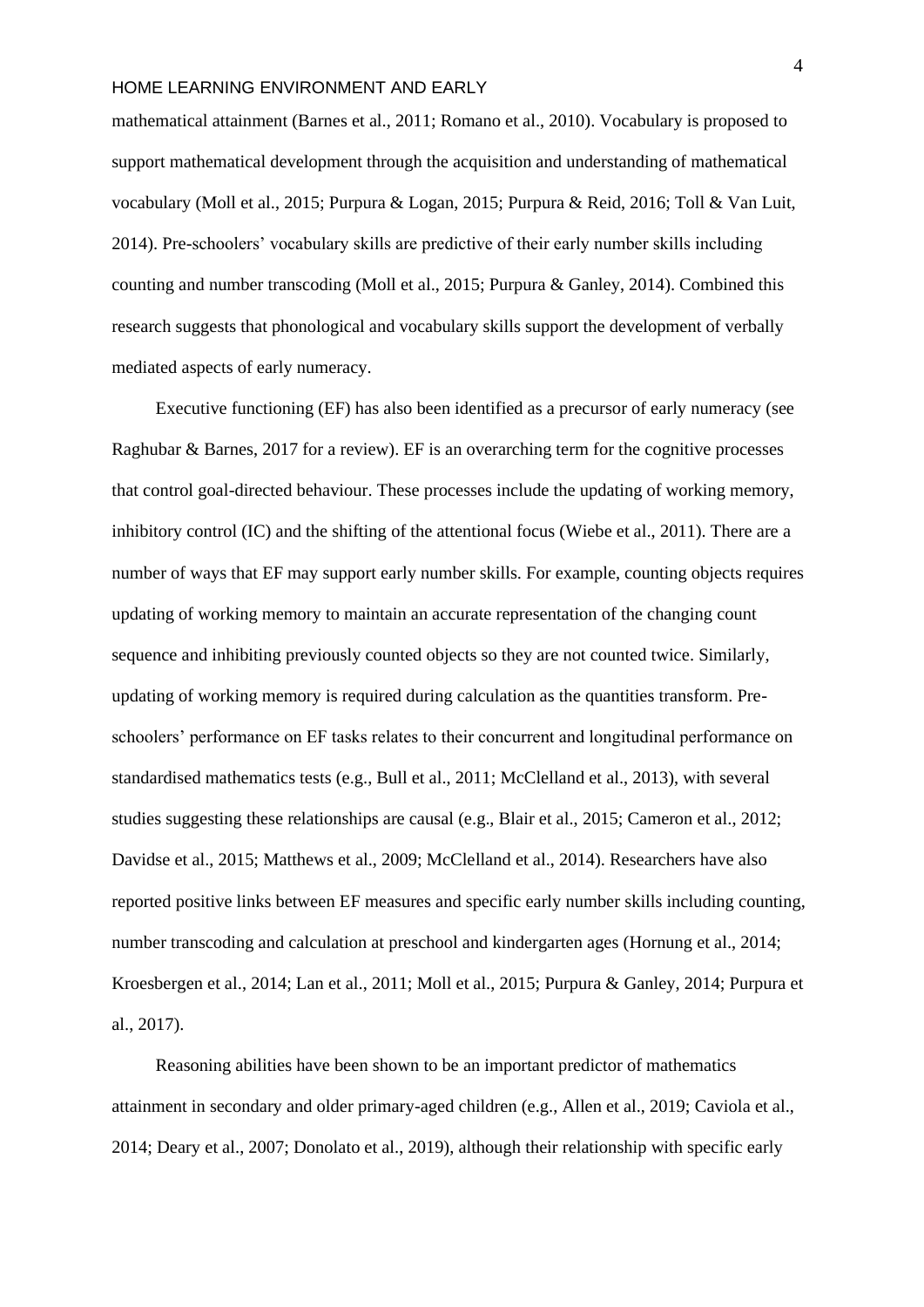$\mathbf{A} = \mathbf{A} \mathbf{B} \mathbf{B}$ number skills in young children is more nuanced. Relationships between nonverbal reasoning and measures of early number skills (that comprised mainly counting tasks) have been identified in kindergarteners (Hornung et al., 2014; Kroesbergen et al., 2014). However, these relationships were not independent of children's EF. Furthermore, although nonverbal reasoning was not independently related to a counting-focused kindergarten assessment, it did have an independent relationship with number line estimation and arithmetic in  $1<sup>st</sup>$  grade (Hornung et al., 2014). This suggests that nonverbal reasoning may have a more limited role in early counting but a stronger role in later mathematical skills.

# **The Home Learning Environment**

The Home Learning Environment (HLE) is a broad term that encompasses the frequency of home learning experiences, the availability of resources that promote learning and parental attitudes towards learning. The HLE in early years is a longitudinal predictor of academic outcomes including mathematics (Anders et al., 2013; LeFevre et al., 2009; Melhuish et al., 2008a; Skwarchuk et al., 2014). Research adopting broad indices of the HLE suggest that a higher quality HLE is associated with stronger numeracy (e.g., Anders et al., 2012; Melhuish et al., 2008b). Examining which aspects of the HLE exert an influence on early number skills development is particularly important because intervention studies have indicated that the preschool HLE can be modified (Niklas et al., 2016; Suskind et al., 2015).

### *The Home Literacy Environment*

Home literacy models provide an analysis of the different types of home literacy experiences that children experience (Phillips & Lonigan, 2009; Sénéchal & LeFevre, 2002). Within these models experiences are classified into those that focus on phonological and orthographic aspects of language (termed 'formal', 'inside-out' or 'code-focused'), and those that prioritise enjoyment and focus on sharing the meaning of oral or written language (termed 'informal', 'outside-in' or 'meaning-focused'). Code-focused home literacy experiences would include teaching children about letters and words, whereas the quintessential meaning-focused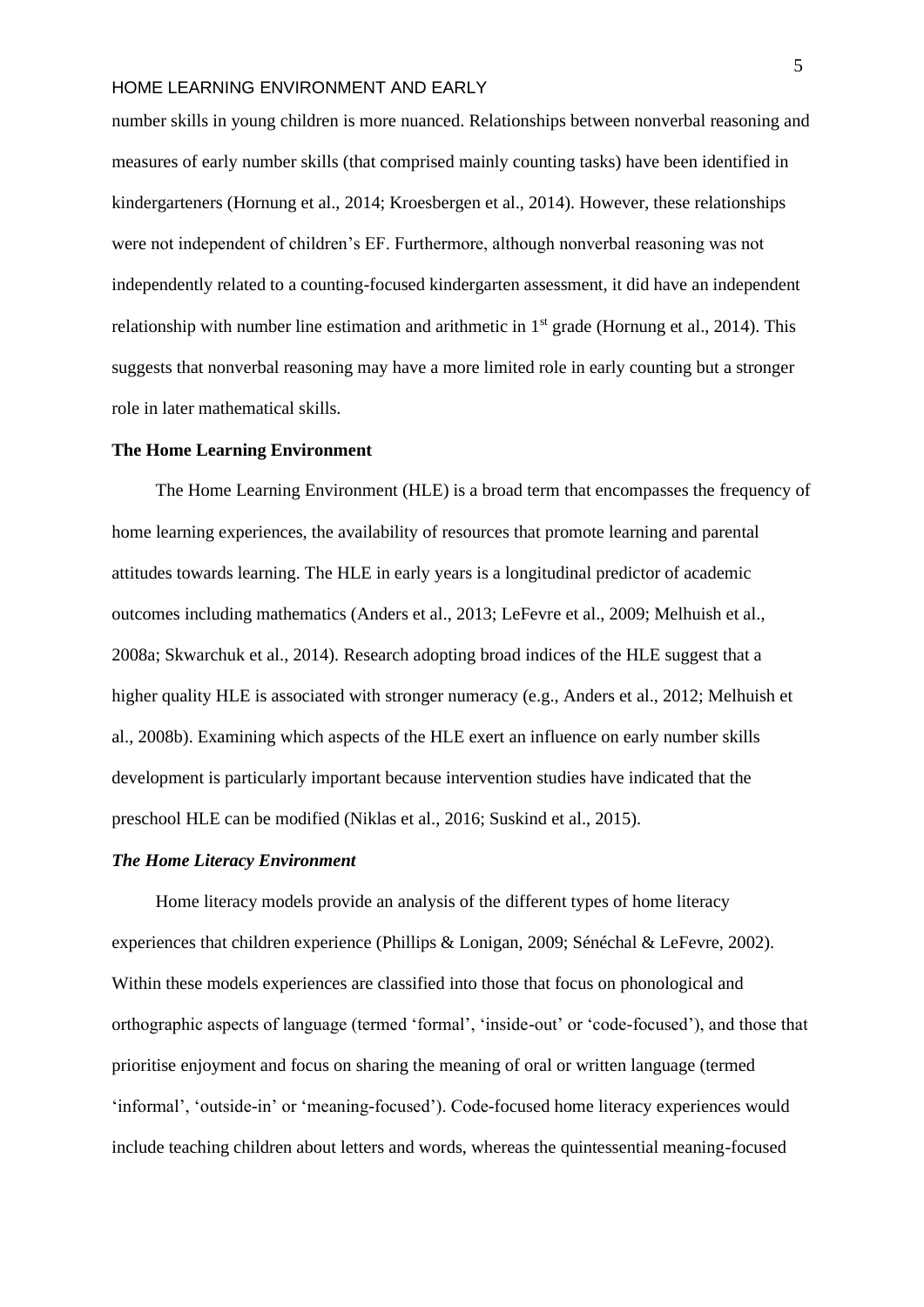number Skills (1989)<br>Number Skills (1989)<br>Number Skills (1989)

home literacy experience is shared reading. The home literacy model (Sénéchal & LeFevre, 2002) proposes that code-focused experiences support the development of emergent literacy skills (including alphabetic knowledge). In contrast, shared reading is proposed to support semantic oral language skills. Empirical studies have largely supported the predictions of this model. Meaning-focused experiences are associated with vocabulary and wider semantic skills (Frijters et al., 2000; Hamilton et al., 2016; Hood et al., 2008; Manolitsis et al., 2013; Sénéchal, 2006; Sénéchal & LeFevre, 2002; Sénéchal et al., 2008; Skwarchuk et al., 2014, but cf. Evans et al., 2000). Code-focused experiences are associated with alphabetic knowledge and word reading (e.g., Hood et al., 2008; Sénéchal & LeFevre, 2002, 2014). In some studies code-focused experiences have also been related to phonological skills (Foy & Mann, 2003; Hamilton et al., 2016), but this finding has not been consistently replicated (Hood et al., 2008; Napoli & Purpura, 2018).

Positive links have been identified between home literacy experiences and early numeracy (Anders et al., 2012; Baker, 2014; Napoli & Purpura, 2018; Soto-Calvo et al., 2020), although this relationship is not consistently found (Huntsinger et al., 2016; LeFevre et al., 2009; Segers et al., 2015). Manolitsis et al. (2013) examined the relationships between code- and meaningfocused home literacy experiences and counting knowledge using path analyses. Code-focused experiences were related to counting knowledge whereas meaning-focused experiences were not. Although not examined within their regression analyses, the correlations reported by Napoli and Purpura (2018) show a similar pattern with code-focused experiences having stronger relationships with early mathematics than meaning-focused experiences. It is possible that previous studies have failed to identify relationships between home literacy indices and numeracy outcomes because the home literacy indices employed focused on meaning- rather than codefocused items.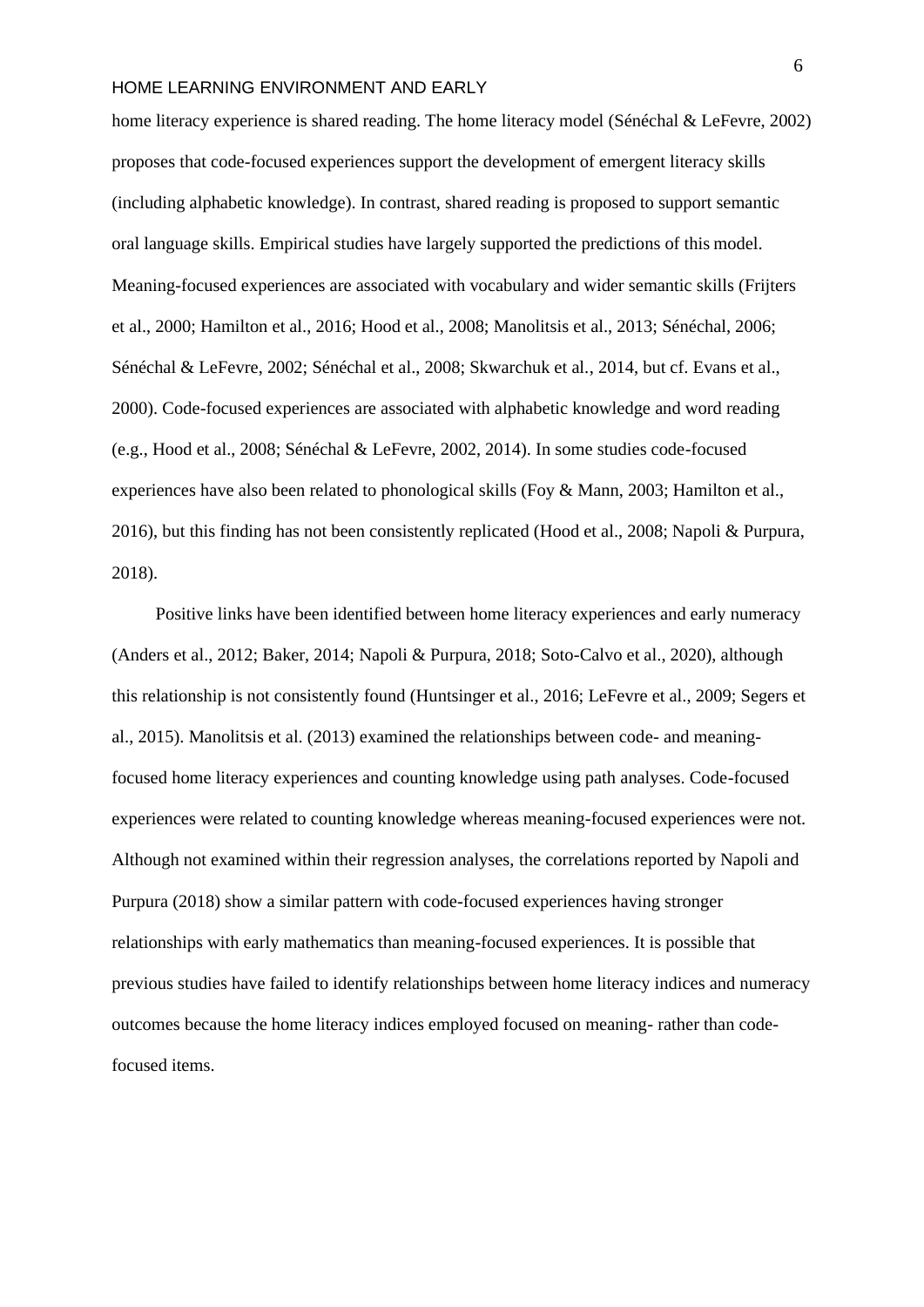#### $\mathbb{R}$   $\mathbb{R}$   $\mathbb{R}$   $\mathbb{R}$   $\mathbb{R}$   $\mathbb{R}$   $\mathbb{R}$   $\mathbb{R}$   $\mathbb{R}$   $\mathbb{R}$   $\mathbb{R}$   $\mathbb{R}$   $\mathbb{R}$   $\mathbb{R}$   $\mathbb{R}$   $\mathbb{R}$   $\mathbb{R}$   $\mathbb{R}$   $\mathbb{R}$   $\mathbb{R}$   $\mathbb{R}$   $\mathbb{R}$   $\mathbb{R}$   $\mathbb{R}$   $\mathbb{$ *The Home Numeracy Environment*

A model of the home numeracy environment that echoes the formal and informal distinction within the home literacy model has been developed (Skwarchuk et al., 2014). Within this model, home number experiences that involve numerical skills explicitly are considered 'formal' or 'direct'. Experiences that focus on enjoyment or play, where the number-related content is more incidental, are considered 'informal' or 'indirect'. Typical 'formal' experiences would include encouraging a child to complete calculations or teaching them to count objects. 'Informal' experiences would include playing shops or playing board games with a dice. Alongside the formal/informal distinction many studies also classify number experiences as basic or advanced, the latter being more stretching for the age-group of children studied (Elliott  $\&$ Bachman, 2017; Thompson et al., 2017). Additionally, some studies consider mathematical experiences beyond numeracy e.g., spatial and patterning experiences (Hart et al., 2016; Huntsinger et al., 2016; Zippert & Rittle-Johnson, 2020). Many studies have shown that *some*  measures of the home numeracy environment are related to numerical attainment (Anders et al., 2012; del Río et al., 2017; Hart et al., 2016; Huntsinger et al., 2016; Napoli & Purpura, 2018; Niklas & Schneider, 2013; Skwarchuk et al., 2014; Sonnenschein et al., 2016), although others have failed to identify any significant relationships (Blevins-Knabe et al., 2000; Lehrl et al., 2019; Missall et al., 2015). These differences are most likely underpinned by how the home numeracy environment is conceptualised and assessed. Patterns consistent with this interpretation can be identified. First, home number experiences categorised as 'formal' or 'direct' appear stronger predictors of symbolic number skills than those classified as 'informal' or 'indirect' (Huntsinger et al., 2016; Skwarchuk et al., 2014; Thompson et al., 2017). Second, advanced home number experiences bear stronger relationships with numeracy outcomes than basic experiences (del Río et al., 2017; LeFevre et al., 2010b; Ramani et al., 2015; Skwarchuk, 2009; Skwarchuk et al., 2014; Thompson et al., 2017). Overall, this research suggests that more frequent home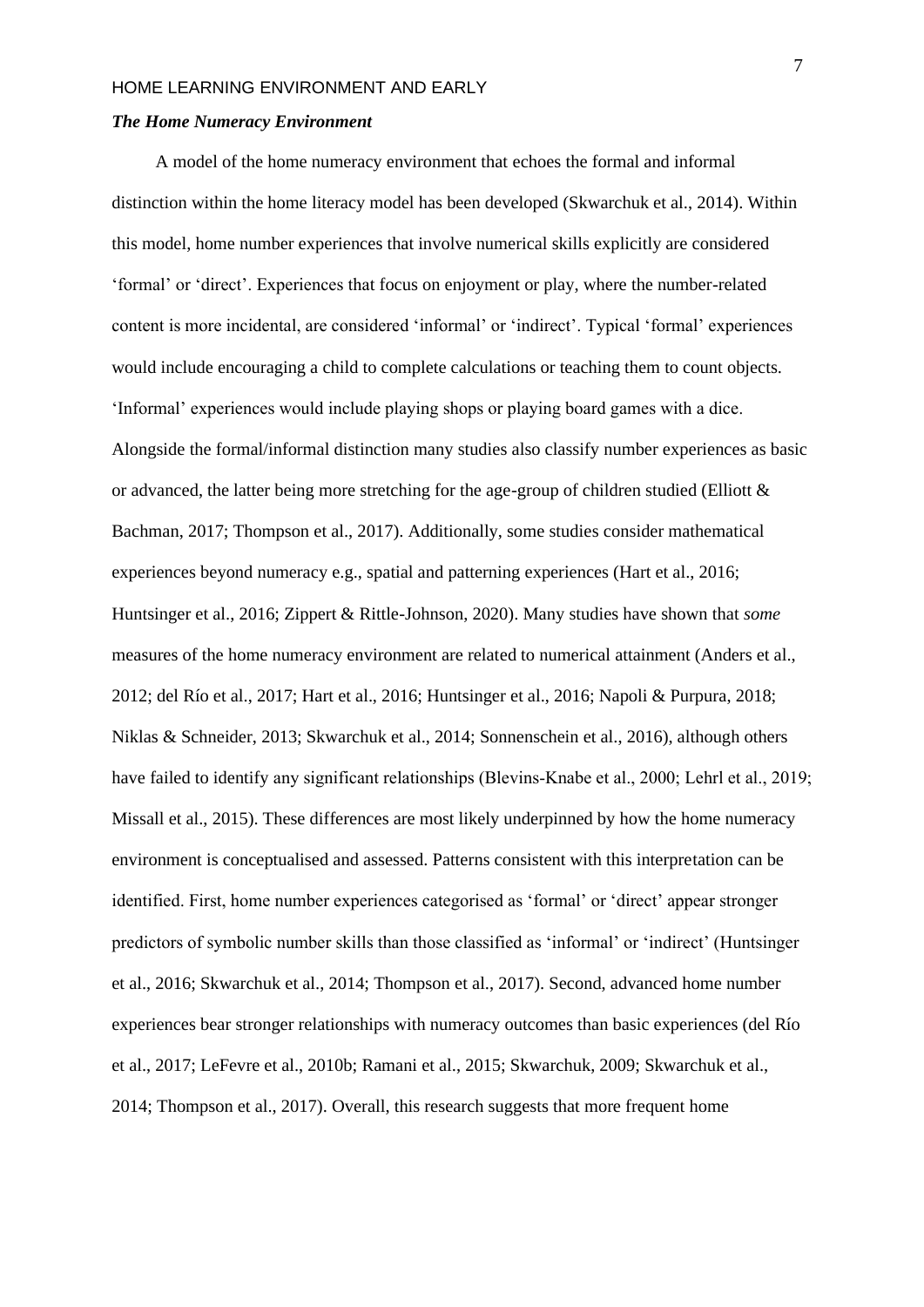NUMBER SKILLS experiences that are challenging and focus explicitly on number *may* support the development of children's number skills by increasing their exposure to, and practice of, number-related content.

### **The Present Study**

Within the present study, the relationships between home number experiences, code- and meaning-focused home literacy experiences and early number skills were explored. The extent that any cross-domain relationships between home literacy experiences and children's early number skills are direct or indirect via language and nonverbal abilities was analysed. Previous studies that have analysed the relative impact of code- and meaning-focused literacy experiences on early mathematics and number skills (Manolitsis et al., 2013; Napoli & Purpura, 2018) have not considered the extent that such relationships are underpinned by children's language abilities. Furthermore, we examine the within- and cross-domain influences of home learning experiences on three specific number skills, counting, number transcoding and calculation, using dual measures of each number skill. This extends previous research by examining the *differential*  impact of different aspects of the HLE on distinct early number skills.

We focused on counting, number transcoding and calculation skills because they have been consistently associated with children's later mathematical attainment (e.g., Krajewski & Schneider, 2009a,b; Moll et al., 2015; Passolunghi et al., 2007; Purpura et al., 2011; Soto-Calvo et al., 2015; Stock et al., 2009; van Marle et al., 2014). They are also core components of the Early Years Curriculum in England (Department for Education, 2013, 2017; Testing and Standards Agency, 2017). Theoretical models of early numeracy propose that counting, number transcoding and calculation skills are distinct early number skills that may be supported by different cognitive abilities (Krajewski & Schneider, 2009b; LeFevre et al., 2010a).

It is particularly important to understand the factors influencing children's ability to use counting to enumerate sets effectively as such cardinal counting skills are considered an essential building block in numeracy development (Sarnecka & Carey, 2008; Wynn, 1992). Krajewski and Schneider's (2009b) model of early number skills views cardinal counting as a pre-requisite for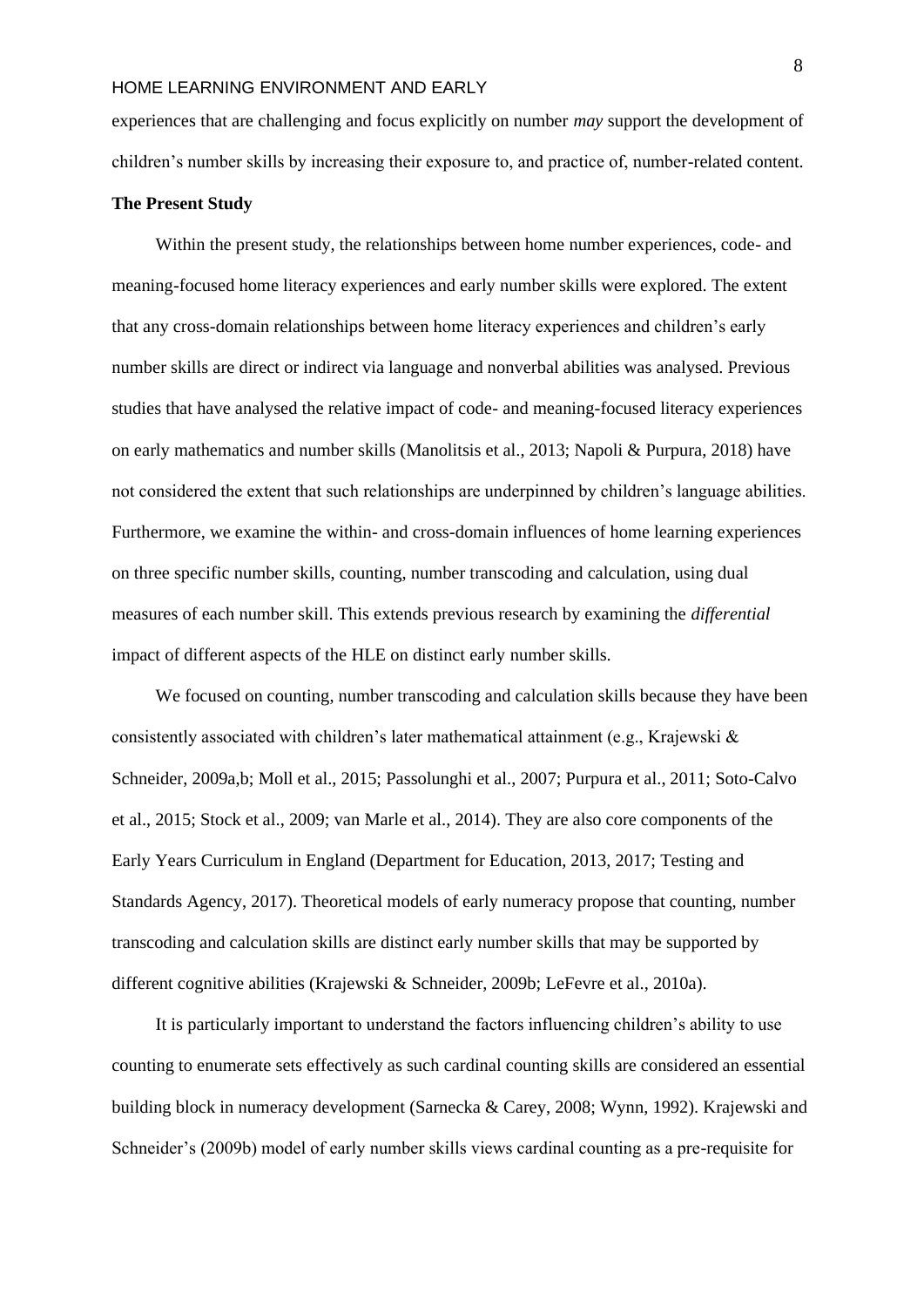$\mathbf{A}$   $\mathbf{A}$   $\mathbf{A}$   $\mathbf{A}$   $\mathbf{A}$ the development of higher order skills such as symbolic number magnitude comparisons and calculations. The importance of cardinal counting skills is also supported by evidence that the establishment of cardinal counting principles and procedures is associated both with an acceleration of the understanding of the magnitude of numbers (Geary et al., 2018), and an understanding of the principles underlying addition (Sarnecka & Carey, 2008).

In summary, we extend previous research by examining the relationships among number, code-focused literacy and meaning-focused literacy experiences and three core early number skills using a methodology that enabled the influence of a broad range of language and cognitive skills to be evaluated. We addressed the following research questions:

1. *Does the frequency of home number and home literacy experiences independently predict later counting, number transcoding and calculation skills?* In view of research reporting positive links between formal or direct home number experiences and symbolic aspects of mathematics (Anders et al., 2012; del Río et al., 2017; Hart et al., 2016; Huntsinger et al., 2016; Napoli & Purpura, 2018; Niklas & Schneider, 2013; Skwarchuk et al., 2014; Sonnenschein et al., 2016), we hypothesised that the frequency of home number experiences would explain unique variance in children's counting, number transcoding and calculation skills. Given previous findings of stronger relationships between code-, rather than meaning-focused, home literacy experiences and numeracy skills in young children (Manolitsis et al., 2013; Napoli & Purpura, 2018), we hypothesised that the frequency of code-, but not meaning-focused literacy experiences, would explain unique variance in later counting, number transcoding and calculation skills.

2. *To what extent do language and nonverbal abilities predict later counting, number transcoding and calculation skills? Are any relationships between the frequency of home literacy experiences and early number skills direct or indirect via children's language and nonverbal abilities?* 

Within the current study, we administered a broad range of language measures that assessed both phonological awareness and vocabulary, and nonverbal abilities that assessed both non-verbal reasoning and inhibitory control (IC). Given the need to restrict the assessment battery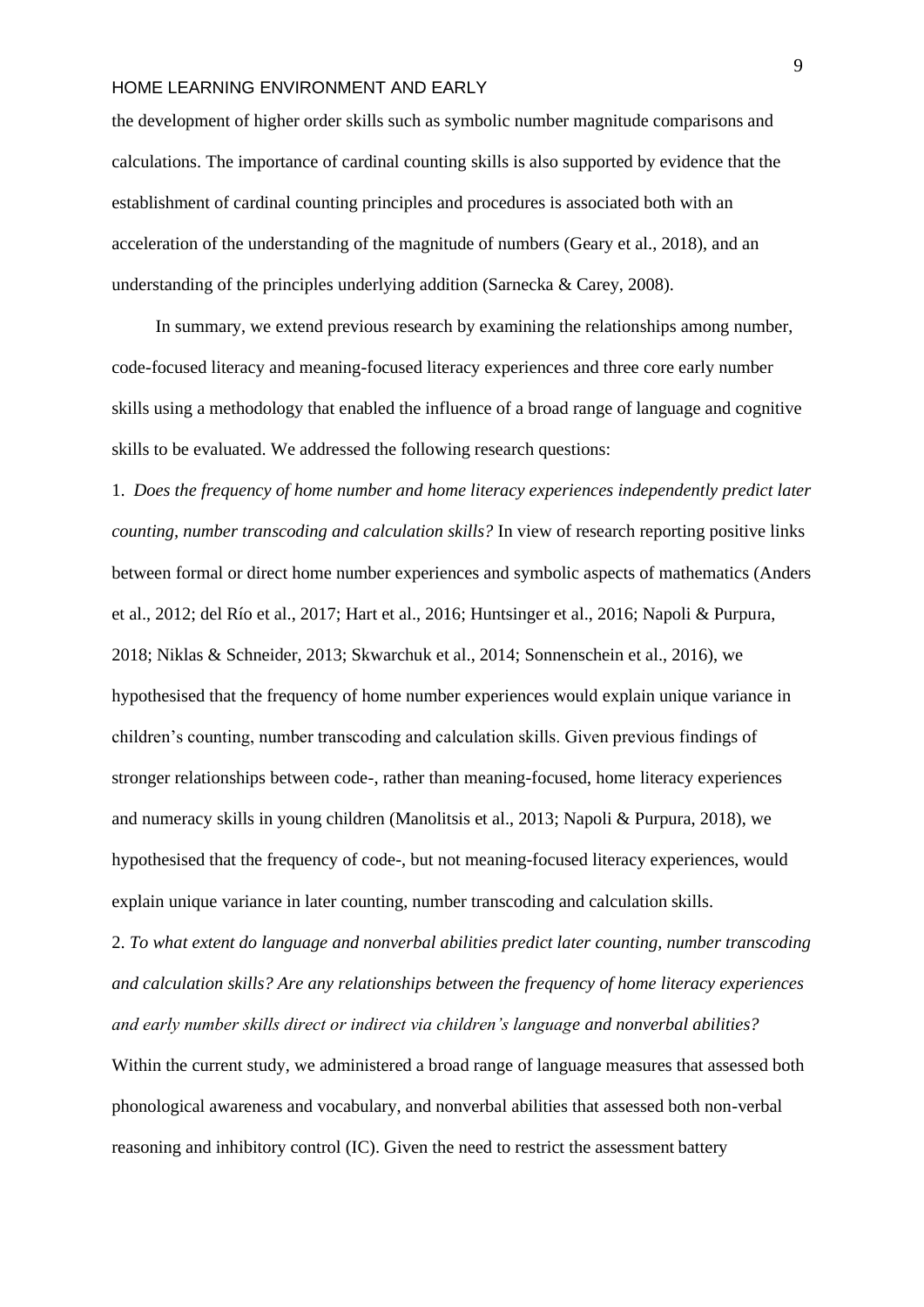NUMBER SKILLS administered to pre-schoolers, we could not assess all aspects of EF. IC skills were chosen since these develop earlier than other aspects of EF (Best & Miller, 2010; Garon et al., 2008; Hughes, 2011) and in young children have stronger relationships with maths performance than other aspects of EF (Blair et al., 2015; Cameron et al., 2012; Davidse et al., 2015; Jacob & Parkinson, 2015; Matthews et al., 2009; McClelland et al., 2014).

Consistent with the results of previous studies (Barnes et al., 2011; Krajewski & Schneider, 2009b; Koponen et al., 2013; Lan et al., 2011; LeFevre et al., 2010a; Moll et al., 2015; Purpura & Ganley, 2014; Purpura et al., 2017; Soto-Calvo et al., 2015), we hypothesised that both language and nonverbal abilities would explain significant variance in counting, number transcoding and calculation skills. Furthermore, given previously identified relationships between language abilities and both home literacy experiences (Frijters et al., 2000; Hamilton et al., 2016; Hood et al., 2008; Manolitsis et al., 2013; Sénéchal, 2006; Sénéchal & LeFevre, 2002; Skwarchuk et al., 2014) and early number skills (Moll et al., 2015; Soto-Calvo et al., 2015), we anticipated that the relationships between home literacy experiences and early counting, number transcoding and calculation would be at least partially indirect via children's language abilities.

2. *Can home literacy and/or number experiences predict growth in counting, number transcoding and calculation skills?* We determined if home experiences could predict *growth* in early number skills by examining whether longitudinal relationships between home learning experiences and later number skills persisted once the autoregressive effect of children's baseline early number skills were controlled.

# **Method**

# **Participants**

Parent-child dyads were recruited in children's final year of preschool (the academic year in which they turned four). There were 274 parents (254 females) and 274 children (146 females). The children were assessed at three time points; spring term of preschool year  $(T_1, M_{age} = 4:0)$ *SD*=3.63 months), summer term of preschool year  $(T_2, M_{age} = 4:3 SD=3.67$  months) and after they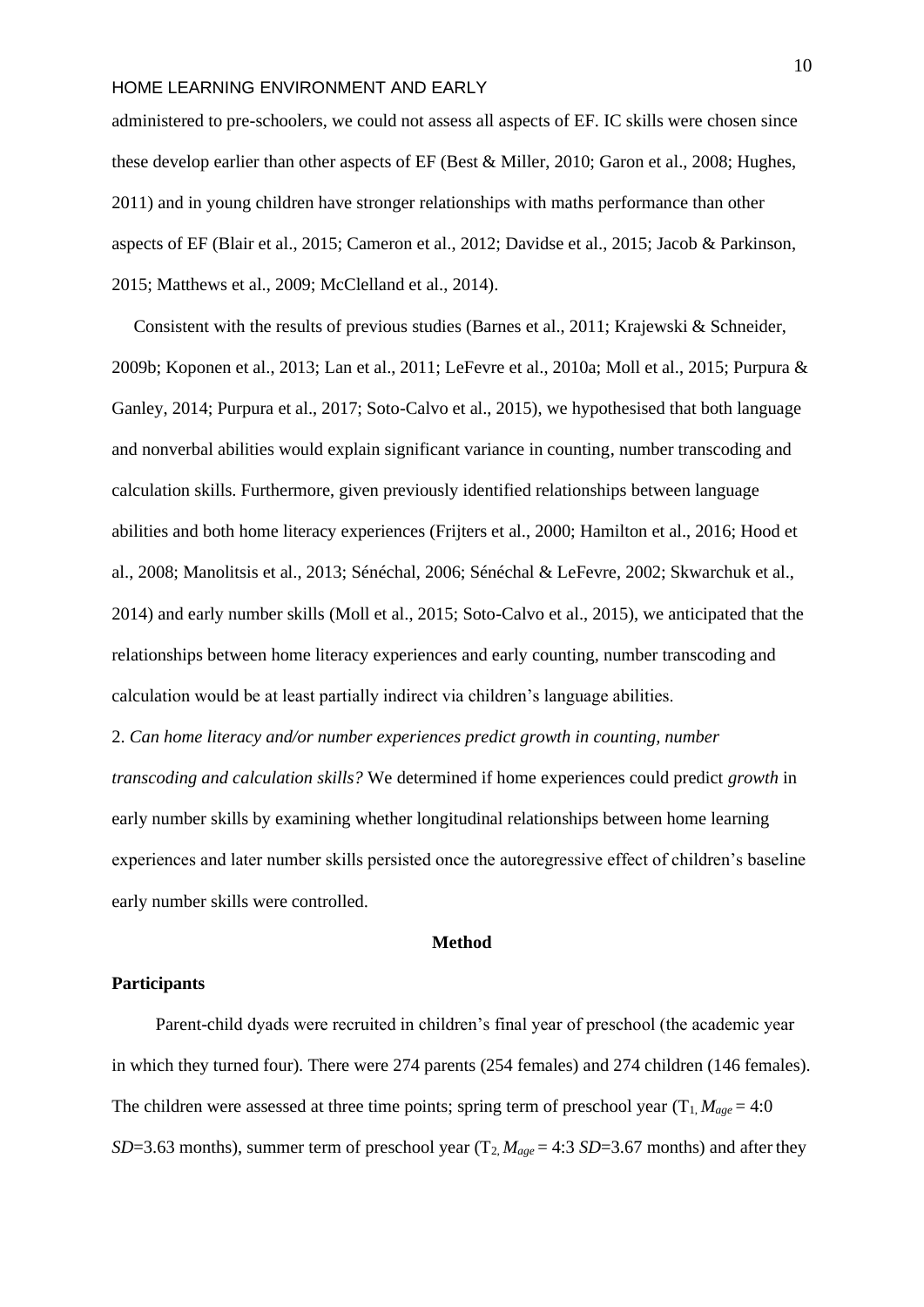NUMBER SKILLS had transferred to primary school in the summer term of Reception Year (T<sub>3,</sub>  $M_{age} = 5:3$ , *SD*=3.64 months). All early years providers in England (which include all preschool settings and Reception classes) must follow the Early Years Foundation Stage Framework (Department for Education, 2017). This framework stipulates both broad areas of learning and development that practitioners must focus on, as well as safeguarding and welfare requirements.

The parents completed a questionnaire indexing demographic factors and home learning experiences prior to their children completing the assessments at  $T_1$ . From the original 274 children recruited at  $T_1$ , 265 (96.72%) were retained at  $T_2$  and 232 (84.67%) were retained at  $T_3$ . Attrition was higher from  $T_2$  to  $T_3$  because the children moved from their preschool settings to primary schools. The primary schools into which 26 (4.01%) children had transferred did not consent for the study to continue and the primary school placements of 10 (3.65%) children could not be traced. Additionally, four children (1.46%) moved away, two (0.73%) were persistently absent and one (0.36%) withdrew assent.

The postcode deprivation decile for each household was obtained from the [English indices](http://imd-by-postcode.opendatacommunities.org/) [of deprivation 2015 o](http://imd-by-postcode.opendatacommunities.org/)nline open data of the United Kingdom (Department for Communities and Local Government, [http://imd-by-postcode.opendatacommunities.org/\)](http://imd-by-postcode.opendatacommunities.org/). The mean deprivation level was close to the national average (*M*=5.42, *SD*=3.32). Three respondents did not supply their postcode. Parental qualifications were coded according to the UK National Qualification Framework [\(https://www.gov.uk/what-different-qualification-levels-mean/list-of-qualification](https://www.gov.uk/what-different-qualification-levels-mean/list-of-qualification-levels)[levels\)](https://www.gov.uk/what-different-qualification-levels-mean/list-of-qualification-levels). This scale levels qualifications from 1 (qualifications equivalent to a lower grade GCSE, typically taken by 16-year-olds) to 8 (doctoral level qualifications). Parental highest level of education was diverse, with a mean which was broadly equivalent to two years of post-secondary education (*M*=4.75, *SD*=2.00). Four respondents did not report their qualifications.

# **Measures**

### *Questionnaire*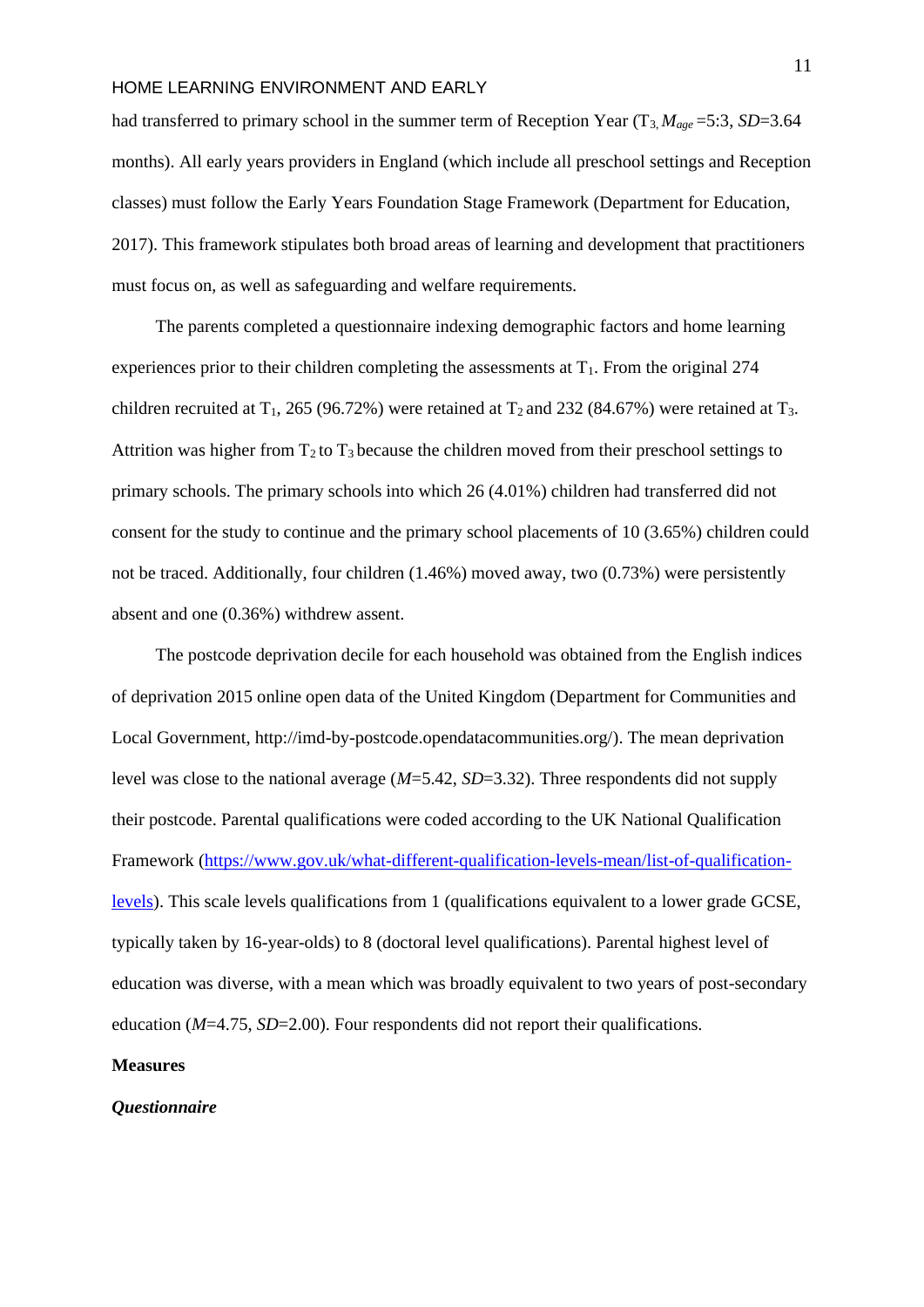NUMBER SKILLS

**Home experiences.** Parents reported the frequency on a 6-point Likert scale ranging from *never* to *several times a day* that their child experienced 32 activities at home. There were eight number experiences, eight meaning-focused literacy experiences and seven code-focused literacy experiences. In addition, there were nine filler items that were not analysed (e.g., rides a scooter, balance bike or bike). The different types of items were randomly ordered within the questionnaire. Three factor analyses were conducted to assess whether the items relating to number, meaning-focused literacy and code-focused literacy experiences formed reliable and internally consistent scales. Principal Axis Factoring with a Promax rotation and Kaiser normalisation was utilised including only items deemed statistically reliable (i.e., did not suffer from lack of variability in response and were largely correlated with the remaining items in the scale). Missing item responses were replaced with the item mean. Appendices A to C show the key descriptive statistics for the included and excluded items, and the inter-item reliability of the scales.

**Book exposure.** Parents were presented with 21 potential preschool book titles and asked to indicate which titles they believed were real. They were given the response options 'real', 'made up' and 'don't know'. The instructions encouraged them not to guess. Of the 21 book titles, 15 were real and six were made up. All of the real titles were fiction books suitable for preschoolers. Parental responses to the real and fictional titles are shown in Appendix D. This book exposure index is based on similar book exposure indices that have been used successfully to assess shared reading in previous studies (e.g., Hamilton et al., 2016; Puglisi et al., 2017; Skwarchuk et al., 2014). The same formula as Skwarchuk et al. (2014) was utilised [(Storybook titles correctly identified - Foils identified as real books) / total number of actual books x 100] to reduce any residual influence of guessing.

# *Child Assessments*

**Language Assessments.** Two subtests from the Preschool and Primary Inventory of Phonological Awareness (PIPA, Dodd et al., 2000) were administered to assess phonological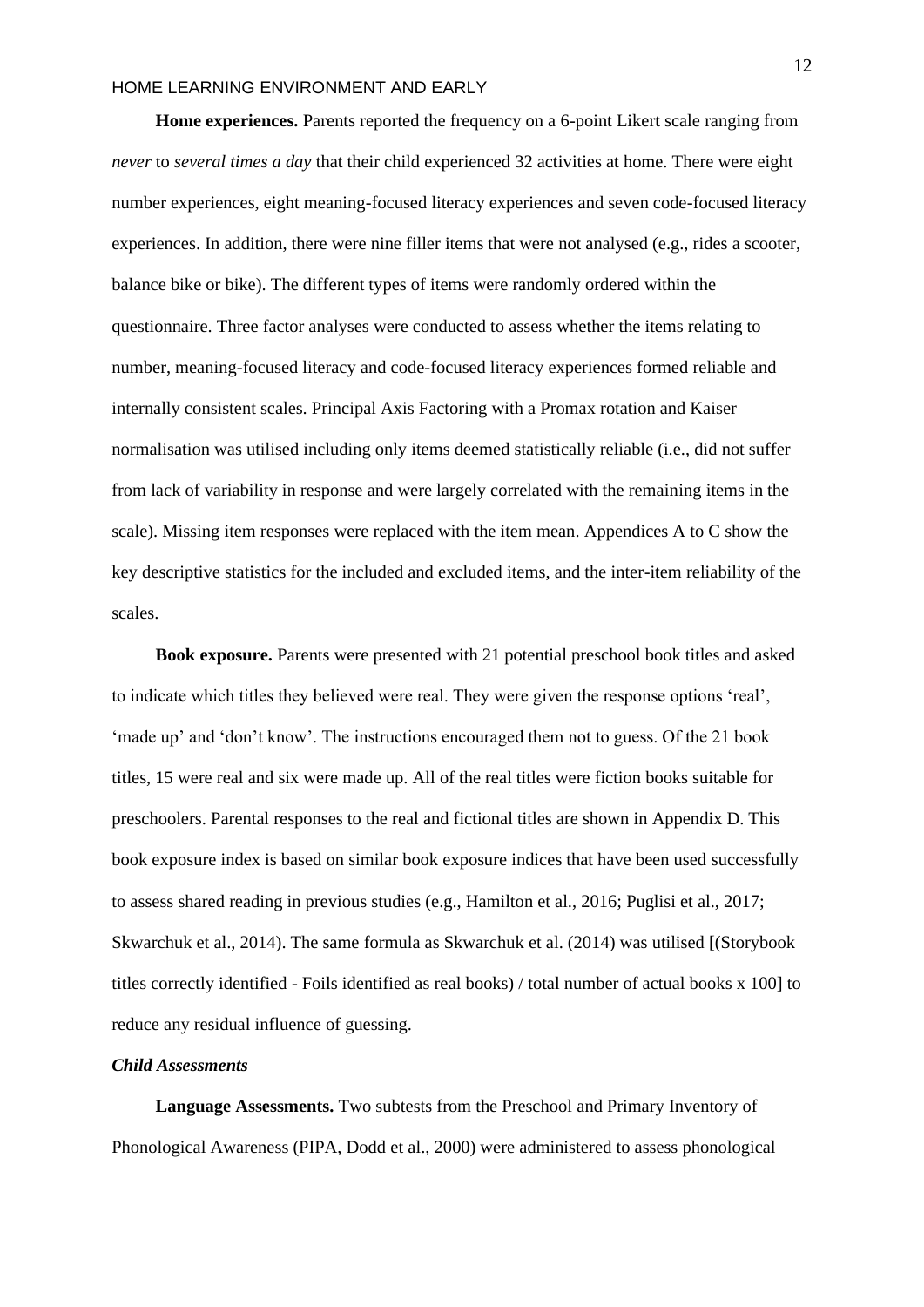$\mathbf{Y} \neq \mathbf{W}$ awareness. In *Alliteration Awareness,* the child had to identify the word from a set of four that started with a different sound. In *Rhyme Awareness,* the child had to identify the word from a set of four that did not rhyme with the others. Both tests comprise 2 practice items and 12 experimental items. Vocabulary was assessed with two standardised measures. In the *Naming Vocabulary* subtest from the British Ability Scales III (BAS-3, Elliott & Smith, 2011) the child had to name pictures presented to them. In the *Receptive Vocabulary* subtest from the Wechsler Preschool and Primary Scale of Intelligence-Fourth UK Edition (WIPPSI-IV-UK, Wechsler, 2013) the child had to point at the picture from a set of four that best matched the word said by the researcher.

**Cognitive Assessments.** IC was assessed with two experimental computerised tasks previously used with pre-schoolers. In the *Fish/Shark* task (Wiebe et al., 2011) the child had to press a key when shown a fish (75% of the trials) but inhibit this response when shown a shark (25% of the trials). The *d'* index was calculated by subtracting the *z*‐score value of the hit rate right-tail *p* value from the *z*-score value of the false alarm rate right‐tail *p* value (Macmillan & Creelman, 2005). This sensitivity index represents how accurately the child detects fishes and rejects sharks. In the *Big/Little Stroop* task (modified from Kochanska et al., 2000) the child saw a large outline of an animal with smaller animal outlines presented within it. The large outline appeared briefly first for 750ms. The child had to name the smaller animals within the outline. The trials were equally split between congruent trials (where the outline animal matched the smaller ones within it) and incongruent trials (where the outline animal differed from the small ones within it). The number of correct responses to the incongruent trials was recorded. We chose our two IC measures because they both capture variance in this age group effectively (Clark et al., 2014; Kochanska et al., 2000; Wiebe et al. 2011). Nonverbal reasoning was assessed with two standardised measures from the British Ability Scales III (BAS-3, Elliott & Smith, 2011). In the *Matrices* subtest, the child had to select the picture from a set of four that best completed a four-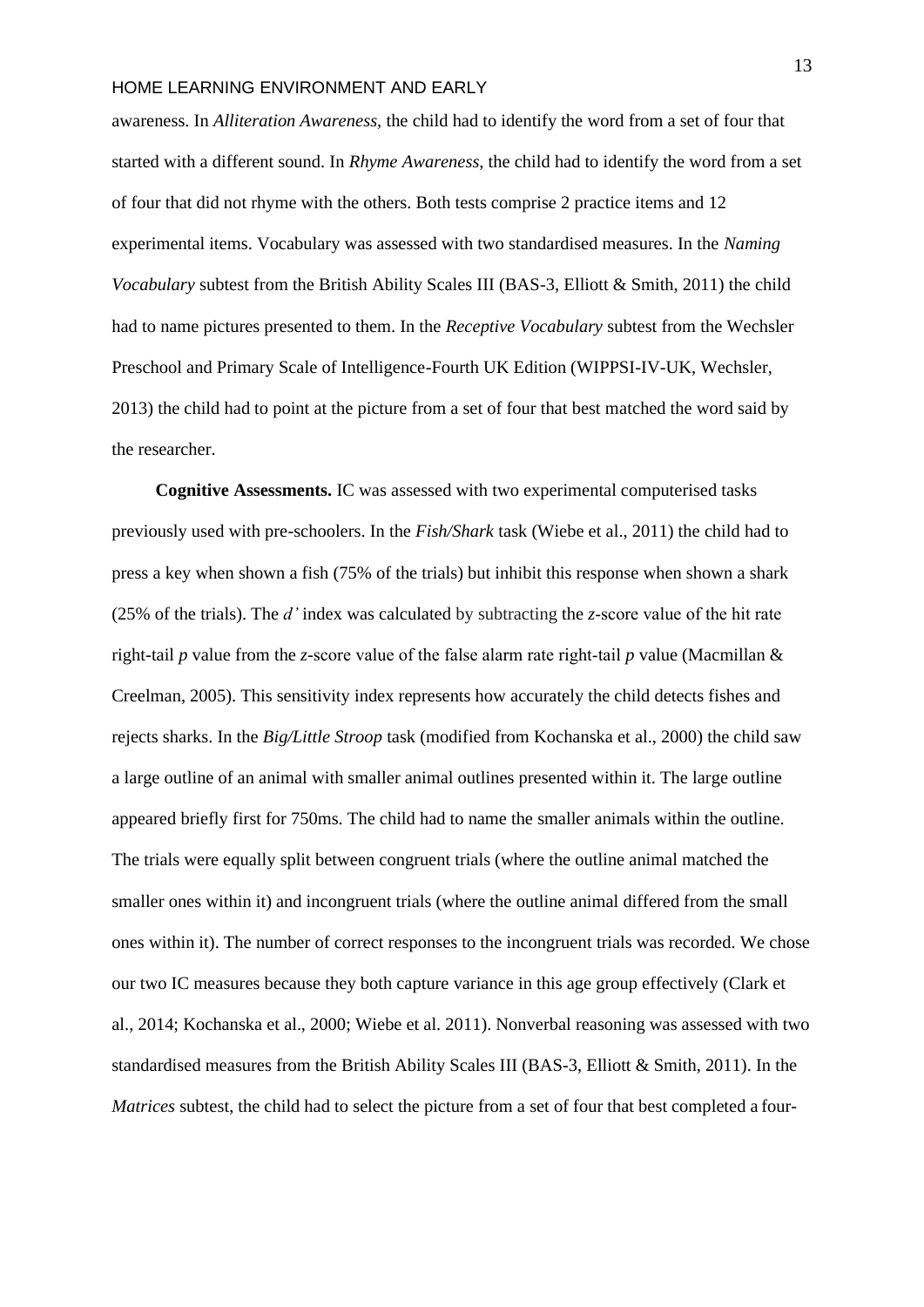NUMBER SKILLS picture pattern. In the *Picture Similarities* subtest, the child had to place a card under a picture from a choice of four that best matched the picture on the card.

**Early Number Skills Assessments.** The counting, number transcoding and calculation assessments were developed for this longitudinal study, further details including the individual items are given in Soto-Calvo et al. (2020). With the exception of sequential counting, all the number assessments began with one practice item for which feedback was provided. One point was awarded for each correct response in the subsequent experimental items. To reduce administration time and stress (due to the presentation of numerous items beyond a child's capabilities) stop rules were applied at both time points and start rules were applied at  $T_3$ . At  $T_1$ and  $T_3$ , the child was stopped after three consecutive incorrect answers or after three or more incorrect answers within a block. If a child completed more than one block without error at  $T_1$ , at T3 the child started the task at the beginning of the last block in which all items were answered correctly at T1. Credit was given for preceding items not administered. If starting on a later block at  $T_3$ , the previous block was administered if the child failed any items on the first block administered.

*Sequential Counting.* Children were asked to count aloud to a cuddly toy starting from one to as high as they could. The highest number recited in the correct order was recorded.

*Give Me X.* The child was given a set of objects (e.g., 10 pigs) and asked to select a subset (e.g., 5 pigs). In each item, the child was asked to place a specific number of toy animals on a drawing of a farm or a house (e.g., "Can you put two ducks in the pond?"). The task consisted of three blocks of five items. Items in the first block were magnitudes below 10 and the child had to select the items from a box containing 10 items, items in the second block were numbers from 10 to 20 and items in the third block were numbers from 20 to 30. In these latter two blocks, the child had to select the items from a box containing 35 items.

*Counting Objects.* The child was asked how many animal pictures were presented on a card (e.g., "How many birds are there?"). There were 20 cards with pseudo-randomly distributed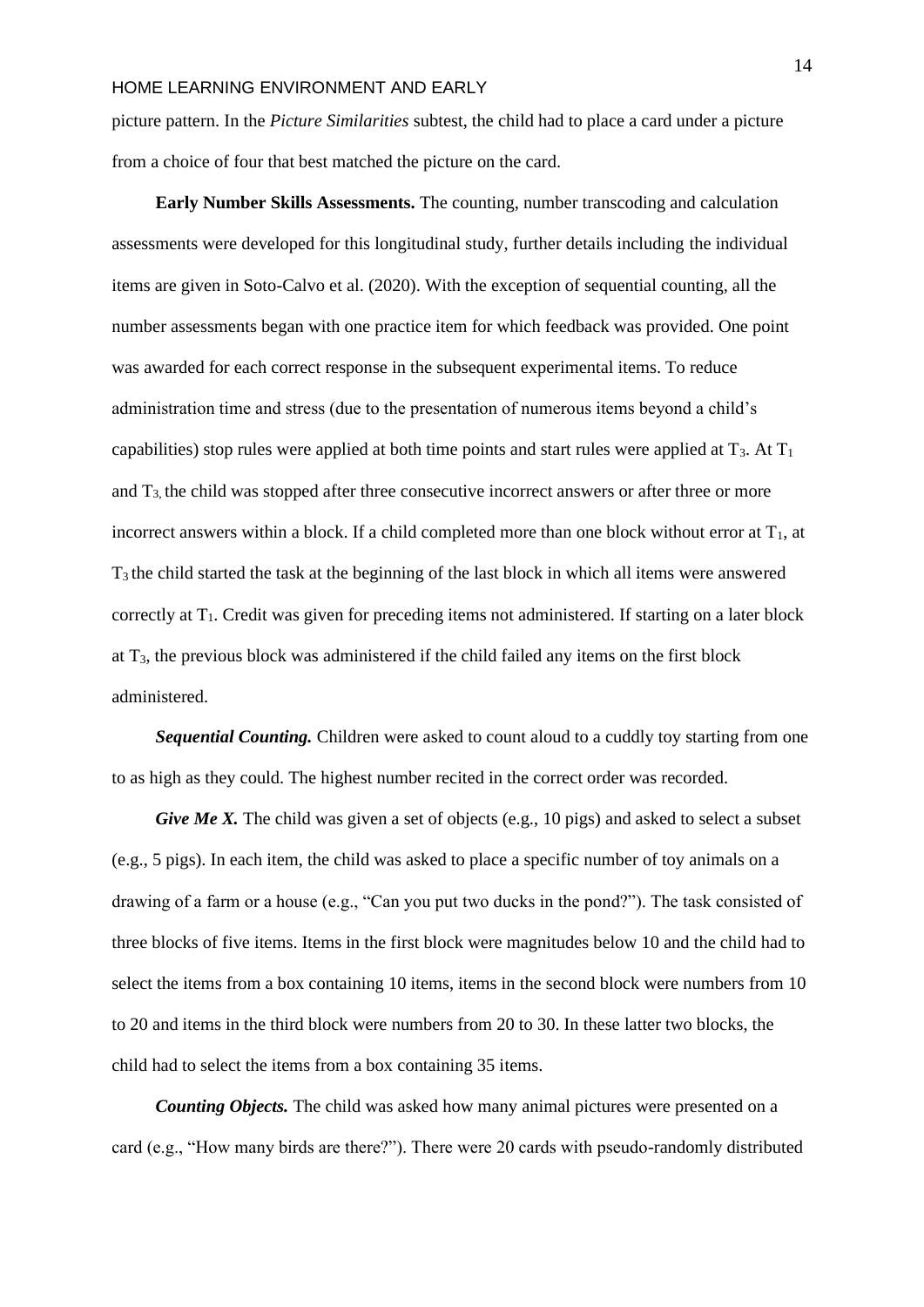$\mathcal{L}$   $\mathcal{L}$ pictures of the same animal on each card. The last number-word spoken was recorded as their answer. The cards were grouped into four blocks each consisting of five items. The first block presented quantities below 10, the second presented quantities from 10 to 19, the third presented quantities from 20 to 30 and the fourth presented quantities ranging from 35 to 97.

*Numeral Recognition.* The researcher presented a card displaying nine different numerals in a pseudo-random arrangement and asked the child to point to a specific number (e.g., "Can you point to number five?"). This task consisted of four blocks at  $T_1$  and five blocks at  $T_3$  to prevent ceiling effects. Each block consisted of five items. In the first block, the card presented the nine single-digit numerals. In the second and third blocks, the card presented two-digit numerals selected from the range 11 to 19 and from 20 to 90, respectively. In the fourth and fifth blocks, the card presented three-digit numerals selected from the range 100 and 200 and from 200 to 999, respectively.

*Numeral Reading.* The researcher pointed to a printed numeral on a card containing five numerals and asked the child to name it. This task consisted of four blocks each containing five items. The first block presented numerals selected from the range 1 to 9. The second and third blocks presented two-digit numerals from the range 10 to 19 and 20 to 99, respectively. The fourth block presented three-digit numerals selected from the range 100 to 199.

*Additions and Subtractions.* The researcher presented addition and subtraction problems to the child in the form of a story (e.g., "If you put two horses on the path and you add one more, how many horses would there be?"). Animal toys and a drawing of a farm or a house were available for the child to use to support their calculation. The child was asked to provide a verbal response with the last number-word spoken recorded as their answer. Both the addition and subtraction sections consisted of three blocks each containing four items. In the first block, the child had to add or subtract one or two to an addend or minuend below five. In the second block, the child had to add or subtract two or three to an addend or minuend of four, five or six. In the third block, for addition, the child had to add three or four to a single-digit addend with the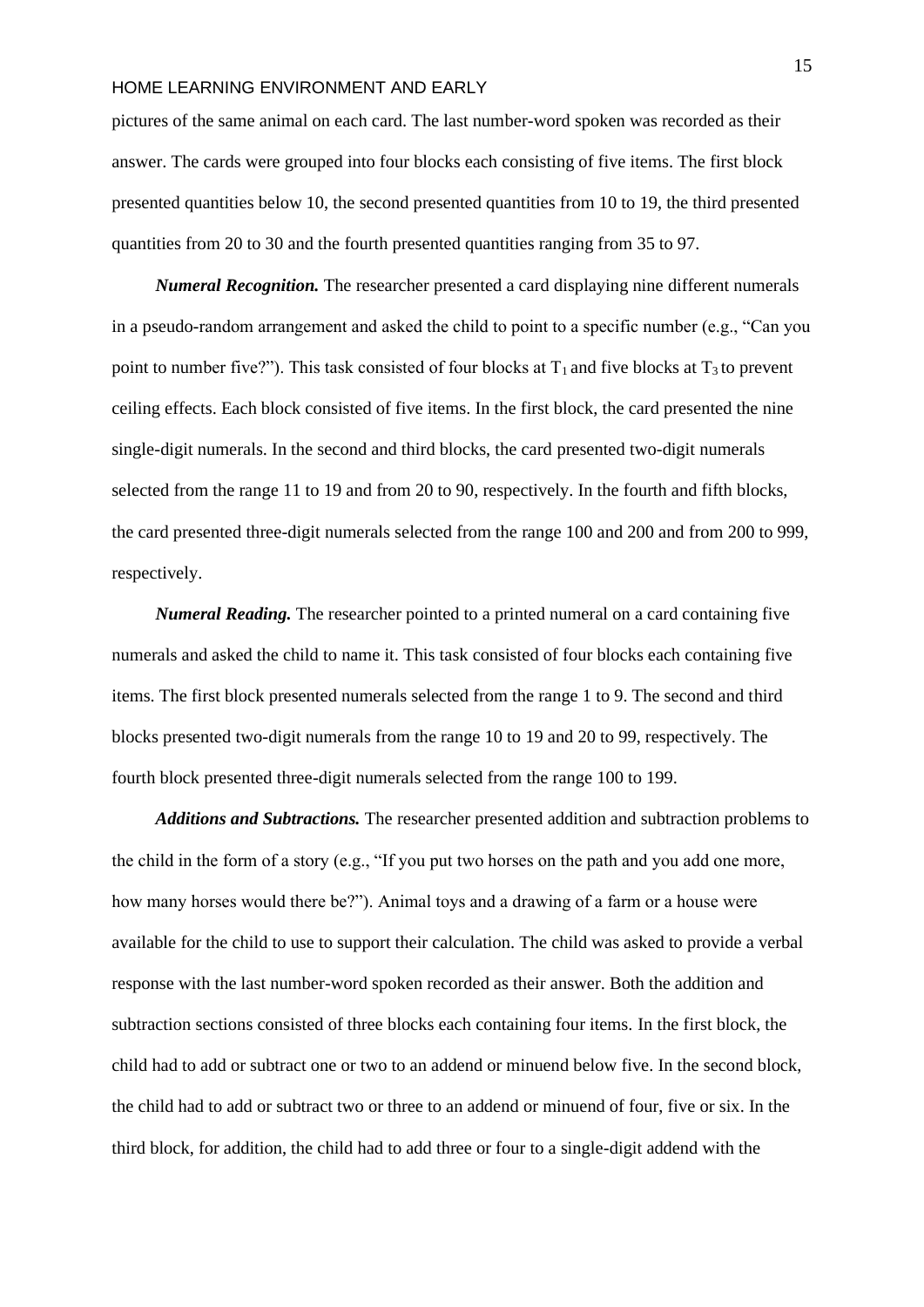number skills and den beste beste beste beste beste beste beste beste beste beste beste beste beste beste bes<br>De beste beste beste beste beste beste beste beste beste beste beste beste beste beste beste beste beste beste answer always being above 10. For subtraction, the child had to subtract three or four from a minuend above 10.

**Mathematics Assessment.** The Early Number Concepts test from the British Ability Scales III (BAS-3 ENC, Elliot & Smith, 2011) was administered. This test assesses a broad range of age-appropriate mathematical concepts. Internal consistency for this test is .84.

# **Procedure**

The data presented here is from a wider longitudinal study which examines the relationships among environmental and cognitive factors, and academic attainment (see Soto-Calvo et al., 2020 for concurrent analyses of the home learning experiences and early number skills and further details of the sample and tasks). Ethical approval was granted by the Liverpool John Moores University research ethics panel in August 2016. Written consent was gained from the educational settings' managers. The children completed individual assessment sessions in a quiet area of their preschool ( $T_1$  and  $T_2$ ) and school ( $T_3$ ). Each session lasted approximately 15 minutes. At  $T_1$  and  $T_3$ , the children completed the early number skills tasks in two sessions. The first session consisted of numeral recognition, give me X and additions. The second session consisted of numeral reading, counting objects, subtractions and sequential counting. At  $T_3$  the children also completed the standardised mathematics measure in an additional third session. At T2, the children completed the language and cognitive assessments in three sessions. In the first session, the children completed the Matrices, Naming Vocabulary and Alliteration Awareness subtests. In the second session, they completed the Receptive Vocabulary and Picture Similarities subtests. In the third session, they completed the Big/Little Stroop task, the Rhyme Awareness subtest and the Fish/Shark task. For all standardised tests the standardised administration, progression and scoring rules were applied.

# **Analysis**

We conducted preliminary analyses before addressing the research questions. Descriptive statistics and correlations between the individual measures were obtained. The structure of the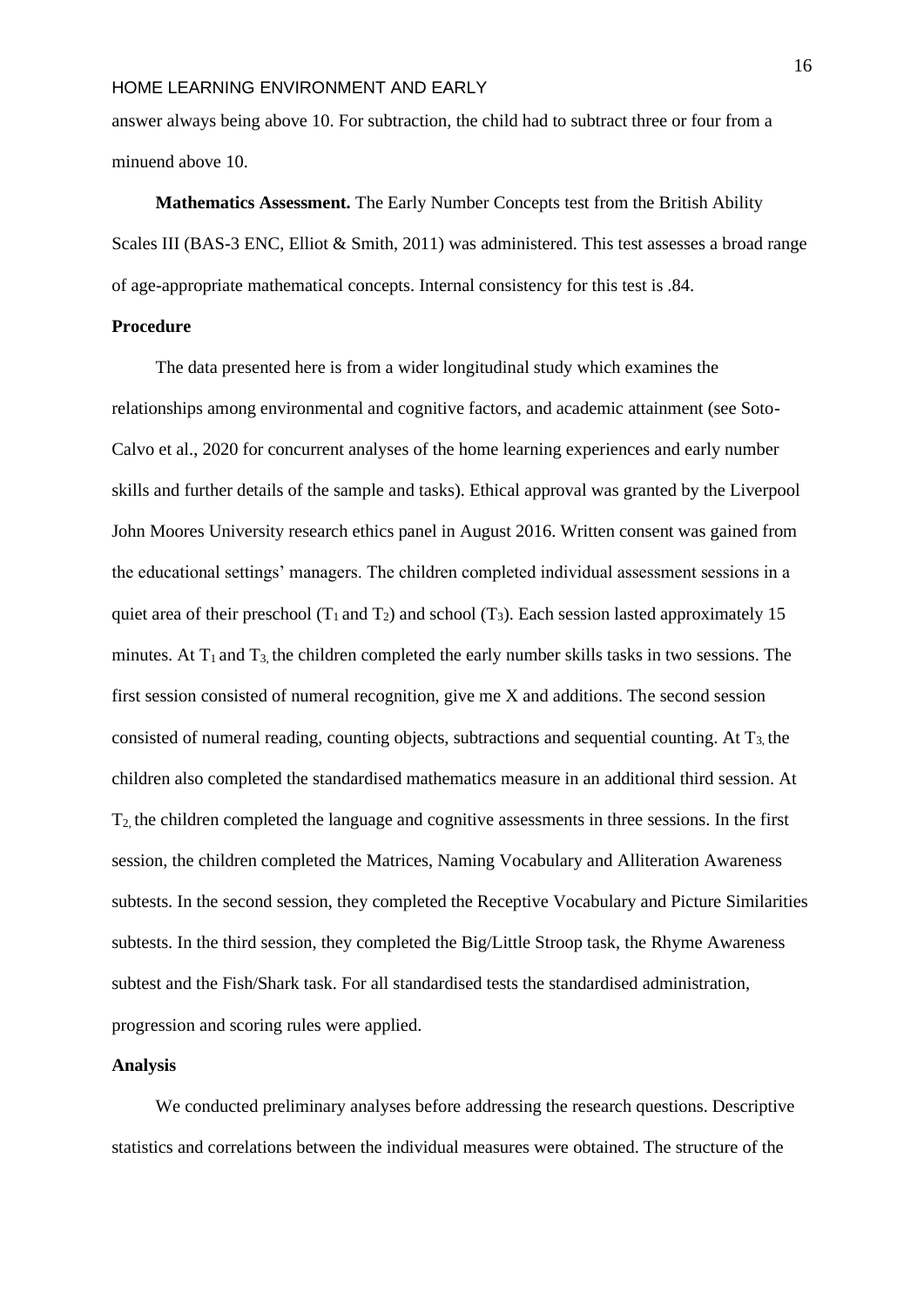number skills i den med andet skills om der skills om der skills om der skills om der skills om der skills om <br>Number skills om der skills om der skills om der skills om der skills om de skills om de skills om de skills o early number skills, language and cognitive variables was assessed using Confirmatory Factor Analysis (CFA). This was to ensure that the measures were grouped appropriately when we constructed composite variables for the longitudinal analyses. At this stage, the validity of the early number skills measures was also assessed by examining the concurrent relationships between the early number skills and the standardised mathematics measure.

Once the structure of the early number skills, language and cognitive variables was confirmed, we created composite variables that indexed the core number, language and cognitive factors. To address our research questions three path analyses were conducted. Model 1 addressed the first research question and assessed whether code-focused home literacy, meaning-focused home literacy, and home number experiences at  $T_1$  predicted children's early number skills at  $T_3$ . Model 2 addressed the second research question by assessing whether the aspects of the HLE that predicted early number skills at  $T_3$  in Model 1 continued to predict children's early number skills when the language and cognitive variables at  $T_2$  were included in the model. In this model, direct longitudinal relationships between the home learning experiences at  $T_1$  and the early number skills at T3 were assessed alongside indirect relationships via the language and cognitive variables at T2. Finally, Model 3 addressed the third research question by expanding Model 2 to include children's initial number skills at  $T_1$  as predictors of the number skills at  $T_3$ . This inclusion of initial skill level in the model controls for autoregressive effects and enables the extent that home learning experiences can predict growth in early number skills to be assessed.

The R program (R Core Team, 2014) with the "lavaan" library (Rosseel, 2012) was used to conduct the CFAs and the path analyses. Model fit was assessed using various indices according to the criteria suggested by Hu and Bentler (1999). We considered the chi-square  $(\chi^2)$ , the comparative fit index (*CFI*), the non-normed fit index (*NNFI*), the standardised root mean square residual (*SRMR*) and the root mean square error of approximation (*RMSEA*) to evaluate model fit. Only participants with data for all variables analysed were included in the CFAs and path analyses. The *N* for each CFA and path analysis is shown alongside the figures. Participants were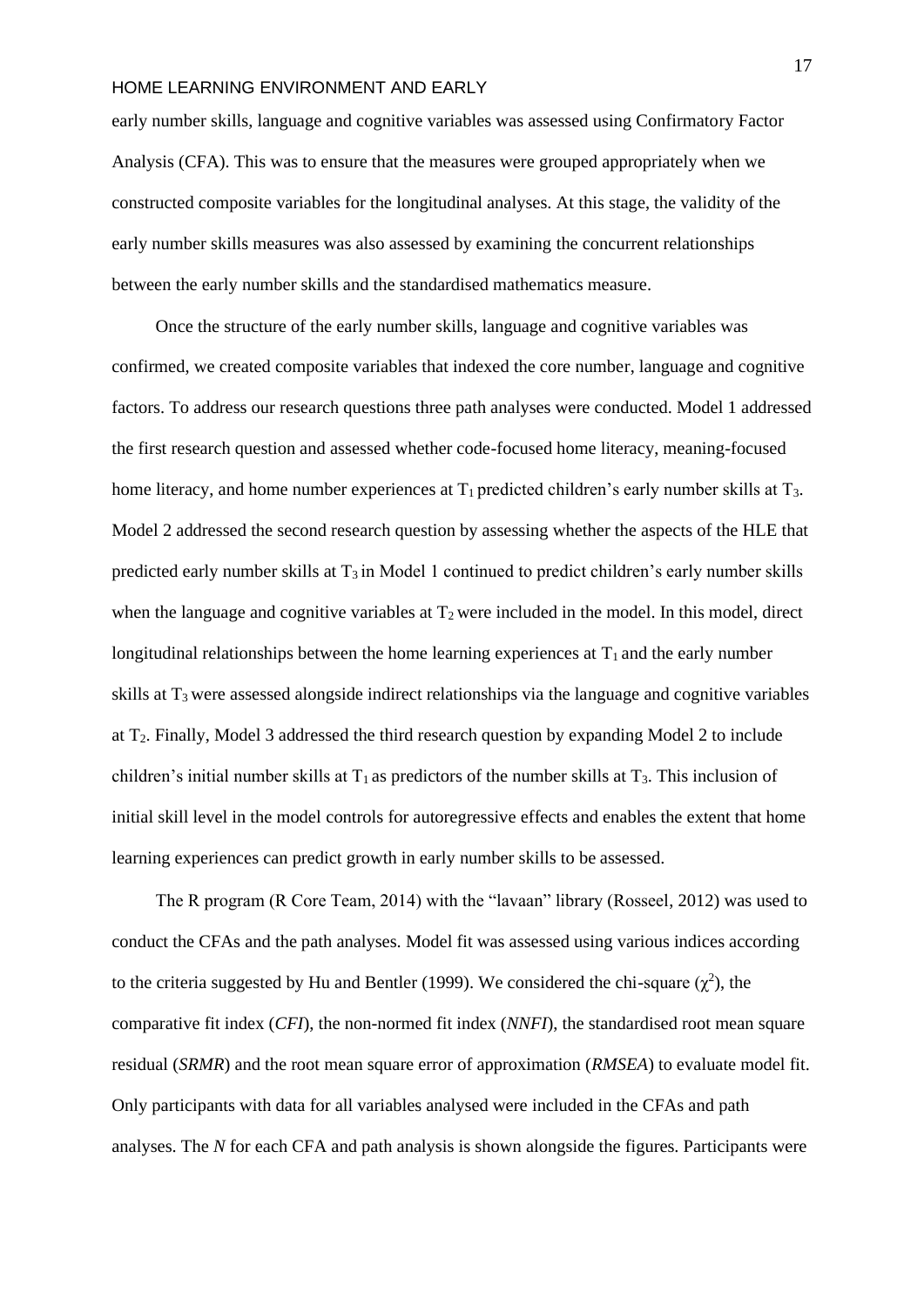$\mathbf{A}$   $\mathbf{B}$   $\mathbf{A}$   $\mathbf{B}$ excluded from the path analyses if they had missing data. We also repeated the analyses using the Full Information Maximum Likelihood method for estimating missing data. The two approaches resulted in minimal differences and therefore we maintained the initial analyses (see figure notes for details of any differences when FIML was applied).

### **Results**

#### **Preliminary Analyses: The Early Number Skills**

Table 1 shows correlations between the demographic variables, the home learning scales and the early number skills at  $T_1$  and at  $T_3$  together with descriptive statistics for these variables. We performed a series of CFAs to confirm the factorial structure of the early number skills at  $T_1$ and at  $T_3$ . In our previous analysis of the preschool number skills (Soto-Calvo et al., 2020) a three-factor structure provided a good fit for the data. The three factors were counting (counting objects and give me X), number transcoding (numeral recognition and numeral reading) and calculation (additions and subtractions). The sequential counting task was excluded because it reduced the fit of the model whether included as a separate factor or included with the other counting measures (Soto-Calvo et al., 2020). At T<sub>1</sub> the fit of this model was good,  $\chi^2(6)=16.40$ ,  $p=0.012$ , *RMSEA*=.09, *SRMR*=.03, *CFI*=.99, *NNFI*=.96. We tested the same model with the T<sub>3</sub> early number skills. The fit of the model was completely satisfactory,  $\chi^2(6)=2.87$ ,  $p=.83$ , *RMSEA*=.00, *SRMR*=.01, *CFI*=1.00, *NNFI*=1.01.

Performance on the BAS-3 ENC is comparable to that of the standardisation sample (present sample *M*=49.80, *SD*=11.67, standardisation sample *M*=50, *SD*=10), suggesting that the mathematical attainment of our sample is broadly consistent with that of children in the UK. A single-step multiple linear regression was conducted to test the early number skills' criterion validity. Counting, number transcoding and calculation skills at  $T_3$  were entered simultaneously and explained a significant 43% of the variance in the BAS-3 ENC  $(r^2 = .43, F(3, 227) = 58.12, p$  $\alpha$  < .001;  $b_{counting}$   $_{T3}$ =.20,  $p$  < .01*,*  $b_{number}$  transcoding  $_{T3}$ =.26,  $p$  < .001, and  $b_{calculation}$   $_{T3}$ =.30,  $p$  < .001*,*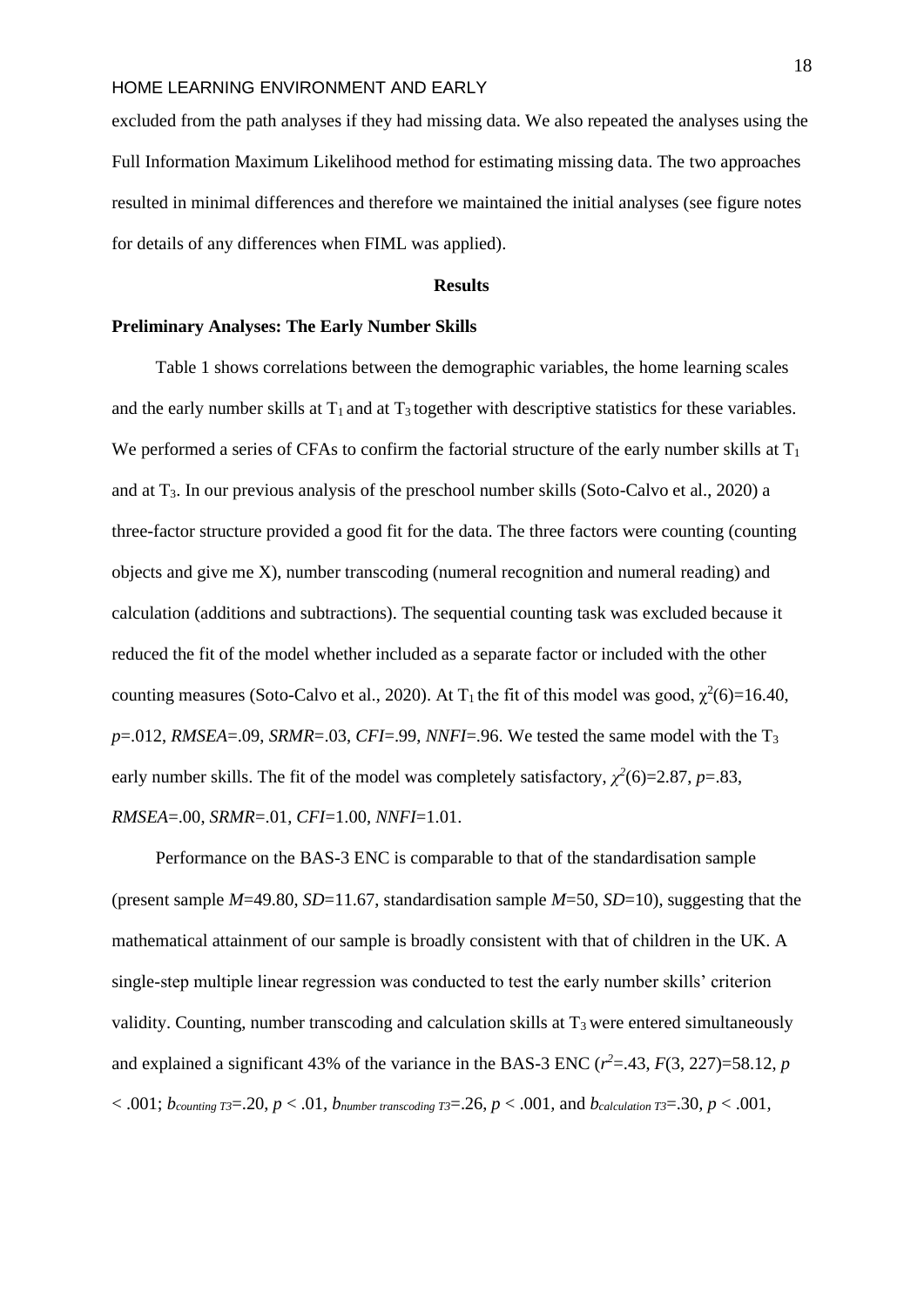$\mathbf{u}$  and  $\mathbf{v}$ 

*N*=231). Our counting, number transcoding and calculation factors, although related, are separable and together explain a significant proportion of variance in mathematical attainment.

### **Preliminary Analyses: The Language and Cognitive Skills**

Table 2 shows the means, standard deviations and correlations between the cognitive and language measures obtained at  $T_2$ . We ran two CFAs to examine the factorial structure of the language and cognitive variables. In the first CFA, we organised the measures into four factors, phonological awareness (Rhyme awareness and Alliteration awareness), vocabulary (Naming vocabulary and Receptive vocabulary), IC (Fish/Shark d' and Big/Little Stroop) and nonverbal reasoning (Matrices and Picture similarities). The fit of this model was not strong,  $\chi^2(14)=16.03$ , *p*=.31, *RMSEA*=.03, *SRMR*=.03, *CFI*=.99, *NNFI*=.99 so we tested a further model where the measures were collapsed into two factors. In this second CFA, we created a language factor consisting of the phonological and vocabulary measures, and a nonverbal factor consisting of the IC and the nonverbal reasoning measures. This two-factor structure had a better fit,  $\chi^2(19)=31.89$ , *p*=.03, *RMSEA*=.05, *SRMR*=.05, *CFI*=.96, *NNFI*=.94 and was therefore retained for further scrutiny.

### **Path Analyses**

We used path analyses to examine the longitudinal relationships between home learning experiences, language and nonverbal abilities, and the early number skills following a methodology similar to Manolitsis et al. (2013) and Moll et al. (2015). In order to conduct the path analyses we created composite scores consistent with the structures confirmed by the CFAs. These composites were created from the mean of the z-scores of the component variables. At both  $T_1$  and  $T_3$  counting was created from give me x and counting objects, number transcoding from numeral reading and numeral recognition, and calculation from addition and subtraction. The language composite was created from Alliteration awareness, Rhyme awareness, Receptive vocabulary and Naming vocabulary. The nonverbal composite was created from Matrices, Picture similarities, Big/Little Stroop and Fish/Shark d'. Correlations between the early number,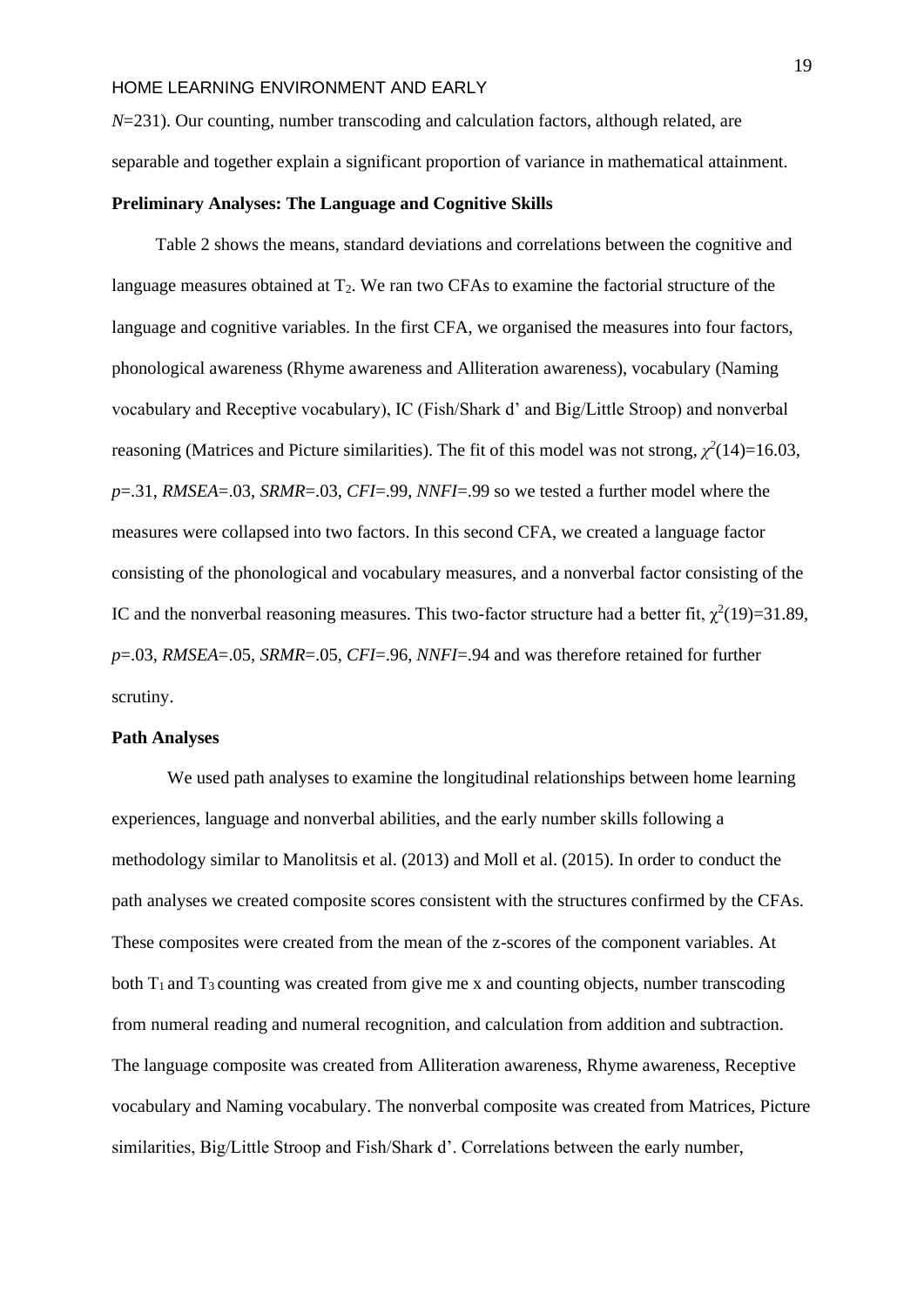NUMBER SKILLS language and cognitive composites, the demographic variables and the home learning scales are shown in Table 3.

### *Assessing the Longitudinal Relationships Between the HLE and Early Number Skills*

Model 1 addressed research question 1 and examined the extent that home number and home literacy experiences during preschool predicted later early number skills. It predicted counting, number transcoding and calculation skills at  $T_3$  from the background variables (postcode deprivation decile and parental qualifications), the home number experiences scale and the letter-sound interaction experiences scale. We did not include the meaning-focused literacy experiences or book exposure scales as potential predictors because the raw correlations between these indices and the number skills composites were non-significant and close to zero (see Table 3). To avoid collinearity issues we chose to include the letter-sound interaction experiences scale as the code-focused home literacy index because it had stronger relationships with the early number composites than letter activities (see Table 3). Model 1 (illustrated in Figure 1) was saturated. The fit was completely adequate. Only letter-sound interaction experiences significantly predicted the three early number skills at T<sub>3</sub>. The proportion of variance explained in the early number skills was modest (Counting 11%, Number transcoding 12% and Calculation 8%).

# *Assessing the Inter-relationships Between Code-focused Home Literacy Experiences, Language and Nonverbal Abilities, and Early Number Skills*

Model 2 addressed research question 2. It examined the extent that language and nonverbal abilities predicted the early number skills to determine whether the relationships between letter-sound interaction experiences and early number skills (identified in Model 1) were direct or indirect via children's language and cognitive abilities. We tested both direct paths, from letter-sound interaction experiences to each early number skill and indirect paths, via both language and nonverbal abilities. This model was saturated. All the paths were statistically significant, except for letter-sound interaction experiences, which was not a statistically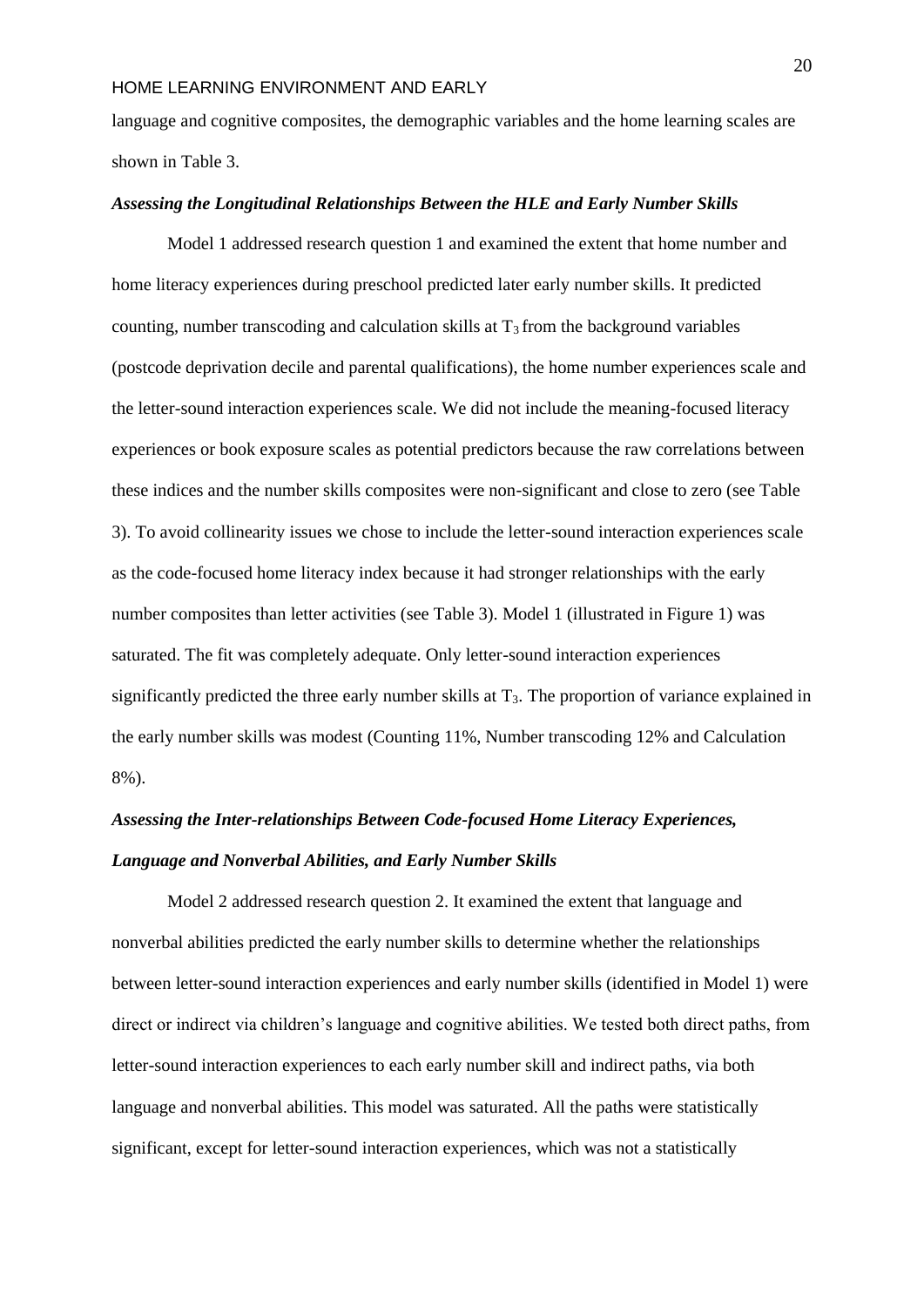$\ddot{\phantom{1}}$ 

significant predictor of calculation at  $T_3$ . This path was therefore dropped and a revised model tested. The fit of the final version of Model 2 was perfectly appropriated,  $\chi^2(1)=1.05$ ,  $p=.31$ , *RMSEA*=.02, *SRMR*=.02, *CFI*=1.00, *NNFI*=1.00, and all paths were significant (illustrated in Figure 2). Within this model letter-sound interaction experiences were related to both nonverbal abilities and language which in turn were related to all three number skills. In addition to these indirect relationships, letter-sound interaction experiences also directly explained significant variance in counting and number transcoding. The proportion of the variance explained in early number skills was large (Counting 25%, Number transcoding 25% and Calculation 20%).

# *Assessing if Code-focused Home Literacy Experiences Predict Growth in Early Number Skills*

Finally, we used a third model to address research question 3 and explore the autoregressive effects of the children's preschool early number skills on the identified relationships. In Model 3, the relationships within Model 2 were tested with the effects of number skills at T<sub>1</sub> controlled. It should be noted that the fit of Model 3 was poor,  $\chi^2(13)=78.40, p<.001,$ *RMSEA*=.16, *SRMR*=.16, *CFI*=.87, *NNFI*=0.71, and therefore one should be cautious in its interpretation (illustrated in Figure 3). Despite the poor fit, all previous significant paths remained significant except for nonverbal abilities that no longer predicted counting or calculation at T3, and letter-sound interaction experiences that just missed the traditional level of significance  $(p=0.052)$  when predicting number transcoding at T<sub>3</sub>. The proportion of variance explained in early number skills was large (Counting 26%, Number transcoding 37% and Calculation 24%).

Given that overall the model had a poor fit, we also used regressions to explore the impact of the autoregressive effects of children's baseline number skills on later number skills and address research question 3. Hierarchical linear regressions (see Table 4) were conducted with children's early number skills at  $T_1$  (the autoregressor) entered at step 1, the language and nonverbal abilities entered at step 2, and the frequency of letter-sound interaction experiences entered at step 3. The results were consistent with Model 3. Letter-sound interaction experiences explained unique variance in counting skills even when the autoregressive effect of initial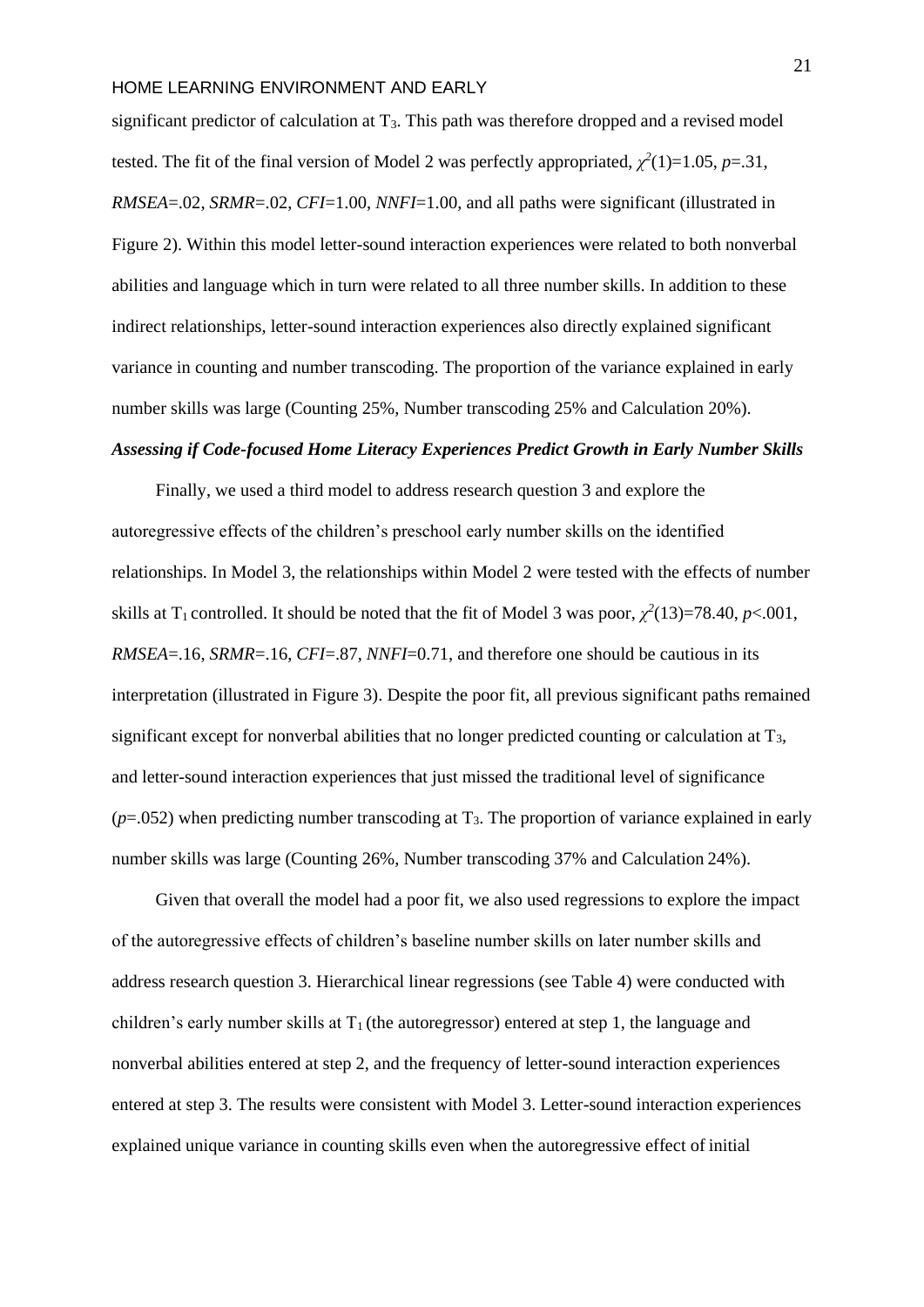$\mathbf{M}$ abilities, and language and nonverbal abilities were accounted for, but could not explain variance in number transcoding and calculation in the same model. Consequently, we can conclude that letter-sound interaction experiences predict growth in counting.

#### **Discussion**

This study examined the extent that the frequency of home number and home literacy experiences during the preschool period predict later number skills. It extends previous research that has examined the influence of the home literacy environment on early mathematics (Anders et al., 2012; Baker, 2014; Manolitsis et al., 2013; Napoli & Purpura, 2018) by exploring the relative influence of code- and meaning-focused home literacy experiences on three specific number skills: counting, number transcoding and calculation. When a broad range of language and cognitive abilities were accounted for, letter-sound interaction experiences (an index of codefocused home literacy) directly predicted later counting and number transcoding, although not calculation. Once the autoregressive effects of initial number skill levels were controlled, lettersound interaction experiences continued to predict *growth* in counting. In contrast, neither the frequency of number experiences nor meaning-focused home literacy experiences were independent predictors of any of the early number skills studied.

# **Language, Nonverbal Abilities, and Early Number Skills**

The significant pathways from language abilities to early number skills in Models 2 and 3 suggest that children's preschool language abilities support the development of counting, number transcoding and calculation. We therefore accept the hypothesis that both preschool language and nonverbal abilities explain unique variance in counting, number transcoding and calculation in the first year of primary school. This concurs with the prediction of the pathways model (LeFevre et al., 2010a) that language is an important predictor of early number skills. This finding is also in line with previous studies reporting links between language abilities and children's counting, number transcoding and calculation skills (Barnes et al., 2011; Koponen et al., 2013; Krajewski & Schneider, 2009b; LeFevre et al., 2010a; Moll et al., 2015; Soto-Calvo et al., 2015). Within the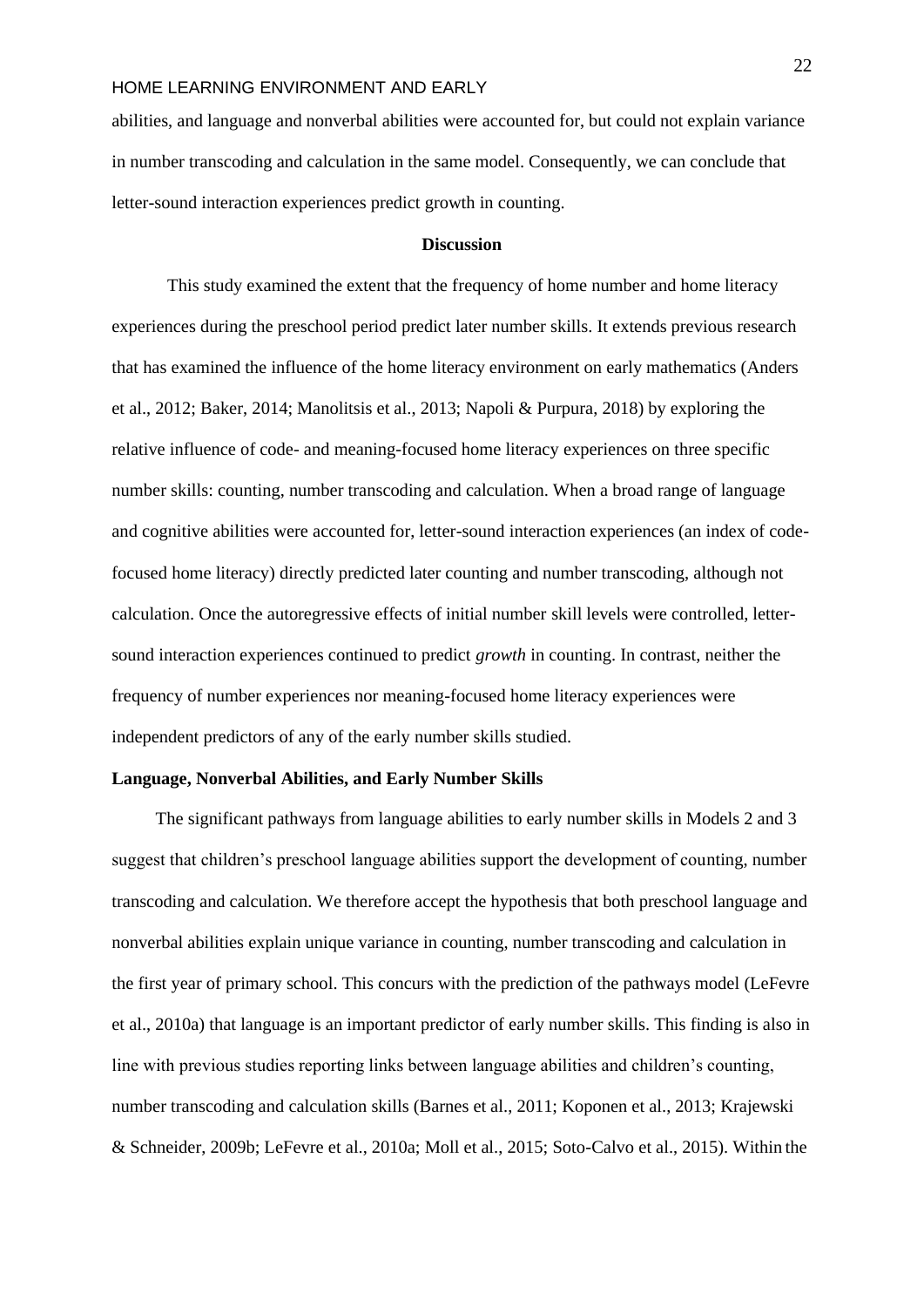NUMBER SKILLS current study, nonverbal abilities predicted all three early number skills in Model 2 (although the variance explained was smaller than that attributed to language abilities). Of the paths from nonverbal ability to the early number skills studied, however, only the path with number transcoding remained significant in Model 3 when the autoregressive effects of preschool number skills were accounted for. These findings suggest that language abilities have a stronger impact on the development of the early number skills examined than nonverbal abilities. This pattern of findings is consistent with Moll et al. (2015) who reported that language abilities predicted a greater proportion of variance in children's early counting and number transcoding than EF. These findings are likely to be due to the verbal nature of the aspects of early number skills studied. Nonverbal reasoning and EF may have a stronger impact on other aspects of mathematics such as understanding the magnitude of symbolic numbers (see Hornung et al., 2014).

# **Home Number Experiences and Early Number Skills**

Although the frequency of code-focused literacy experiences (letter-sound interaction experiences) was an independent predictor of early number skills, the frequency of home number experiences did not *independently* predict later early number skills. Therefore, we cannot accept the hypothesis that home number experiences explain independent variance in early number skills. Our home number scale comprised experiences with an explicit numerical component because these have been more consistently associated with symbolic number skills (LeFevre et al., 2010b; Swarchuk et al., 2014) and mathematical attainment (Huntsinger et al., 2016) than informal or indirect number experiences. Home number experiences were consistently related to counting, number transcoding and calculation at both  $T_1$  and  $T_3$ . However, Model 1 demonstrated that these relationships were not independent of home letter-sound interaction experiences. The results of the current study differ from previous findings reporting positive relationships between the home numeracy environment and young children's numeracy skills (Anders et al., 2012; del Río et al., 2017; Hart et al., 2016; Huntsinger et al., 2016; Skwarchuk et al., 2014; Sonnenschein et al., 2016). Our results may differ due to the level of challenge of the number experiences we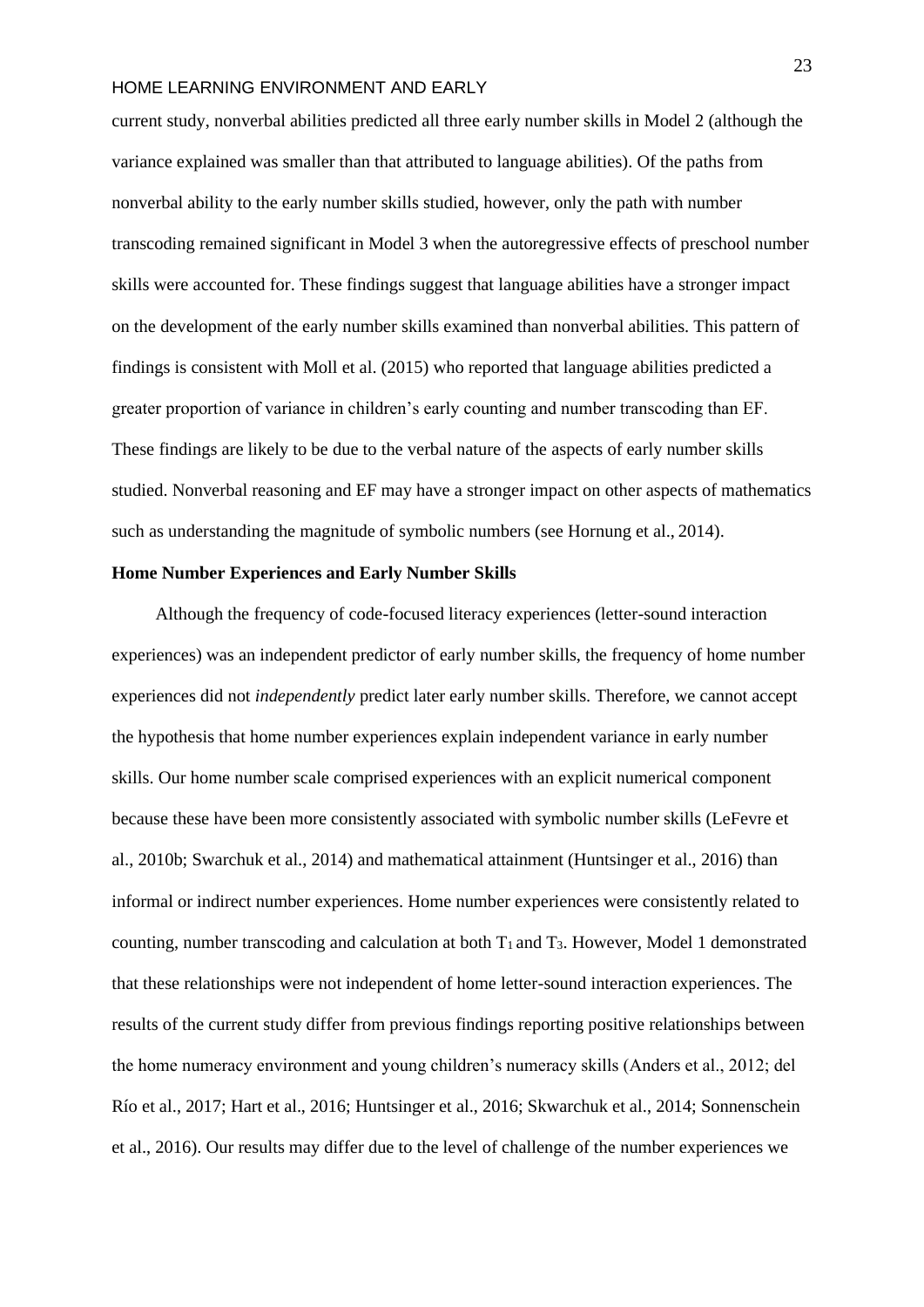$\frac{1}{2}$ surveyed. More advanced home number experiences have a stronger relationship with symbolic number skills than more basic home number experiences (del Río et al., 2017; LeFevre et al., 2010b; Ramani et al., 2015; Skwarchuk, 2009; Skwarchuk et al., 2014; Thompson et al., 2017). A stronger relationship between home number experiences and early number skills may therefore be identified if more challenging home number experiences than the ones used in the present study are surveyed (see Elliott & Bachman, 2017 and Thompson et al., 2017 for discussions of this issue).

#### **Home Literacy Experiences and Early Number Skills**

We found that the frequency of code-focused home literacy experiences (indexed by the frequency of letter-sound interaction experiences) predicted children's counting, number transcoding and calculation skills. Our findings are consistent with previous evidence of positive relationships between home literacy experiences and early numeracy (Anders et al., 2012; LeFevre et al., 2010b; LeFevre et al., 2009; Melhuish et al., 2008b; Skwarchuk et al., 2014). Furthermore, our findings clarify the type of home literacy experiences that predict number skills at this early stage of development. In contrast to the relationships identified between letter-sound interaction experiences and early number skills, the frequency of meaning-focused experiences and book exposure (that indexes shared reading) did not explain significant variance in early number skills. This pattern of results where experiences that focus on orthography and phonology and the links between them, but not experiences that focus on sharing the meaning of oral or written language, are related to children's early number skills is consistent with Manolitsis et al. (2013) and Napoli and Purpura (2018). We also extend these findings by demonstrating that code-focused home literacy experiences are more robust predictors of early counting than calculation. Our evidence of a stronger association with code- rather than meaning-focused home literacy experiences and number skills could help to explain previous null findings where no association between the home literacy environment and early number skills was observed (Huntsinger et al., 2016; LeFevre et al., 2009; Segers et al., 2015). The home literacy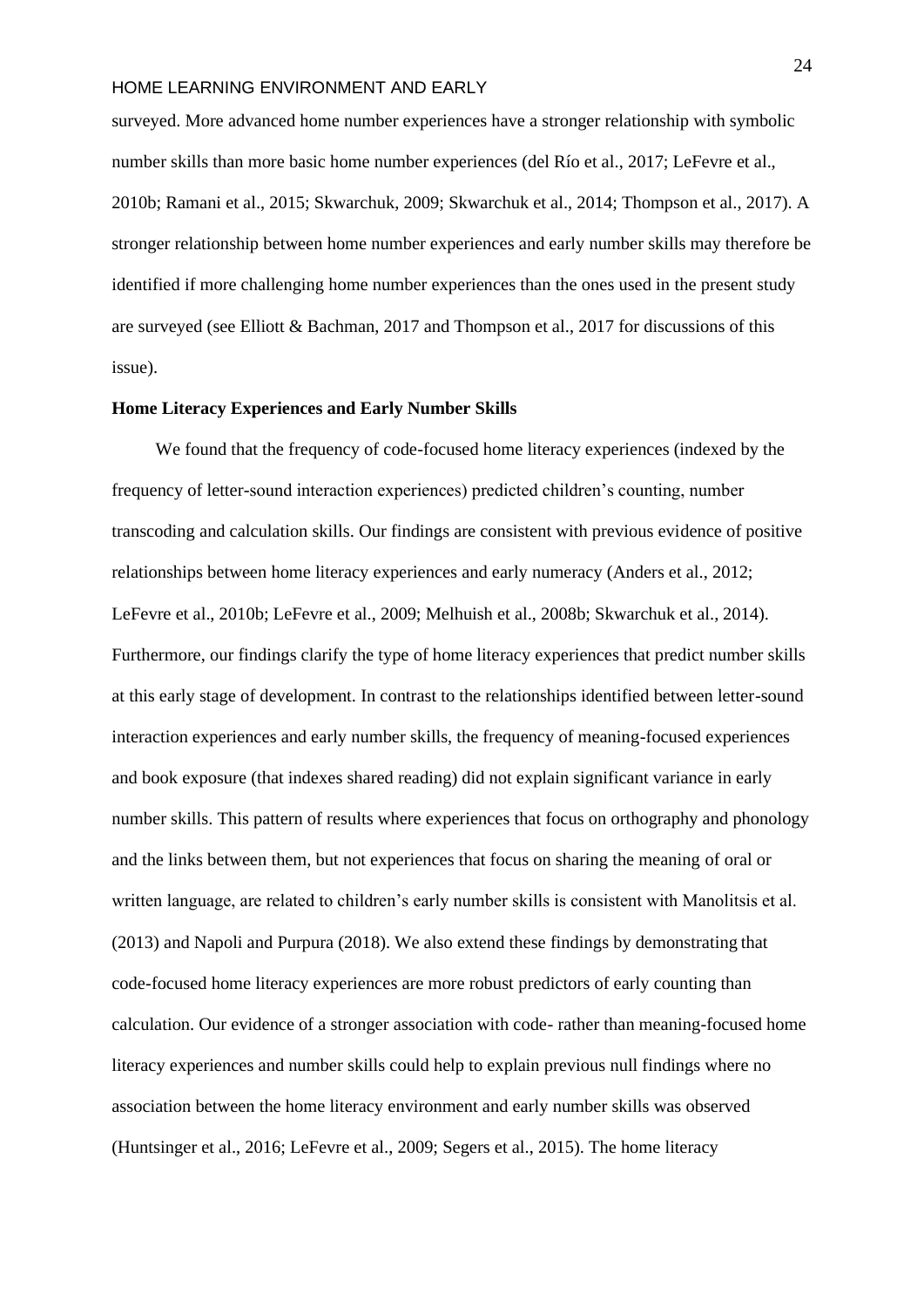NUMBER SKILLS environment indices used in studies reporting null findings include predominantly meaningfocused literacy items with limited or no code-focused items.

### **Why Do Code-focused Home Literacy Experiences Predict Early Number Skills?**

Although numerous studies have established links between home learning experiences and later academic attainment the question of whether such home experiences directly support children's learning remains controversial. Essentially, there are three possible explanations of such relationships. First, more frequent home learning experiences may directly support the development of children's academic skills by providing them with more opportunities to acquire relevant knowledge and to practice skills. Second, home learning experiences may indirectly promote the development of academic skills by influencing the development of language and cognitive abilities that in turn support the development of academic skills. Finally, the relationship may be non-causal with the frequency of home learning experiences having no impact on children's academic skills. Parents of children with more advanced abilities (that may ultimately be genetically influenced) may provide more frequent or more advanced home learning experiences, but the home experiences themselves have no influence on the children's development (see Puglisi et al., 2017 for a discussion).

There were indirect paths from letter-sound interaction experiences via language abilities to all three number skills in Models 2 and 3. Therefore, we can accept the hypothesis that the relationship between letter-sound interaction experiences and all three early number skills is partially mediated by language. It is plausible that letter-sound interaction experiences exert an indirect influence on all three early number skills via the promotion of language. However, it should also be noted that nonverbal abilities accounted for some of the variance explained in the three early number skills by letter-sound interaction experiences. There is a significant (although weaker) path between letter-sound interaction experiences and nonverbal abilities. Given the verbal nature of the interactions and the nonverbal nature of the cognitive skills it would appear unlikely that such path is underpinned by letter-sound interaction experiences supporting the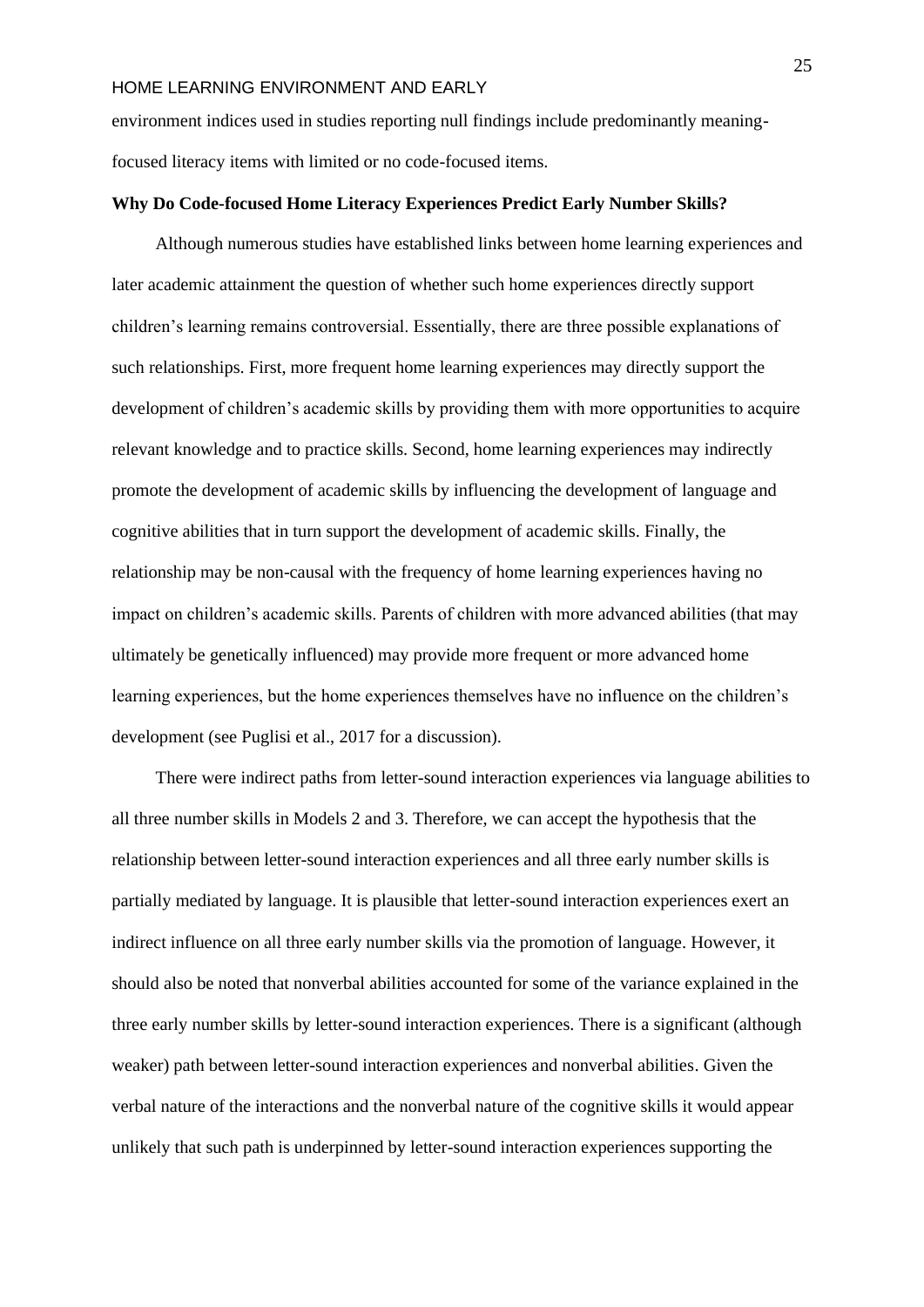$\mathbf{A}$ 

development of nonverbal reasoning and IC. It seems more likely that parents of children with higher nonverbal abilities provide more frequent letter-sound interaction experiences without these interactions exerting a causal influence on nonverbal abilities. This does not preclude a causal relationship between the frequency of letter-sound interaction experiences and language abilities. The path from letter-sound interaction experiences to language was stronger than that to nonverbal abilities. However, the evidence from this study alone cannot discount the relationship between letter-sound interaction experiences and language being correlational rather than causal. The findings from other studies that have examined the relationship between code-focused home literacy experiences and language abilities (particularly phonological awareness) are mixed. Positive relationships (Foy & Mann, 2003; Hamilton et al., 2016; Sénéchal & LeFevre, 2002) and null findings (Hood et al., 2008; Napoli & Purpura, 2018) have been reported. The extent that the specific home experiences captured by the letter-sound interaction experiences scale can promote growth in phonological skills is an area that merits further investigation. To determine unambiguously whether home letter-sound interaction experiences support early number skills via the promotion of language, fully cross-lagged longitudinal studies where letter-sound interaction experiences, language abilities and early number skills are all measured at multiple time points are required.

In addition to the indirect relationships in Model 2, letter-sound interaction experiences directly explained variance in both counting and number transcoding that was not accounted for by either language or nonverbal abilities. These direct relationships cannot simply reflect a parental response to children's language or nonverbal abilities as these skills are already accounted for in the model. Furthermore, letter-sound interaction experiences predicted *growth* in counting in Model 3 and the regression model when the autoregressor is controlled. It is somewhat surprising that discussing letters and sounds could directly support counting. We suggest that discussing the sounds that letters *represent* may support young children's understanding of representational systems more widely. Understanding that letters can represent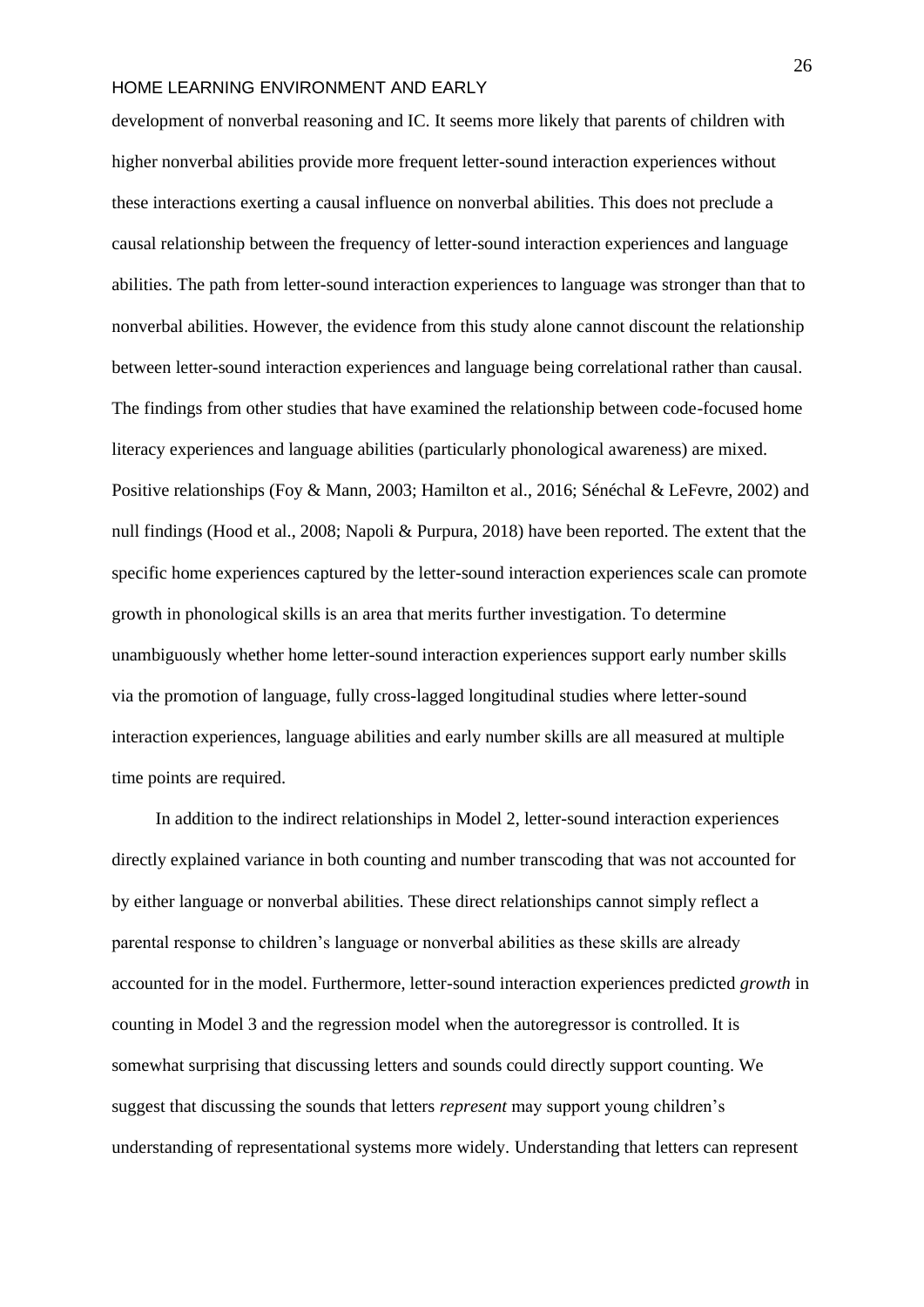NUMBER SKILLS SKILLS SKILLS SKILLS SKILLS SKILLS SKILLS SKILLS SKILLS SKILLS SKILLS SKILLS SKILLS SKILLS SKILL<br>NUMBER SKILLS SKILLS SKILLS SKILLS SKILLS SKILLS SKILLS SKILLS SKILLS SKILLS SKILLS SKILLS SKILLS SKILLS SKILL sounds could support children's appreciation that number words represent quantities. However, if letter-sound interaction experiences exert an influence via strengthening representational understanding it seems inconsistent that they do not predict significant growth in number transcoding in our study (it just missed significance in Model 3). This may in part be due to the relative stability of number transcoding in the time period we studied (Model 3 shows the beta value for number transcoding at  $T_1$  predicting number transcoding at  $T_3$  to be twice the weight of the equivalent pathway for counting). The extent that letter-sound interaction experiences can predict number transcoding skills merits further investigation.

# **Limitations and Further Work**

Although our findings are consistent with letter-sound interaction experiences supporting early number skills, particularly counting, for causal relationships to be unambiguously identified randomised controlled trials of interventions that promote letter-sound interaction experiences in the home are required. For example, such studies could determine whether low intensity interventions promoting parental talk about letter and sounds influences the development of both language and number skills in pre-schoolers.

Possible interactions among early number skills and the home and preschool environments also need to be considered. For example, if preschools provide high-quality literacy and numeracy experiences individual differences in home experiences may have limited impact. Equally, preschool experiences of lower quality may magnify the influence of the child's experiences at home. Multi-centre studies with both large numbers of preschool settings and large numbers of children at each setting to enable multi-level modelling and the systematic exploration of these factors are required. Studies such as Anders et al. (2013) and Melhuish et al. (2008a) have begun to explore these issues, but they need to be extended.

This study extends our understanding of the relationships between the HLE and specific early number skills. Although we acknowledge we have examined only some aspects of numeracy development, counting, number transcoding and calculation are important skills and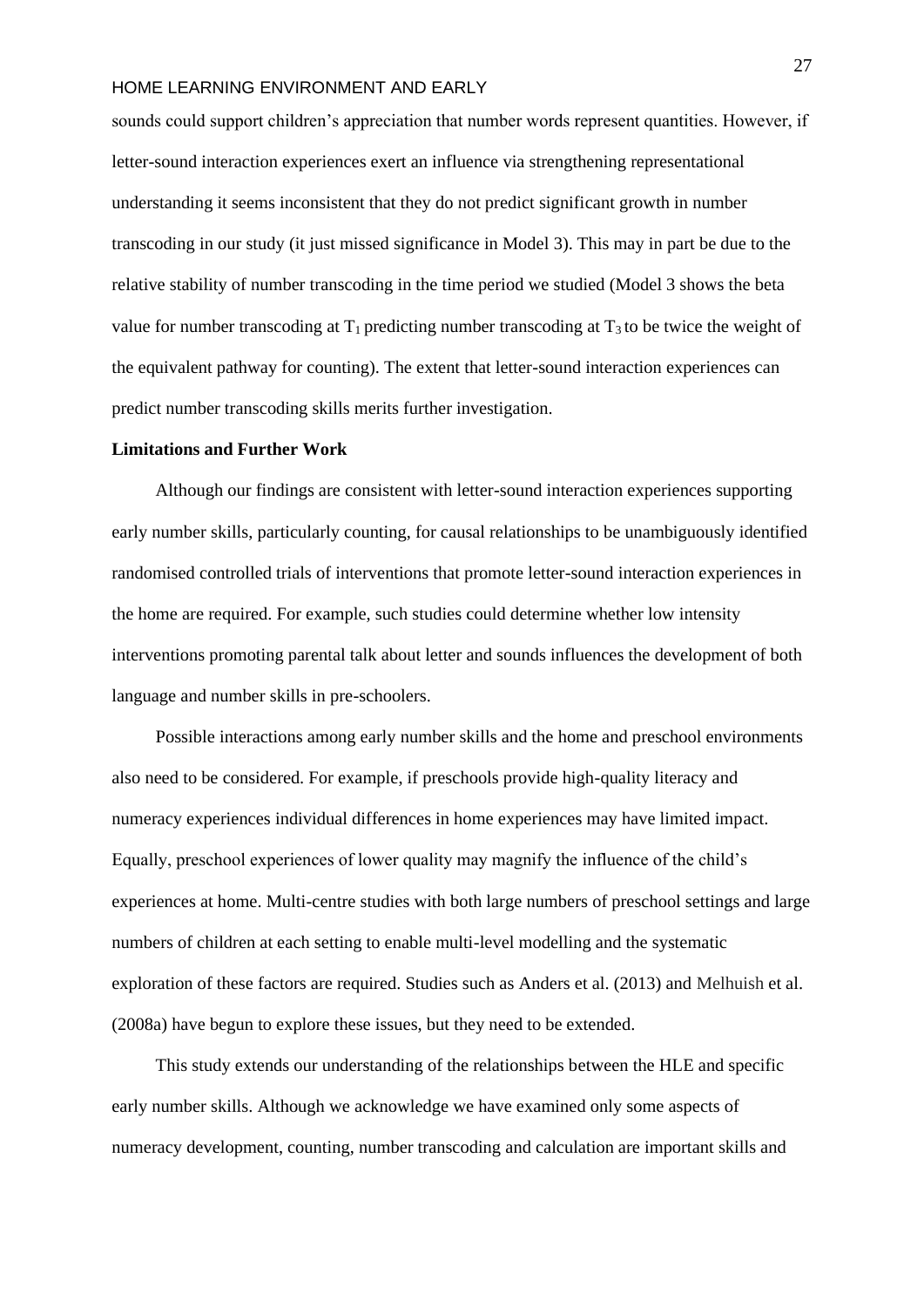$\mathbf{u}$   $\mathbf{v}$   $\mathbf{v}$   $\mathbf{v}$ 

explained significant independent variance in overall mathematical attainment. To improve further our understanding of the role of the HLE on numeracy development, future studies should examine both non-symbolic number skills (e.g., non-symbolic set comparison) and a wider range of symbolic number skills (e.g., symbolic number comparison, number line estimation). Similarly, our home number experiences scale focused on direct experiences that had an explicit numerical component. This measure could be widened to examine the impact of informal home number experiences (Skwarchuk et al., 2014) or broader mathematical experiences (Hart et al., 2016; Huntsinger et al., 2016; Zippert & Rittle-Johnson, 2020). Although such experiences have not typically been associated with symbolic early number skills (Skwarchuk et al., 2014), they may be associated with non-symbolic number skills or wider mathematical skills. We also acknowledge that although we considered a greater range of language and cognitive abilities than in most HLE studies, our battery of cognitive assessments could be extended further. In particular, we focused on IC whereas future studies could consider executive functioning more comprehensively and also assess shifting and updating of working memory.

### **Conclusion**

Code-focused home literacy experiences have been longitudinally associated with emergent literacy skills even when child language and parental skills are controlled (Hood et al., 2008; Puglisi et al., 2017; Sénéchal & LeFevre, 2002). The present study extends these findings by demonstrating that code-focused home literacy experiences longitudinally predict counting and number transcoding skills when both children's language and nonverbal abilities are controlled. Furthermore, these home experiences predict counting skills even when initial skill levels are included in the model. This suggests that code-focused home literacy experiences could be beneficial in supporting early number skills, particularly counting. We acknowledge that the variance explained by code-focused home literacy experiences, although significant, is modest and that many other factors may influence the development of early number skills. However, given the evidence that code-focused home literacy experiences are beneficial in developing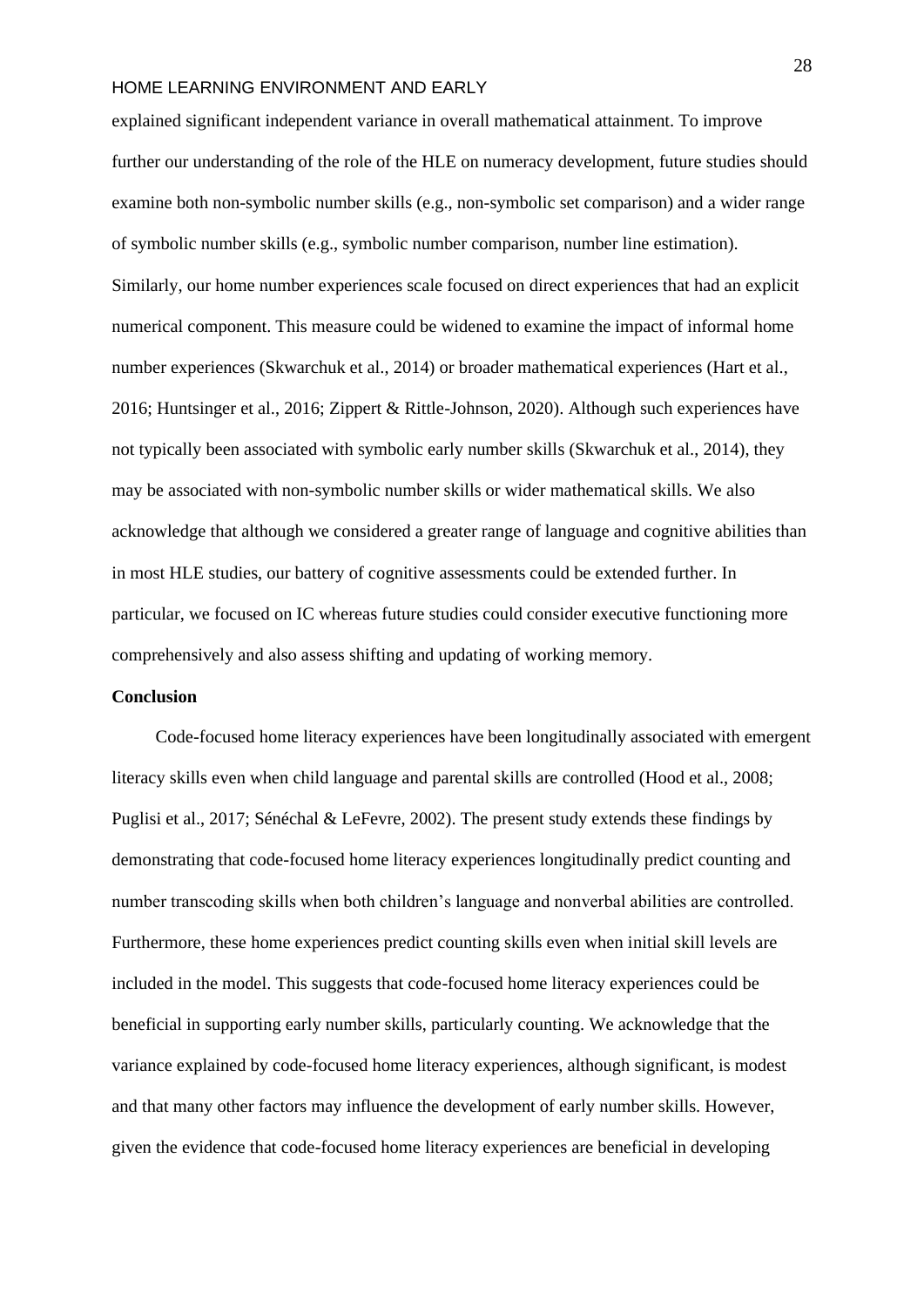NUMBER SKILLS<br>NUMBER SKILLS emergent literacy as well as indications that they may support the development of counting skills, parents should have access to information on how to integrate age-appropriate letter-sound interaction experiences into the everyday activities of their young children.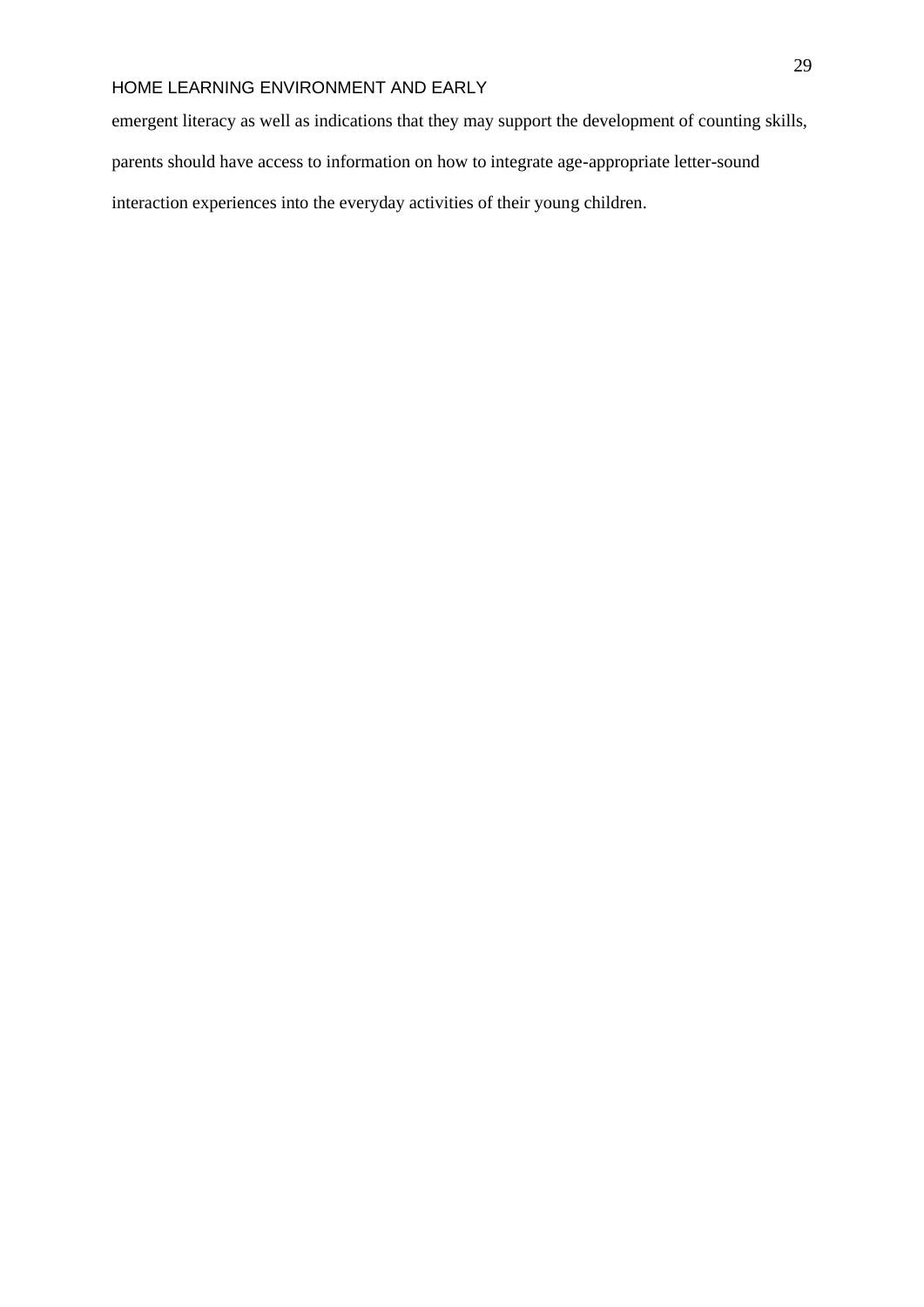#### **References**

- Allen, K., Giofrè, D., Higgins, S., & Adams, J. (2019). Working memory predictors of written mathematics in 7- to 8-year-old children. *Quarterly Journal of Experimental Psychology*, 174702181987124. [https://doi.org/10.1177/1747021819871243](https://doi.org/10.1177%2F1747021819871243)
- Anders, Y., Grosse, C., Roßbach, H. G., Ebert, S., & Weinert, S. (2013). Preschool and primary school influences on the development of children's early numeracy skills between the ages of 3 and 7 years in Germany. *School Effectiveness and School Improvement*, *24*(2), 195- 211. https://doi.org[/10.1080/09243453.2012.749794](https://doi.org/10.1080/09243453.2012.749794)
- Anders, Y., Roßbach, H. G., Weinert, S., Ebert, S., Kuger, S., Lehrl, S., & von Maurice, J. (2012). Home and preschool learning environments and their relations to the development of early numeracy skills. *Early Childhood Research Quarterly*, *27*(2), 231-244. https://doi.org[/10.1016/j.ecresq.2011.08.003](https://doi.org/10.1016/j.ecresq.2011.08.003)
- Baker, C. E. (2014). African American fathers' contributions to children's early academic achievement: Evidence from two-parent families from the early childhood longitudinal study–birth cohort. *Early Education & Development*, *25*(1), 19-35. https://doi.org[/10.1080/10409289.2013.764225](https://doi.org/10.1080/10409289.2013.764225)
- Barnes, M. A., Stubbs, A., Raghubar, K. P., Agostino, A., Taylor, H., Landry, S., & Smith-Chant, B. (2011). Mathematical skills in 3- and 5-year-olds with spina bifida and their typically developing peers: A longitudinal approach. *Journal of the International Neuropsychological Society*, *17*(3), 431-444. https://doi.org[/10.1017/S1355617711000233](https://doi.org/10.1017/S1355617711000233)
- Best, J. R., & Miller, P. H. (2010). A developmental perspective on executive function. *Child Development*, *81*(6), 1641-1660. https://doi.org[/10.1111/j.1467-8624.2010.01499.x](https://doi.org/10.1111/j.1467-8624.2010.01499.x)
- Blair, C., Ursache, A., Greenberg, M., & Vernon-Feagans, L. (2015). Multiple aspects of selfregulation uniquely predict mathematics but not letter–word knowledge in the early elementary grades. *Developmental Psychology*, *51*(4), 459. https://doi.org[/10.1037/a0038813](https://dx.doi.org/10.1037%2Fa0038813)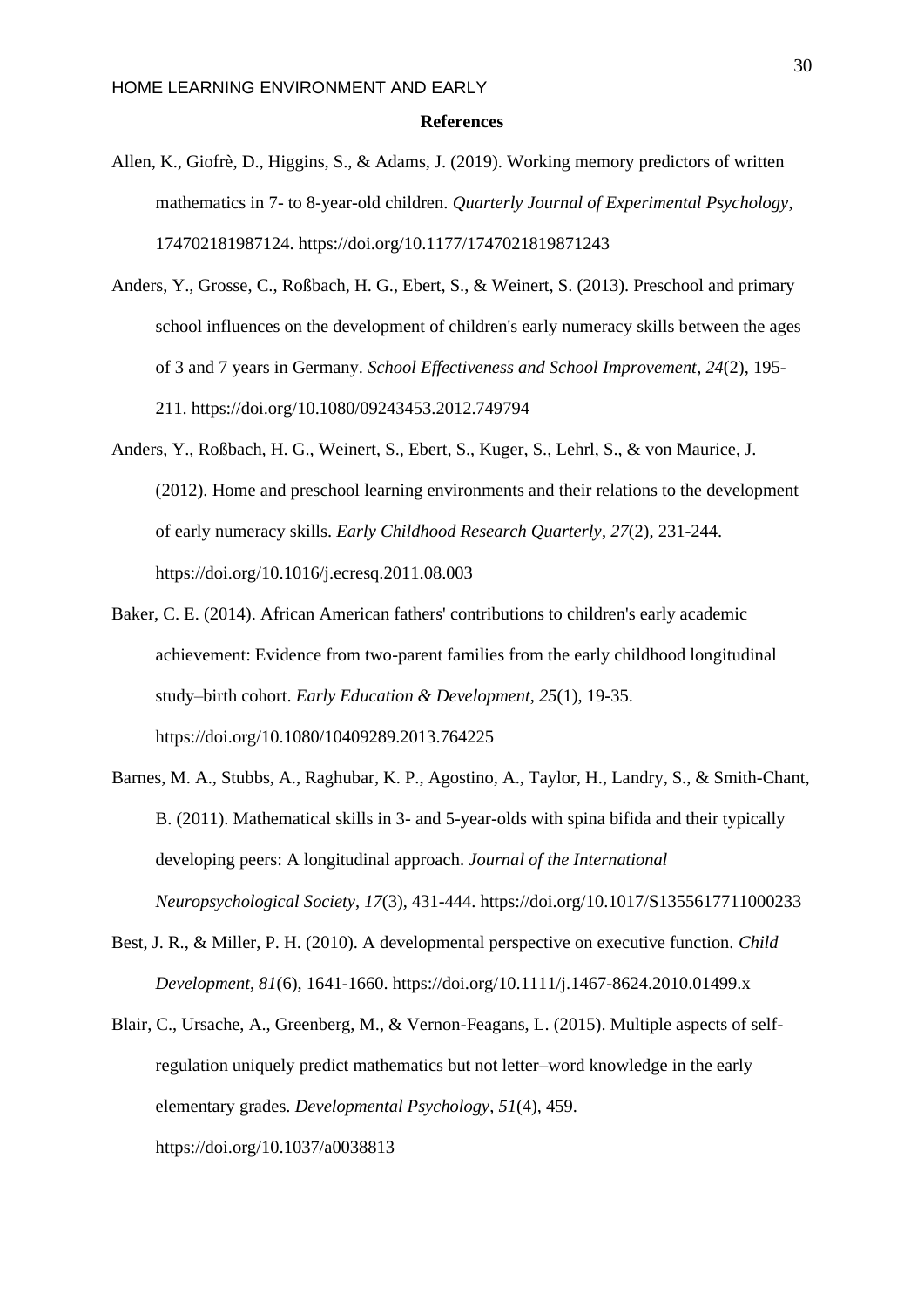- $\mathbf{D}$   $\mathbf{U}$   $\mathbf{V}$   $\mathbf{I}$   $\mathbf{D}$ Blevins‐Knabe, B., Austin, A. B., Musun, L., Eddy, A., & Jones, R. M. (2000). Family Home Care Providers' and Parents' Beliefs and Practices Concerning Mathematics with Young Children. *Early Child Development and Care*, *165*(1), 41-58. https://doi.org[/10.1080/0300443001650104](https://doi.org/10.1080/0300443001650104)
- Bull, R., Espy, K. A., Wiebe, S. A., Sheffield, T. D., & Nelson, J. M. (2011). Using confirmatory factor analysis to understand executive control in preschool children: Sources of variation in emergent mathematic achievement. *Developmental Science*, *14*(4), 679-692. https://doi.org[/10.1111/j.1467-7687.2010.01012.x](https://doi.org/10.1111/j.1467-7687.2010.01012.x)
- Cameron, C. E., Brock, L. L., Murrah, W. M., Bell, L. H., Worzalla, S. L., Grissmer, D., & Morrison, F. J. (2012). Fine motor skills and executive function both contribute to kindergarten achievement. *Child Development*, *83*(4), 1229- 1244.https://doi.org[/10.1111/j.1467-8624.2012.01768.x](https://doi.org/10.1111/j.1467-8624.2012.01768.x)
- Caviola, S., Mammarella, I. C., Lucangeli, D., & Cornoldi, C. (2014). Working memory and domain-specific precursors predicting success in learning written subtraction problems. *Learning and Individual Differences, 36,* 92–100. https://doi.org/10.1016/j.lindif.2014.10.010
- Clark, C. A. C., Nelson, J. M., Garza, J., Sheffield, T. D., Wiebe, S. A., & Espy, K. A. (2014). Gaining control: changing relations between executive control and processing speed and their relevance for mathematics achievement over course of the preschool period. *Frontiers in Psychology*, *5*, 107. https://doi.org[/10.3389/fpsyg.2014.00107](https://doi.org/10.3389/fpsyg.2014.00107)
- Davidse, N. J., DeJong, M. T., & Bus, A. G. (2015). Causal relations among executive functions and academic skills from preschool to end of first grade. *English Linguistics Research*, *4*. https://doi.org/10.5430/elr.v4n1p49
- Deary, I. J., Strand, S., Smith, P., & Fernandes, C. (2007). Intelligence and educational achievement. *Intelligence, 35*. 13–21. https://doi.org/10.1016/j.intell.2006.02.001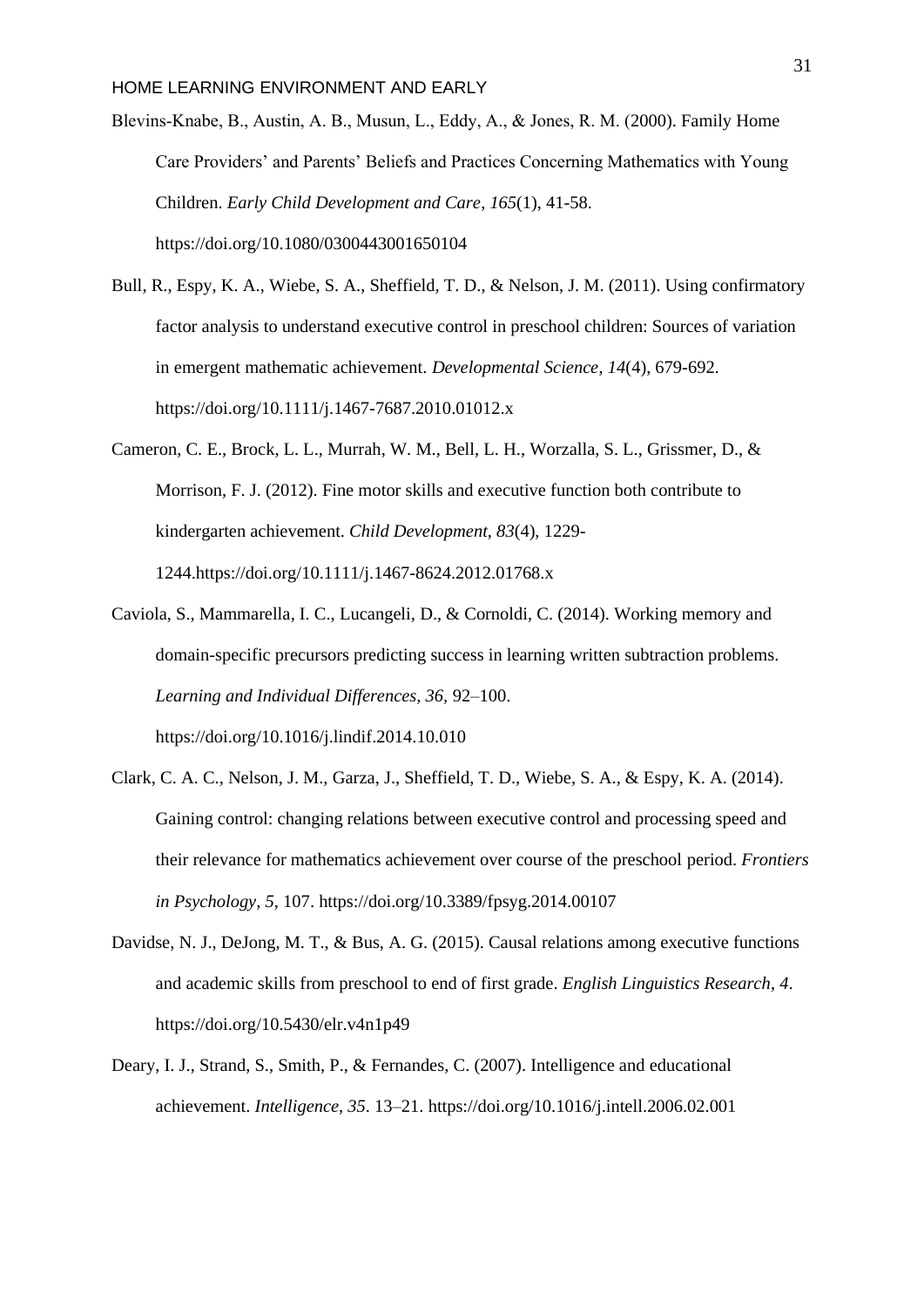- $\frac{1}{2}$ del Río, M. F., Susperreguy, M. I., Strasser, K., & Salinas, V. (2017). Distinct Influences of Mothers and Fathers on Kindergartners' Numeracy Performance: The Role of Math Anxiety, Home Numeracy Practices, and Numeracy Expectations. *Early Education and Development*, 1-17. https://doi.org[/10.1080/10409289.2017.1331662](https://doi.org/10.1080/10409289.2017.1331662)
- Department for Education (2013). *Early Years Outcomes: A non-statutory guide for practitioners and inspectors to help inform of child development through the early years.* London: Department for Education.
- Department for Education (2017). *Statutory framework for the Early Years Foundation Stage.* London: Department for Education.
- Dodd, B., Crosbie, S., McIntosh, B., Ozanne, A., & Teitzel, T. (2000). *The preschool and primary inventory of phonological awareness*. Psychological Corporation.
- Donolato, E, Giofrè, D., & Mammarella, I. C. (2019). Working memory, negative affect and personal assets: How do they relate to mathematics and reading literacy? *PLOS ONE, 14*(6), e0218921. https://doi.org/10.1371/journal.pone.0218921
- Dowker, A. (2008). Individual differences in numerical abilities in preschoolers. *Developmental Science*, *11*(5), 650-654. https://doi.org/10.1111/j.1467-7687.2008.00713.x
- Elliott, L., & Bachman, H. J. (2017). How Do Parents Foster Young Children's Math Skills? *Child Development Perspectives*. https://doi.org/10.1111/cdep.12249
- Elliot, P. & Smith, C. D. (2011). *British Ability Scales Third Edition (BAS-3).* GL Assessment.
- Evans, M. A., Shaw, D., & Bell, M. (2000). Home literacy activities and their influence on early literacy skills.*Canadian Journal of Experimental Psychology/Revue Canadienne de Psychologie Expérimentale, 54*(2), 65.<https://psycnet.apa.org/record/2000-00023-001>
- Foy, J. G., & Mann, V. (2003). Home literacy environment and phonological awareness in preschool children: Differential effects for rhyme and phoneme awareness. *Applied Psycholinguistics, 24*(1), [59-88.https://doi.org/10.1017/S0142716403000043](https://doi.org/10.1017/S0142716403000043)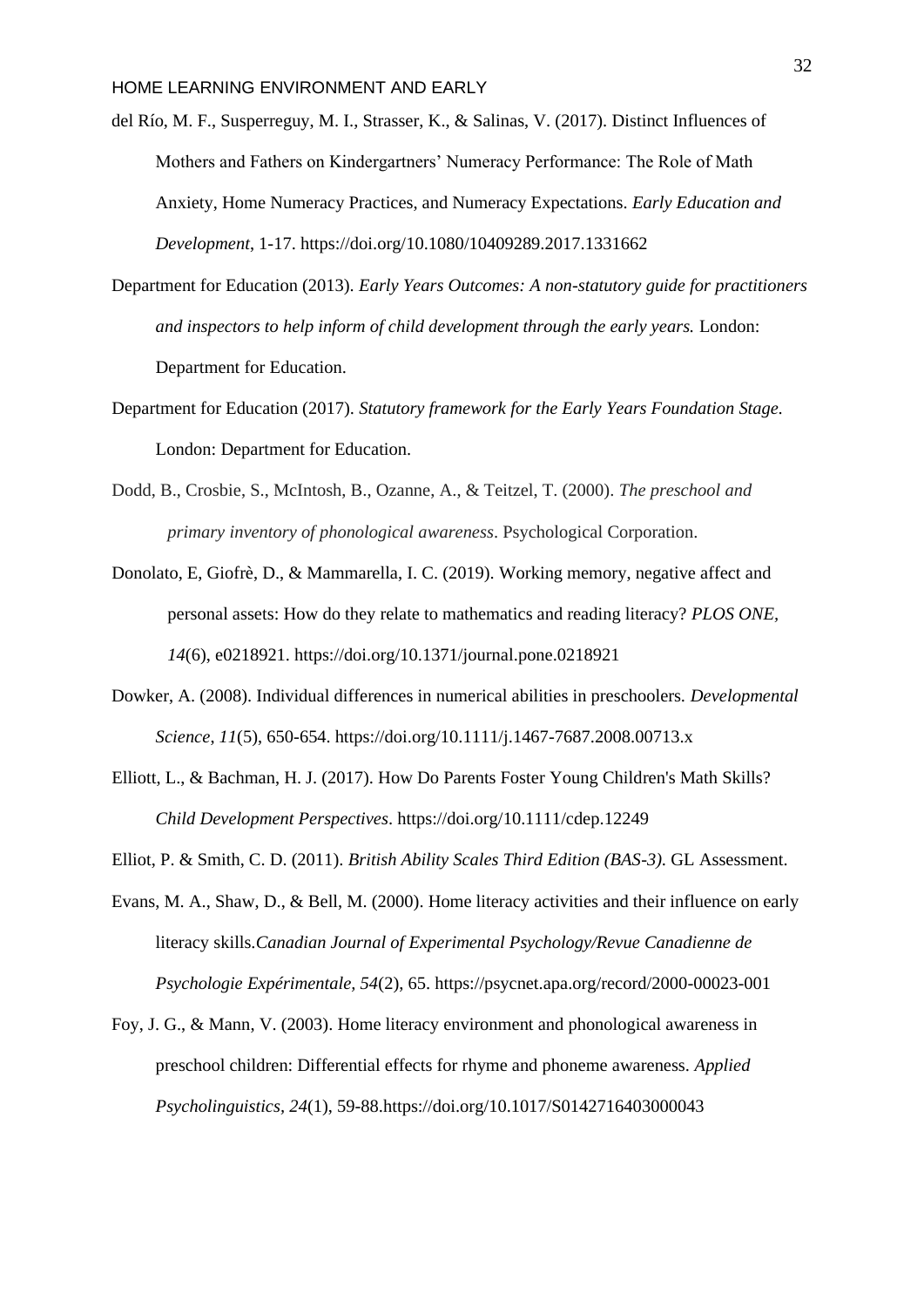- $\overline{N}$ Frijters, J. C., Barron, R. W., & Brunello, M. (2000). Direct and mediated influences of home literacy and literacy interest on prereaders' oral vocabulary and early written language skill. *Journal of Educational Psychology*, *92*(3), 466. https://doi.org[/10.1037/0022-0663.92.3.466](http://psycnet.apa.org/doi/10.1037/0022-0663.92.3.466)
- Garon, N., Bryson, S. E., & Smith, I. M. (2008). Executive function in preschoolers: a review using an integrative framework. *Psychological Bulletin*, *134*(1), 31. https://doi.org[/10.1037/0033-](https://psycnet.apa.org/doi/10.1037/0033-2909.134.1.31) [2909.134.1.31](https://psycnet.apa.org/doi/10.1037/0033-2909.134.1.31)
- Geary, D. C., van Marle, K., Chu, F. W., Rouder, J., Hoard, M. K., & Nugent, L. (2018). Early conceptual understanding of cardinality predicts superior school-entry number-system knowledge. *Psychological Science*, *29*(2), 191-205.

https://doi.org[/10.1177/0956797617729817](https://doi.org/10.1177%2F0956797617729817)

- Hamilton, L. G., Hayiou-Thomas, M. E., Hulme, C., & Snowling, M. J. (2016). The home literacy environment as a predictor of the early literacy development of children at familyrisk of dyslexia. *Scientific Studies of Reading*, *20*(5), 401-419. https://doi.org[/10.1080/10888438.2016.1213266](https://doi.org/10.1080/10888438.2016.1213266)
- Hart, S. A., Ganley, C. M., & Purpura, D. J. (2016). Understanding the home math environment and its role in predicting parent report of children's math skills. *PloS one*, *11*(12), e0168227. https://doi.org[/10.1371/journal.pone.0168227](https://doi.org/10.1371/journal.pone.0168227)
- Hood, M., Conlon, E., & Andrews, G. (2008). Preschool home literacy practices and children's literacy development: A longitudinal analysis. *Journal of Educational Psychology*, *100*(2), 252. https://doi.org/10.1037/0022-0663.100.2.252
- Hornung, C., Schiltz, C., Brunner, M., & Martin, R. (2014). Predicting first-grade mathematics achievement: the contributions of domain-general cognitive abilities, nonverbal number sense, and early number competence. *Frontiers in Psychol*ogy*, 5*, 272. https://doi.org/10.3389/fpsyg.2014.00272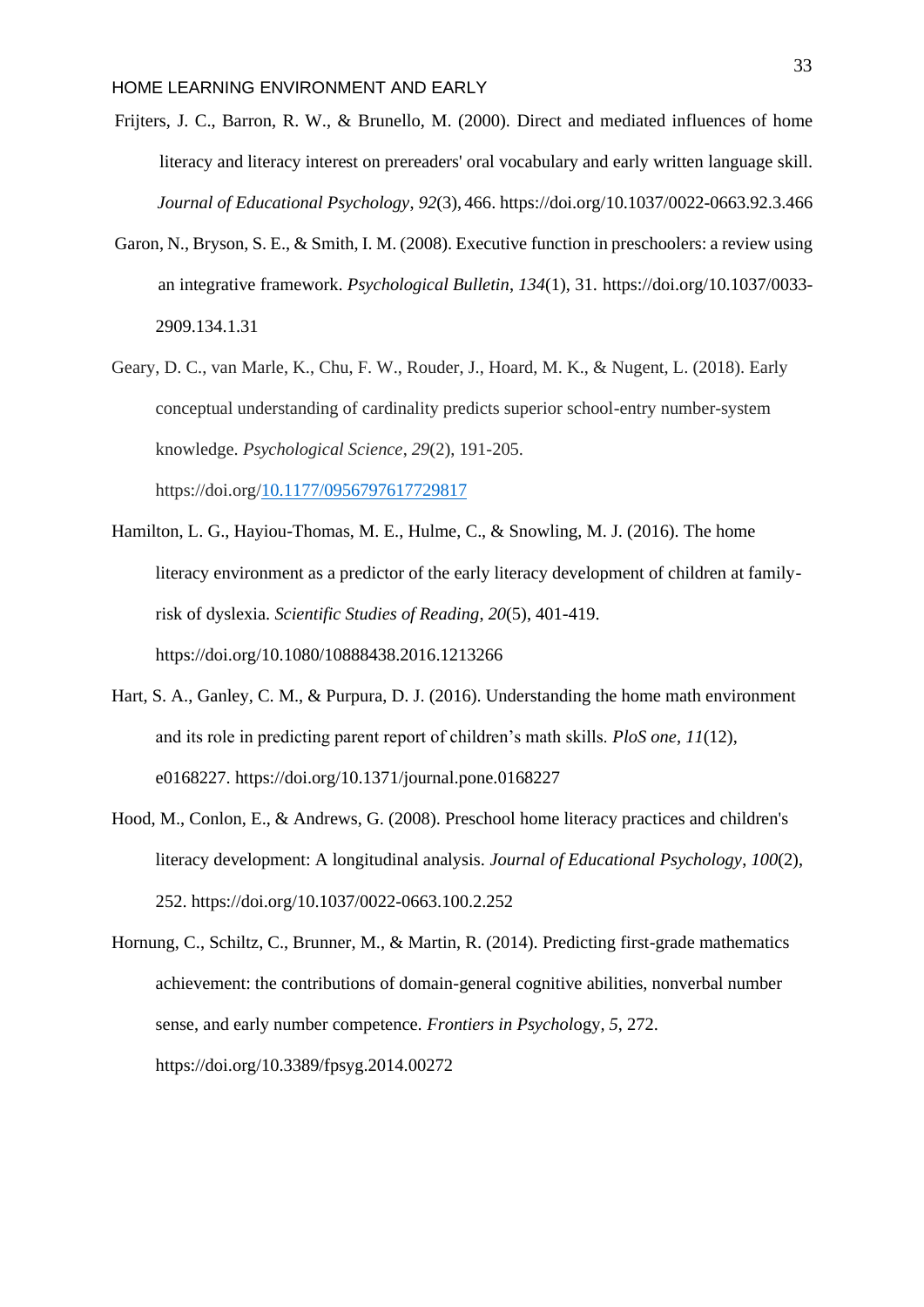- $\mathbf{u}$ ,  $\mathbf{v}$ ,  $\mathbf{v}$ ,  $\mathbf{v}$ Hu, L., & Bentler, P. M. (1999). Cutoff criteria for fit indexes in covariance structure analysis: Conventional criteria versus new alternatives. *Structural Equation Modelling, 6*, 1–55. https://doi.org/10.1080/10705519909540118
- Hughes, C. (2011). Changes and challenges in 20 years of research into the development of executive functions. *Infant and Child Development*, *20*(3), 251-271. https://doi.org[/10.1002/icd.736](https://doi.org/10.1002/icd.736)
- Huntsinger, C. S., Jose, P. E., & Luo, Z. (2016). Parental facilitation of early mathematics and reading skills and knowledge through encouragement of home-based activities. *Early Childhood Research Quarterly*, *37*, 1-15. https://doi.org[/10.1016/j.ecresq.2016.02.005](https://doi.org/10.1016/j.ecresq.2016.02.005)
- Jacob, R., & Parkinson, J. (2015). The potential for school-based interventions that target executive function to improve academic achievement: A review. *Review of Educational Research*, *85*(4), 512-552. https://doi.org[/10.3102/0034654314561338](https://doi.org/10.3102%2F0034654314561338)
- Kochanska, G., Murray, K. T., & Harlan, E. T. (2000). Effortful control in early childhood: continuity and change, antecedents, and implications for social development. *Developmental Psychology, 36*(2), 220. https://doi.org[/10.1037/0012-](https://psycnet.apa.org/doi/10.1037/0012-1649.36.2.220) [1649.36.2.220](https://psycnet.apa.org/doi/10.1037/0012-1649.36.2.220)
- Koponen, T., Salmi, P., Eklund, K., & Aro, T. (2013). Counting and RAN: Predictors of arithmetic calculation and reading fluency. *Journal of Educational Psychology*, *105*(1), 162. https://doi.org[/10.1037/a0029285](http://psycnet.apa.org/doi/10.1037/a0029285)
- Krajewski, K., & Schneider, W. (2009a). Early development of quantity to number-word linkage as a precursor of mathematical school achievement and mathematical difficulties: Findings from a four-year longitudinal study. *Learning and Instruction*, *19*(6), 513-526. https://doi.org[/10.1016/j.learninstruc.2008.10.002](https://doi.org/10.1016/j.learninstruc.2008.10.002)
- Krajewski, K., & Schneider, W. (2009b). Exploring the impact of phonological awareness, visual–spatial working memory, and preschool quantity–number competencies on mathematics achievement in elementary school: Findings from a 3-year longitudinal study.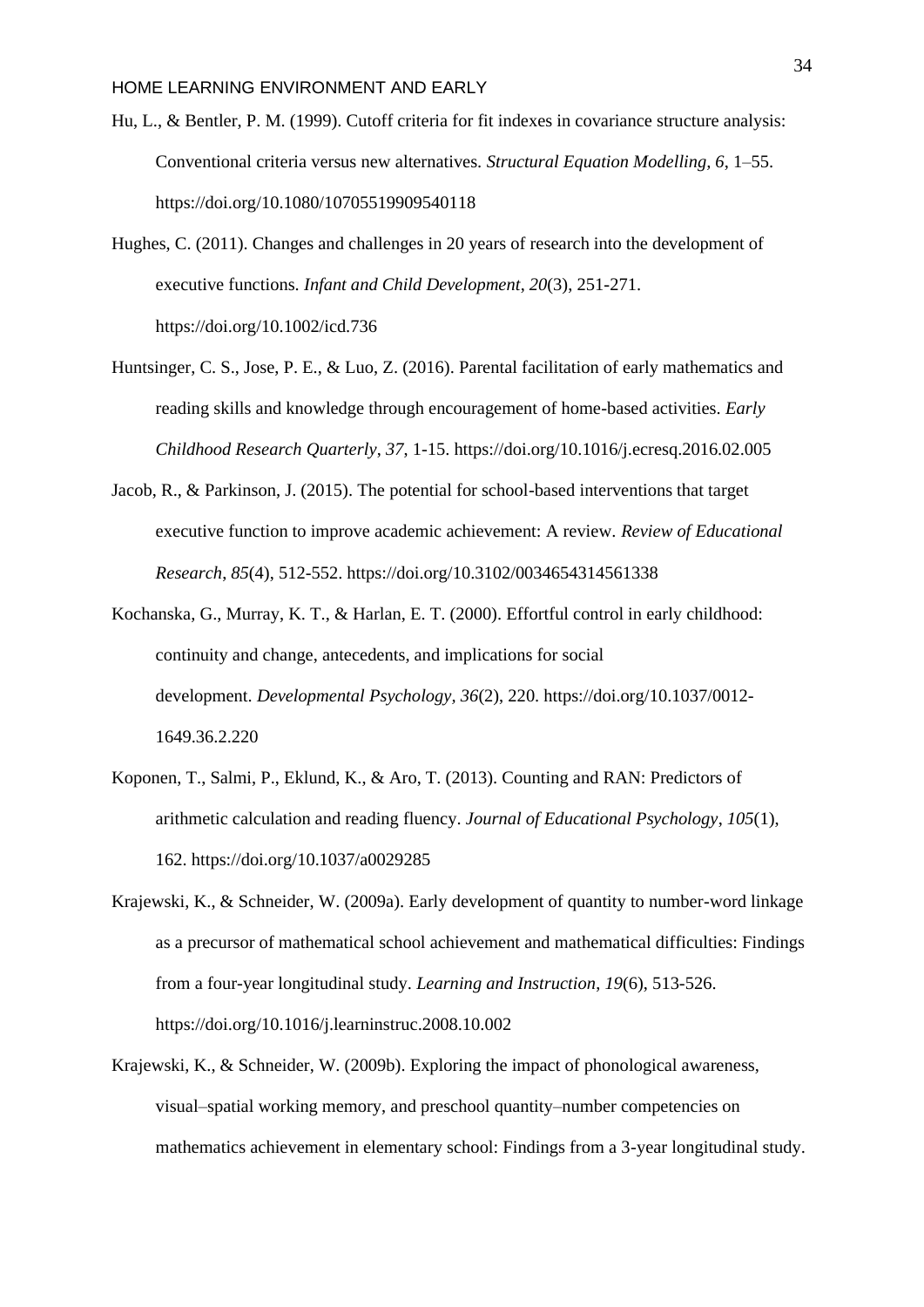$\overline{N}$   $\overline{N}$   $\overline{N}$ *Journal of Experimental Child Psychology*, *103*(4), 516-531.

https://doi.org[/10.1016/j.jecp.2009.03.009](https://doi.org/10.1016/j.jecp.2009.03.009)

- Kroesbergen, E. H., van't Noordende, J. E., & Kolkman, M. E. (2014). Training working memory in kindergarten children: Effects on working memory and early numeracy. *Child Neuropsychology*, *20*(1), 23-37. https://doi.org[/10.1080/09297049.2012.736483](https://doi.org/10.1080/09297049.2012.736483)
- Lan, X., Legare, C. H., Ponitz, C. C., Li, S., & Morrison, F. J. (2011). Investigating the links between the subcomponents of executive function and academic achievement: A crosscultural analysis of Chinese and American preschoolers. *Journal of Experimental Child Psychology*, *108*(3), 677-692. https://doi.org[/10.1016/j.jecp.2010.11.001](https://doi.org/10.1016/j.jecp.2010.11.001)
- LeFevre, J. A., Fast, L., Skwarchuk, S. L., Smith‐Chant, B. L., Bisanz, J., Kamawar, D., & Penner‐Wilger, M. (2010a). Pathways to mathematics: Longitudinal predictors of performance. *Child Development*, *81*(6), 1753-1767. https://doi.org[/10.1111/j.1467-](https://doi.org/10.1111/j.1467-8624.2010.01508.x) [8624.2010.01508.x](https://doi.org/10.1111/j.1467-8624.2010.01508.x)
- LeFevre, J. A., Polyzoi, E., Skwarchuk, S. L., Fast, L., & Sowinski, C. (2010b). Do home numeracy and literacy practices of Greek and Canadian parents predict the numeracy skills of kindergarten children? *International Journal of Early Years Education*, *18*(1), 55-70. https://doi.org[/10.1080/09669761003693926](https://doi.org/10.1080/09669761003693926)
- LeFevre, J. A., Skwarchuk, S. L., Smith-Chant, B. L., Fast, L., Kamawar, D., & Bisanz, J. (2009). Home numeracy experiences and children's math performance in the early school years. *Canadian Journal of Behavioural Science/Revue Canadienne Des Sciences du Comportement*, *41*(2), 55. https://doi.or[g10.1037/a0014532](http://psycnet.apa.org/doi/10.1037/a0014532)
- Lehrl, S., Ebert, S., Blaurock, S, Rossbach H. & Weinert, S. (2019) Long-term and domainspecific relations between the early years home learning environment and students' academic outcomes in secondary school, *School Effectiveness and School Improvement*, https://doi.org[/10.1080/09243453.2019.1618346](https://doi.org/10.1080/09243453.2019.1618346)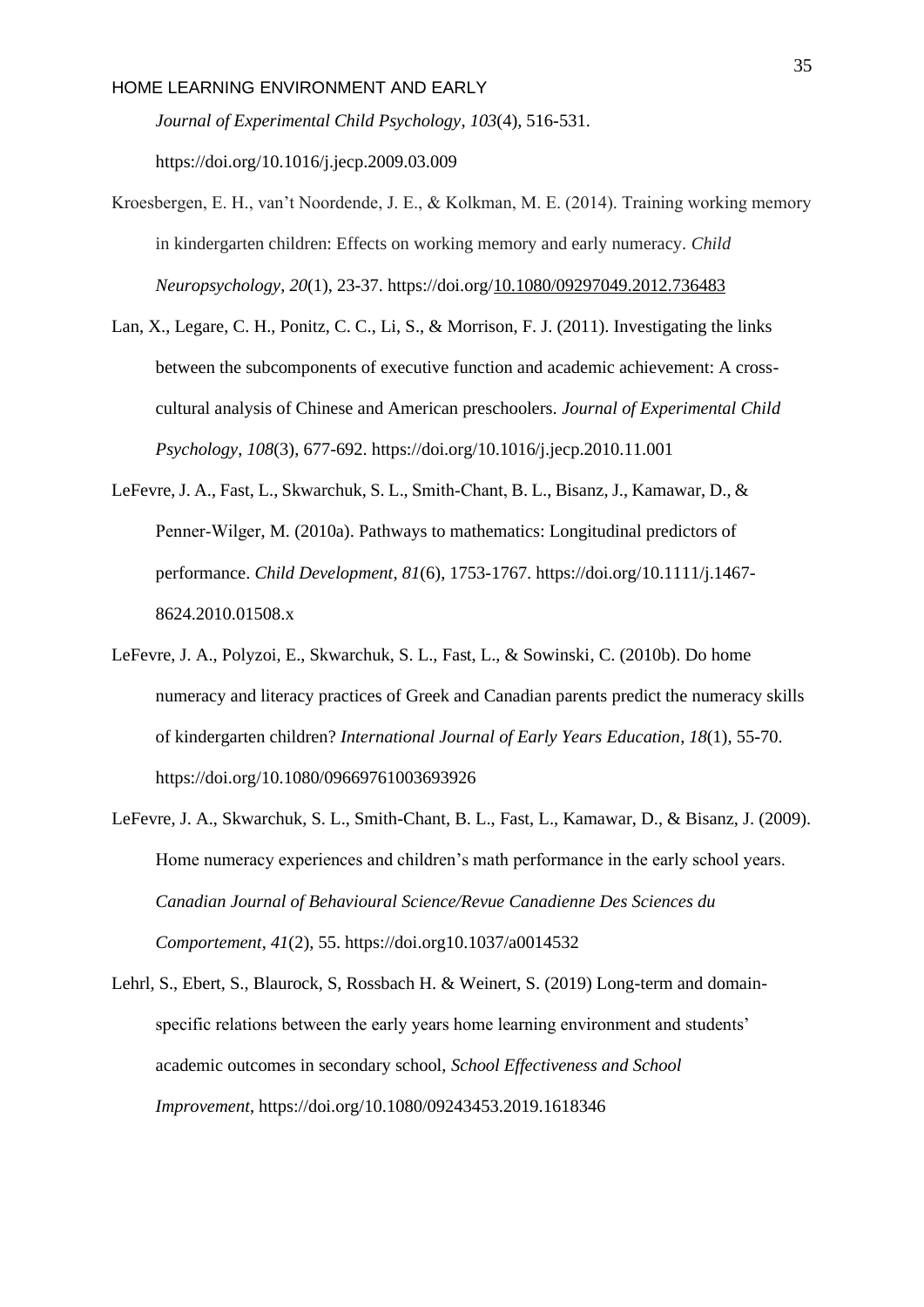- $\frac{1}{2}$ Macmillan, N. A., & Creelman, C. D. (2005). *Detection theory* (2nd ed.). Mahwah: Lawrence Erlbaum.
- Manolitsis, G., Georgiou, G. K., & Tziraki, N. (2013). Examining the effects of home literacy and numeracy environment on early reading and math acquisition. *Early Childhood Research Quarterly*, *28*(4), 692-703. https://doi.org[/10.1016/j.ecresq.2013.05.004](https://doi.org/10.1016/j.ecresq.2013.05.004)
- Matthews, J. S., Ponitz, C. C., & Morrison, F. J. (2009). Early gender differences in selfregulation and academic achievement. *Journal of Educational Psychology*, *101*(3), 689. https://doi.org[/10.1037/a0014240](https://psycnet.apa.org/doi/10.1037/a0014240)
- McClelland, M. M., Acock, A. C., Piccinin, A., Rhea, S. A., & Stallings, M. C. (2013). Relations between preschool attention span-persistence and age 25 educational outcomes. *Early Childhood Research Quarterly*, *28*(2), 314-324. ttps://doi.or[g/10.1016/j.ecresq.2012.07.008](https://doi.org/10.1016/j.ecresq.2012.07.008)
- McClelland, M. M., Cameron, C. E., Duncan, R., Bowles, R. P., Acock, A. C., Miao, A., & Pratt, M. E. (2014). Predictors of early growth in academic achievement: the head–toes–knees– shoulders task. *Frontiers in Psychology*, *5*, 1–14. https://doi.org/10.3389/fpsyg.2014.00599
- Melhuish, E. C., Phan, M. B., Sylva, K., Sammons, P., Siraj‐Blatchford, I., & Taggart, B. (2008a). Effects of the home learning environment and preschool center experience upon literacy and numeracy development in early primary school. *Journal of Social Issues*, *64*(1), 95-114. https://doi.org/10.1111/j.1540-4560.2008.00550.x
- Melhuish, E. C., Sylva, K., Sammons, P., Siraj-Blatchford, I., Taggart, B., Phan, M. B., & Malin, A. (2008b). Preschool influences on mathematics achievement. *Science*, *321*(5893), 1161- 1162. https://doi.org[/10.1126/science.1158808](https://doi.org/10.1126/science.1158808)
- Merkley, R., & Ansari, D. (2016). Why numerical symbols count in the development of mathematical skills: Evidence from brain and behavior. *Current Opinion in Behavioral Sciences*, *10*, 14-20. https://doi.org/10.1016/j.cobeha.2016.04.006
- Missall, K., Hojnoski, R. L., Caskie, G. I., & Repasky, P. (2015). Home numeracy environments of preschoolers: Examining relations among mathematical activities, parent mathematical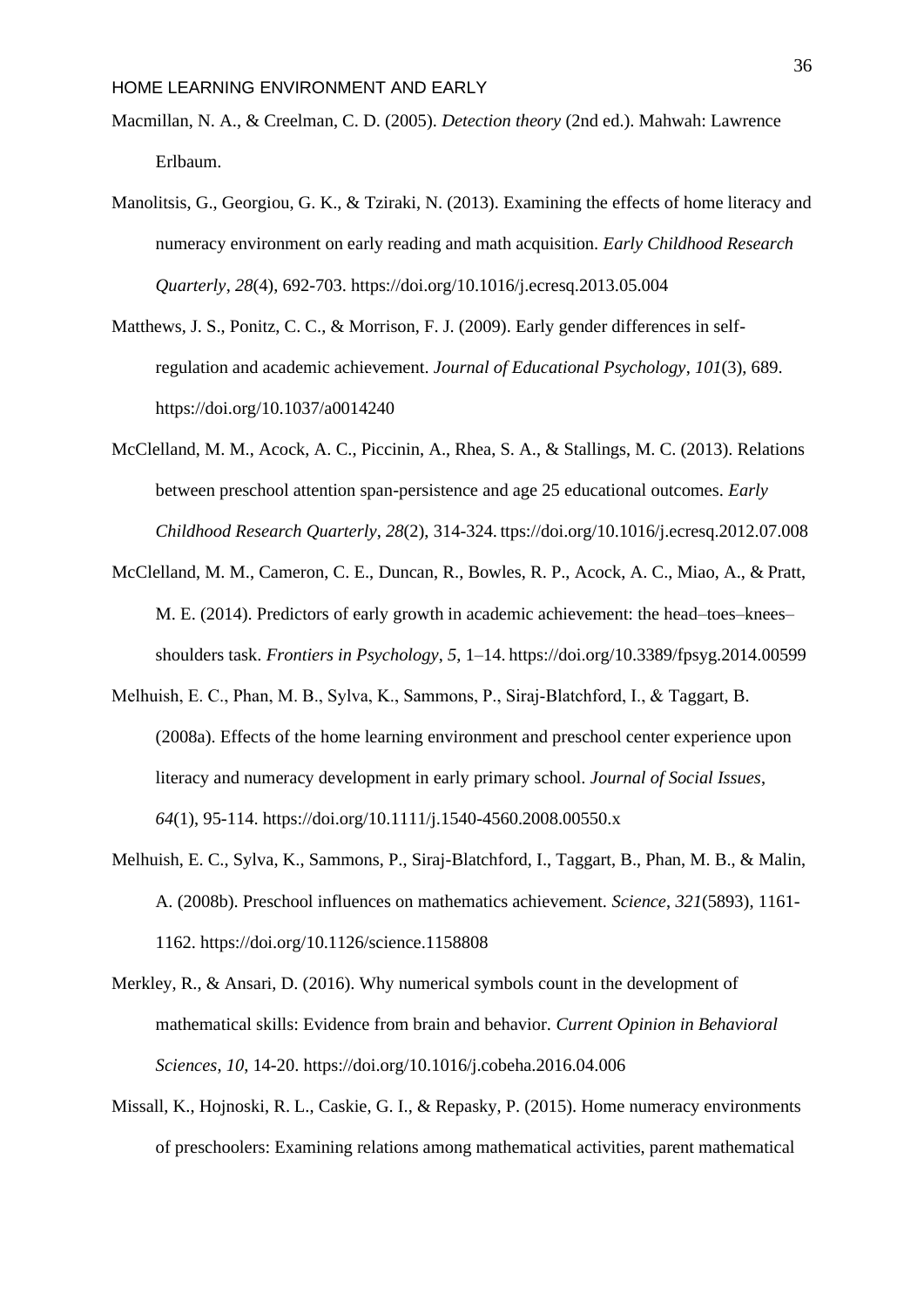$\frac{1}{2}$ beliefs, and early mathematical skills. *Early Education and Development*, *26*(3), 356-376. https://doi.org[/10.1080/10409289.2015.968243](https://doi.org/10.1080/10409289.2015.968243)

- Moll, K., Snowling, M. J., Göbel, S. M., & Hulme, C. (2015). Early language and executive skills predict variations in number and arithmetic skills in children at family-risk of dyslexia and typically developing controls. *Learning and Instruction*, *38*, 53-62. https://doi.org[/10.1016/j.learninstruc.2015.03.004](https://doi.org/10.1016/j.learninstruc.2015.03.004)
- Napoli, A. R., & Purpura, D. J. (2018). The home literacy and numeracy environment in preschool: Cross-domain relations of parent–child practices and child outcomes. *Journal of Experimental Child Psychology*, *166*, 581-603. https://doi.org[/10.1016/j.jecp.2017.10.002](https://doi.org/10.1016/j.jecp.2017.10.002)
- Niklas, F., Cohrssen, C., & Tayler, C. (2016). Parents supporting learning: A non-intensive intervention supporting literacy and numeracy in the home learning environment. *International Journal of Early Years Education*, *24*(2), 121-142. https://doi.org/10.1080/09669760.2016.1155147
- Niklas, F., & Schneider, W. (2013). Home literacy environment and the beginning of reading and spelling. *Contemporary Educational Psychology*, *38*(1), 40-50. https://doi.org[/10.1016/j.cedpsych.2012.10.001](https://doi.org/10.1016/j.cedpsych.2012.10.001)
- Passolunghi, M. C., Vercelloni, B., & Schadee, H. (2007). The precursors of mathematics learning: Working memory, phonological ability and numerical competence. *Cognitive Development*, *22*(2), 165-184. https://doi.org[/10.1016/j.cogdev.2006.09.001](https://doi.org/10.1016/j.cogdev.2006.09.001)
- Phillips, B. M., & Lonigan, C. J. (2009). Variations in the home literacy environment of preschool children: A cluster analytic approach. *Scientific Studies of Reading*, *13*(2), 146- 174. https://doi.org[/10.1080/10888430902769533](https://doi.org/10.1080/10888430902769533)
- Puglisi, M. L., Hulme, C., Hamilton, L. G., Snowling, M. J. (2017). The Home Literacy Environment Is a Correlate, but Perhaps Not a Cause, of Variations in Children's Language and Literacy Development. *Scientific Studies of Reading*, *21*(6), 498-514. https://doi.org/10.1080/10888438.2017.1346660.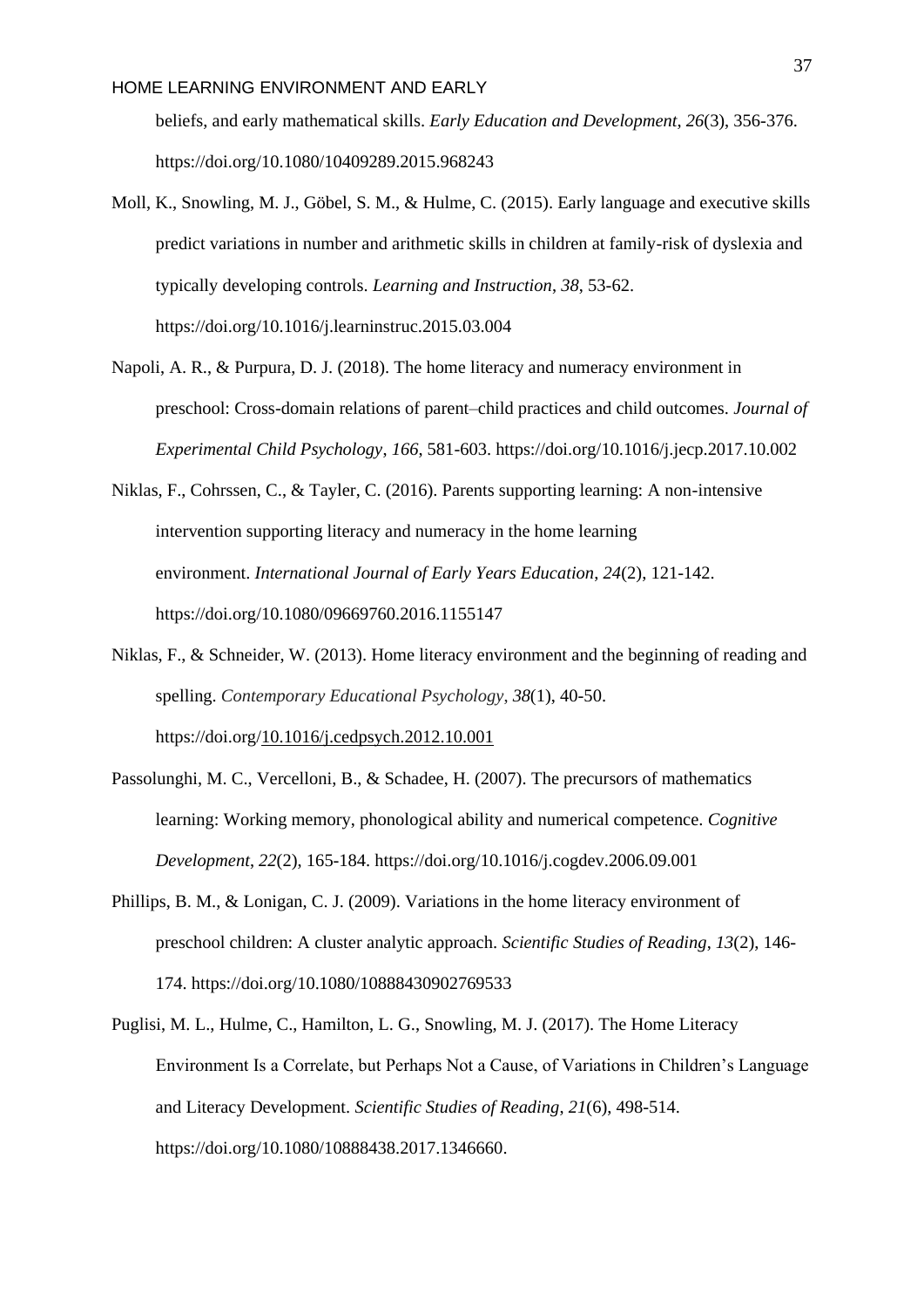- $\overline{D}$ Purpura, D. J., & Ganley, C. M. (2014). Working memory and language: Skill-specific or domain-general relations to mathematics? *Journal of Experimental Child Psychology*, *122*, 104-121. https://doi.org[/10.1016/j.jecp.2013.12.009](https://doi.org/10.1016/j.jecp.2013.12.009)
- Purpura, D. J., Hume, L. E., Sims, D. M., & Lonigan, C. J. (2011). Early literacy and early numeracy: The value of including early literacy skills in the prediction of numeracy development. *Journal of Experimental Child Psychology*, *110*(4), 647-658. https://doi.org[/10.1016/j.jecp.2011.07.004](https://doi.org/10.1016/j.jecp.2011.07.004)
- Purpura, D. J., & Logan, J. A. (2015). The nonlinear relations of the approximate number system and mathematical language to early mathematics development. *Developmental Psychology*, *51*(12), 1717. https://doi.org[/10.1037/dev0000055](https://psycnet.apa.org/doi/10.1037/dev0000055)
- Purpura, D. J., & Reid, E. E. (2016). Mathematics and language: Individual and group differences in mathematical language skills in young children. *Early Childhood Research Quarterly*, *36*, 259-268. https://doi.org[/10.1016/j.ecresq.2015.12.020](https://doi.org/10.1016/j.ecresq.2015.12.020)
- Purpura, D. J., Schmitt, S. A., & Ganley, C.M. (2017). Foundations of mathematics and literacy: The role of executive functioning components. *Journal of Experimental Child Psychology*, *153*, 15-34. https://doi.org/10.1016/j.jecp.2016.08.010
- R Core Team. (2014). *R: A language and environment for statistical computing. Vienna, Austria, Austria: R Foundation for Statistical Computing*. The R Project for Statistical Computing. <http://www.r-project.org/>
- Raghubar, K. P., & Barnes, M. A. (2017). Early numeracy skills in preschool-aged children: a review of neurocognitive findings and implications for assessment and intervention. *The Clinical Neuropsychologist*, *31*(2), 329-351.

https://doi.org[/10.1080/13854046.2016.1259387](https://doi.org/10.1080/13854046.2016.1259387)

Ramani, G. B., Rowe, M. L., Eason, S. H., & Leech, K. A. (2015). Math talk during informal learning activities in Head Start families. *Cognitive Development*, *35*, 15-33. https://doi.org[/10.1016/j.cogdev.2014.11.002](https://doi.org/10.1016/j.cogdev.2014.11.002)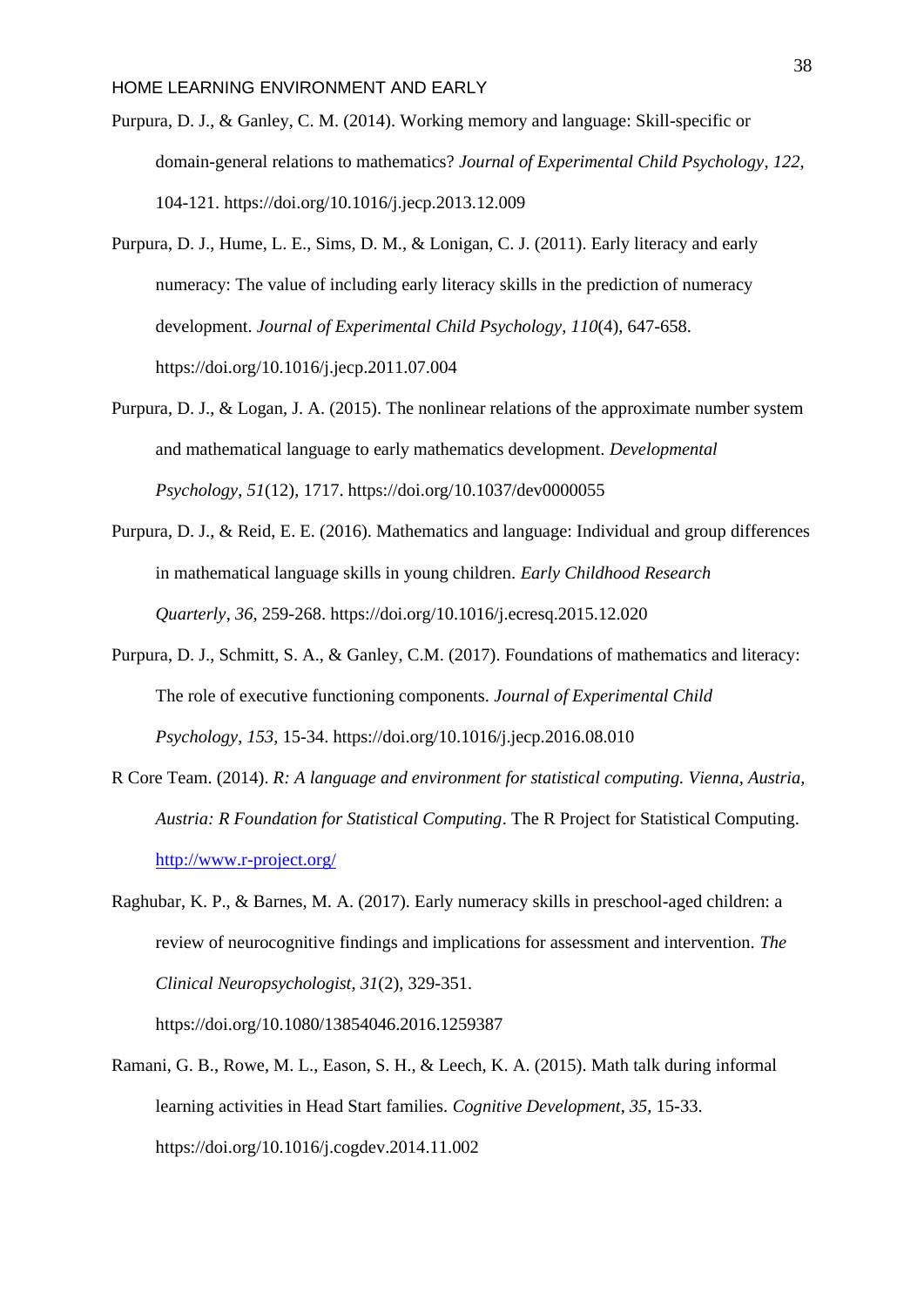- $\mathbf{R} = \mathbf{R} \mathbf{R}$ Romano, E., Babchishin, L., Pagani, L. S., & Kohen, D. (2010). School readiness and later achievement: replication and extension using a nationwide Canadian survey. *Developmental Psychology*, *46*(5), 995. https://doi.org[/10.1037/a0018880](http://psycnet.apa.org/doi/10.1037/a0018880)
- Rosseel, Y. (2012). Lavaan: An R package for structural equation modeling. *Journal of Statistical*  Software, 48, 1–36. lavaan: An R Package for Structural Equation Modeling. <http://www.jstatsoft.org/v48/i02/>
- Sarnecka, B. W., & Carey, S. (2008). How counting represents number: What children must learn and when they learn it. *Cognition*, *108*(3), 662-674. https://doi.org[/10.1016/j.cognition.2008.05.007](https://doi.org/10.1016/j.cognition.2008.05.007)
- Segers, E., Kleemans, T., & Verhoeven, L. (2015). Role of parent literacy and numeracy expectations and activities in predicting early numeracy skills. *Mathematical Thinking and Learning*, *17*(2-3), 219-236. https://doi.org[/10.1080/10986065.2015.1016819](https://doi.org/10.1080/10986065.2015.1016819)
- Sénéchal, M. (2006). Testing the home literacy model: Parent involvement in kindergarten is differentially related to grade 4 reading comprehension, fluency, spelling, and reading for pleasure. *Scientific Studies of Reading*, *10*(1), 59-87. https://doi.org[/10.1207/s1532799xssr1001\\_4](https://doi.org/10.1207/s1532799xssr1001_4)
- Sénéchal, M., & LeFevre, J. A. (2002). Parental involvement in the development of children's reading skill: A five‐year longitudinal study. *Child Development*, *73*(2), 445-460. https://doi.org/10.1111/1467-8624.00417
- Sénéchal, M., & LeFevre, J. A. (2014). Continuity and change in the home literacy environment as predictors in growth in vocabulary and reading. *Child Development*, *85*(4), 1552-1568. <https://doi.org/10.1111/cdev.12222>
- Sénéchal, M., Pagan, S., Lever, R., & Ouellette, G. P. (2008). Relations among the frequency of shared reading and 4-year-old children's vocabulary, morphological and syntax comprehension, and narrative skills. *Early Education and Development*, *19*(1), 27-44. https://doi.org/10.1080/10409280701838710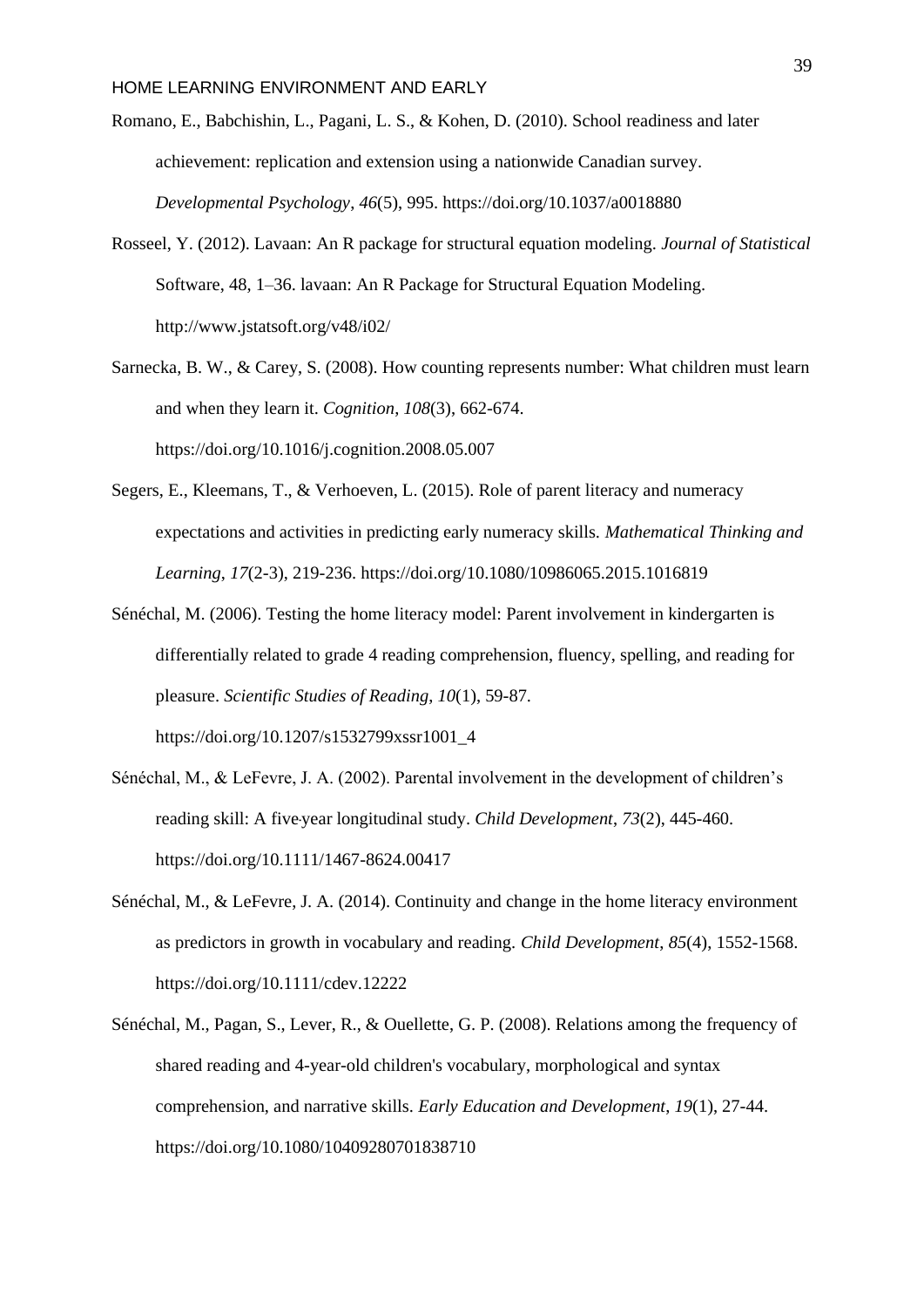- $\ddot{\mathbf{S}}$ Simmons, F. R., & Singleton, C. (2008). Do weak phonological representations impact on arithmetic development? A review of research into arithmetic and dyslexia. *Dyslexia*, *14*, 77–94. https://doi.org/10.1002/dys.341
- Simmons, F., Singleton, C., & Horne, J. (2008). Brief report—Phonological awareness and visual-spatial sketchpad functioning predict early arithmetic attainment: Evidence from a longitudinal study. *European Journal of Cognitive Psychology*, *20*(4), 711-722. https://doi.org[/10.1080/09541440701614922](https://doi.org/10.1080/09541440701614922)
- Skwarchuk, S.-L. (2009). How do parents support preschoolers' numeracy learning experiences at home? *Early Childhood Education Journal*, *37*(3), 189–197. https://doi.org/10.1007/s10643-009-0340-1
- Skwarchuk, S. L., Sowinski, C., & LeFevre, J. A. (2014). Formal and informal home learning activities in relation to children's early numeracy and literacy skills: The development of a home numeracy model. *Journal of Experimental Child Psychology*, *121*, 63-84. https://doi.org[/10.1016/j.jecp.2013.11.006](https://doi.org/10.1016/j.jecp.2013.11.006)
- Sonnenschein, S., Metzger, S. R., & Thompson, J. A. (2016). Low-income parents' socialization of their preschoolers' early reading and math skills. *Research in Human Development*,
- Soto-Calvo, E., Simmons, F. R., Adams, A., Francis, H. N. & Giofre, D. (2020) Pre-Schoolers' Home Numeracy and Home Literacy Experiences and Their Relationships with Early Number Skills: Evidence from a UK Study. *Early Education and Development*, *31*, 113- 136. https://doi.org/[10.1080/10409289.2019.1617012](https://doi.org/10.1080/10409289.2019.1617012)
- Soto-Calvo, E., Simmons, F. R., Willis, C., & Adams, A. M. (2015). Identifying the cognitive predictors of early counting and calculation skills: Evidence from a longitudinal study. *Journal of Experimental Child Psychology*, *140*, 16-37. https://doi.org[/10.1016/j.jecp.2015.06.011](https://doi.org/10.1016/j.jecp.2015.06.011)
- Stock, P., Desoete, A., & Roeyers, H. (2009). Mastery of the counting principles in toddlers: A crucial step in the development of budding arithmetic abilities? *Learning and Individual Differences*, *19*(4), 419-422. https://doi.org[/10.1016/j.lindif.2009.03.002](https://doi.org/10.1016/j.lindif.2009.03.002)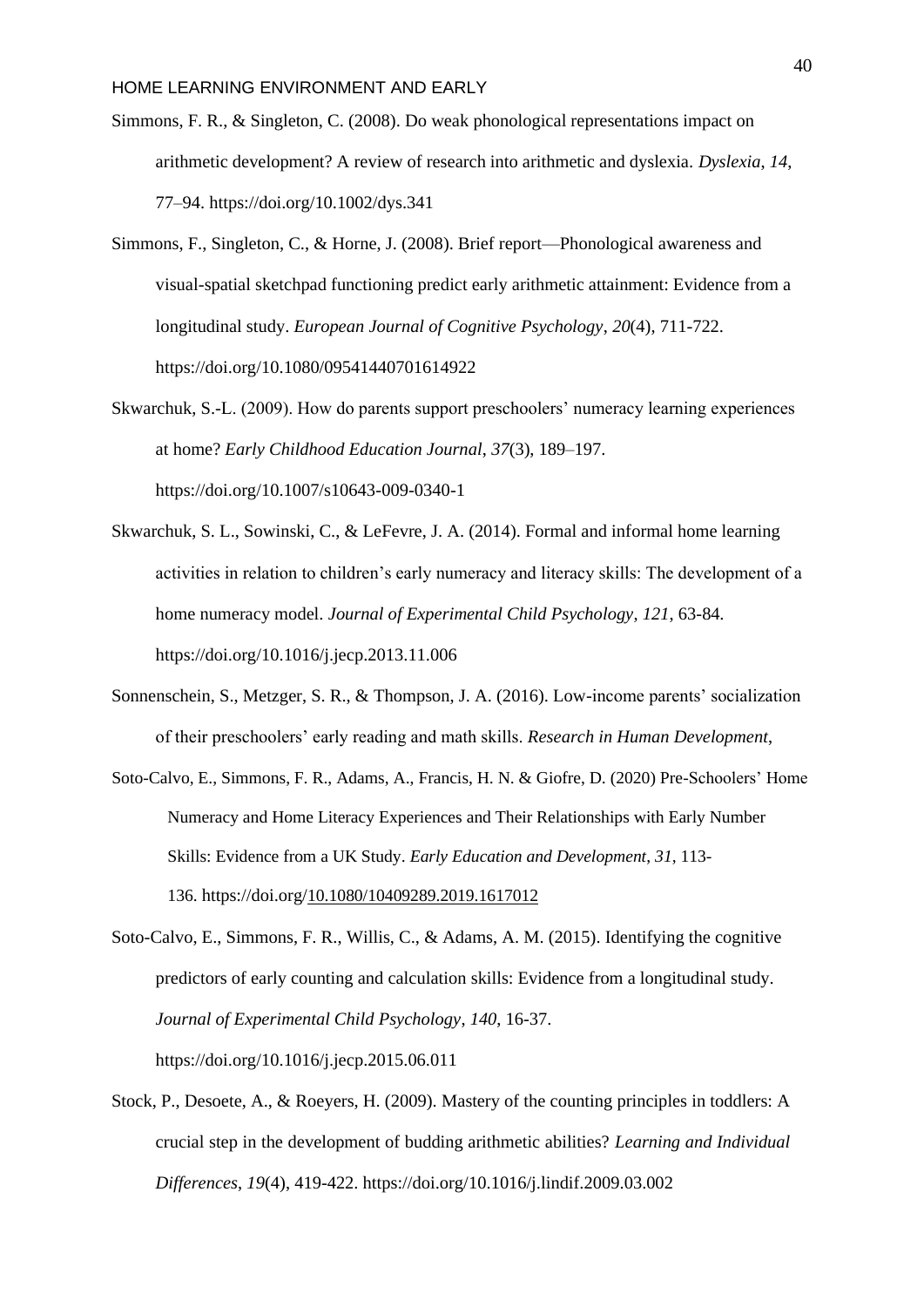- Suskind, D. L., Leffel, K. R., Graf, E., Hernandez, M. W., Gunderson, E. A., Sapolich, S. G., ... & Levine, S. C. (2016). A parent-directed language intervention for children of low socioeconomic status: A randomized controlled pilot study. *Journal of Child Language*, *43*(2), 366-406. https://doi.org/10.1017/S0305000915000033
- Testing and Standards Agency (2017). *Early Years Foundation Stage Profile 2018*. London: Testing and Standards Agency.
- Thompson, R. J., Napoli, A. R., & Purpura, D. J. (2017). Age-related differences in the relation between the home numeracy environment and numeracy skills. *Infant and Child Development*, *26*(5), e2019. https://doi.org/10.1002/icd.2019
- Toll, S. W., & Van Luit, J. E. (2014). The developmental relationship between language and low early numeracy skills throughout kindergarten. *Exceptional Children*, *81*(1), 64-78. https://doi.org[/10.1177/0014402914532233](https://doi.org/10.1177/0014402914532233)
- van Marle, Chu, Li & Geary (2014). Acuity of the approximate number system and preschoolers quantitative development. *Developmental Science, 17(4), 492-505.*  https://doi.org[/10.1111/desc.121431](https://doi.org/10.1111/desc.12143)/des
- Wechsler, D. (2013). *Wechsler Preschool & Primary Scale of Intelligence - Fourth UK Edition* (WPPSI-IV UK). London: Pearson Education.
- Wiebe, S. A., Sheffield, T., Nelson, J. M., Clark, C. A., Chevalier, N., & Espy, K. A. (2011). The structure of executive function in 3-year-olds. *Journal of Experimental Child Psychology*, *108*(3), 436-452. https://doi.org[/10.1016/j.jecp.2010.08.008](https://doi.org/10.1016/j.jecp.2010.08.008)
- Wynn, K. (1992). Children's acquisition of the number words and the counting system. *Cognitive Psychology*, *24*(2), 220-251. [https://doi.org/10.1016/0010-0285\(92\)90008-P](https://doi.org/10.1016/0010-0285(92)90008-P)
- Zippert, E. L., & Rittle-Johnson, B. (2020). The home math environment: More than numeracy. *Early Childhood Research Quarterly, 50*, 4-15. https://doi.org[/10.1016/j.ecresq.2018.07.009](https://doi.org/10.1016/j.ecresq.2018.07.009)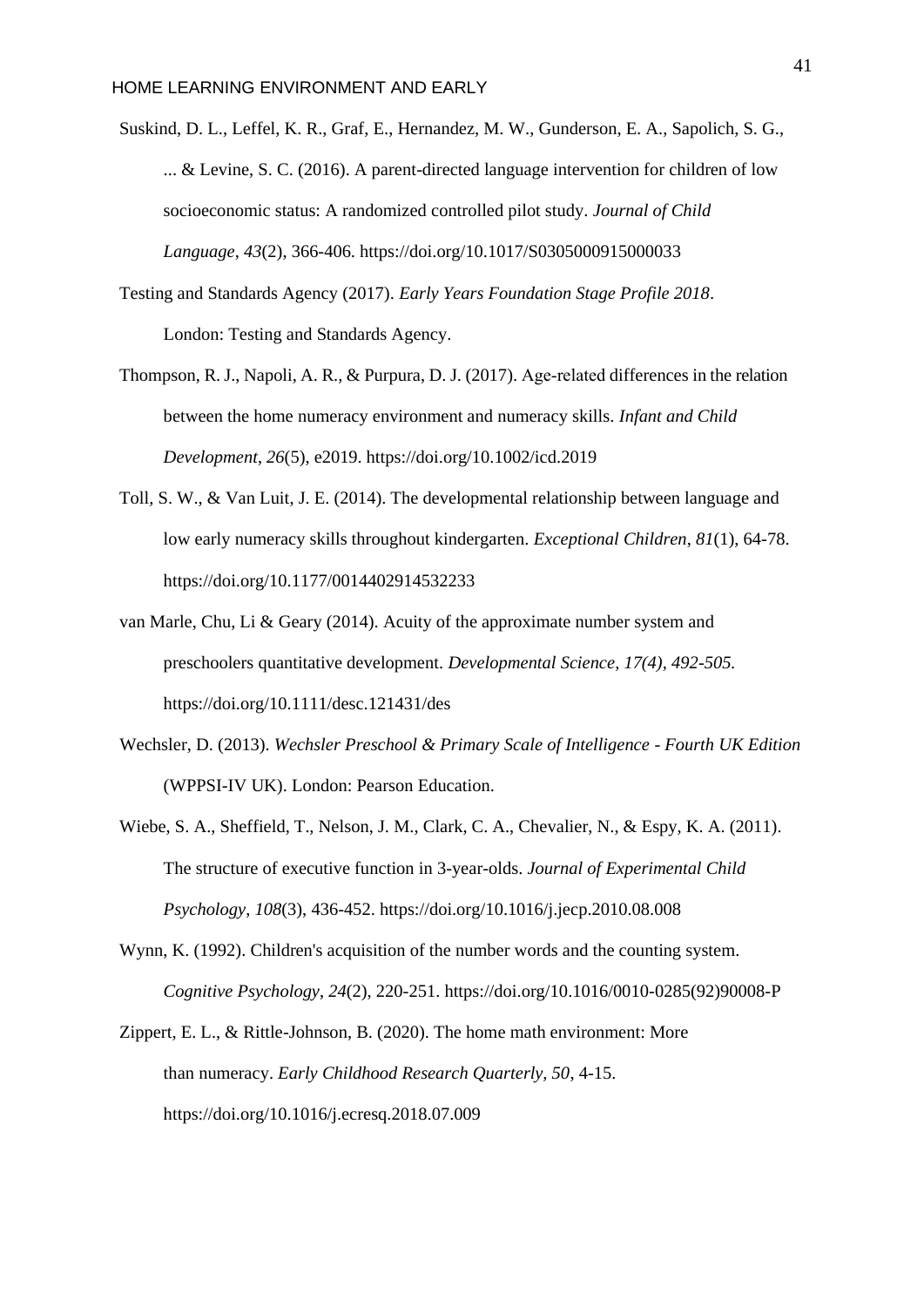**Table 1**

| Divariate correlations and Descriptive Statistics for the Demographic variables, the Home Bearing Scates and the Barry Framoer S | 1              | $\overline{2}$ | $\mathfrak{Z}$           | 4                        | 5                        | 6                        | $7\phantom{.0}$ | 8      | 9                        | 10                       | 11   | 12                       | 13   | 14                       | 15                       | 16   | 17             | 18    | 19                       | 20   | 21             |
|----------------------------------------------------------------------------------------------------------------------------------|----------------|----------------|--------------------------|--------------------------|--------------------------|--------------------------|-----------------|--------|--------------------------|--------------------------|------|--------------------------|------|--------------------------|--------------------------|------|----------------|-------|--------------------------|------|----------------|
| $1.$ PD                                                                                                                          | $\blacksquare$ |                |                          |                          |                          |                          |                 |        |                          |                          |      |                          |      |                          |                          |      |                |       |                          |      |                |
| 2. PQ                                                                                                                            | .42            | $\sim$         |                          |                          |                          |                          |                 |        |                          |                          |      |                          |      |                          |                          |      |                |       |                          |      |                |
| $3.$ N $\rm EXP$                                                                                                                 | $-.03$         | $-.01$         |                          |                          |                          |                          |                 |        |                          |                          |      |                          |      |                          |                          |      |                |       |                          |      |                |
| $4. L\, \mathrm{MEA}$                                                                                                            | $.01\,$        | .08            | .51                      | $\overline{\phantom{a}}$ |                          |                          |                 |        |                          |                          |      |                          |      |                          |                          |      |                |       |                          |      |                |
| 5. LS INT                                                                                                                        | $.02\,$        | .01            | .73                      | .50                      | $\overline{\phantom{a}}$ |                          |                 |        |                          |                          |      |                          |      |                          |                          |      |                |       |                          |      |                |
| $6.$ L $\operatorname{ACT}$                                                                                                      | $-.11$         | $-.16$         | .72                      | .42                      | .70                      |                          |                 |        |                          |                          |      |                          |      |                          |                          |      |                |       |                          |      |                |
| 7. BE                                                                                                                            | .19            | .21            | .17                      | .14                      | .18                      | .03                      |                 |        |                          |                          |      |                          |      |                          |                          |      |                |       |                          |      |                |
| 8. SQC $T_1$                                                                                                                     | .09            | .01            | .18                      | $-.01$                   | .22                      | .11                      | .13             |        |                          |                          |      |                          |      |                          |                          |      |                |       |                          |      |                |
| 9. GMX $T_1$                                                                                                                     | .13            | $.08\,$        | .25                      | .06                      | .31                      | .22                      | $.07$           | .45    | $\overline{\phantom{a}}$ |                          |      |                          |      |                          |                          |      |                |       |                          |      |                |
| 10. CO $T_1$                                                                                                                     | $.02\,$        | .04            | .24                      | .06                      | .25                      | .19                      | .11             | .37    | .45                      | $\overline{\phantom{a}}$ |      |                          |      |                          |                          |      |                |       |                          |      |                |
| 11. N $RECOT_1$                                                                                                                  | .10            | .10            | .29                      | $-.01$                   | .32                      | .19                      | .07             | .42    | .58                      | .41                      |      |                          |      |                          |                          |      |                |       |                          |      |                |
| 12. N READ $T_1$                                                                                                                 | .14            | .09            | .27                      | $-.06$                   | .29                      | .13                      | .08             | .59    | $.58\,$                  | .44                      | .82  | $\overline{\phantom{a}}$ |      |                          |                          |      |                |       |                          |      |                |
| 13 ADD $T_1$                                                                                                                     | .07            | .06            | .18                      | $-.02$                   | .25                      | .12                      | .01             | .45    | .46                      | .28                      | .55  | .60                      |      |                          |                          |      |                |       |                          |      |                |
| 14. SUB T <sub>1</sub>                                                                                                           | .05            | .08            | .18                      | .06                      | .25                      | .12                      | .06             | .37    | .51                      | .32                      | .46  | .47                      | .54  | $\overline{\phantom{a}}$ |                          |      |                |       |                          |      |                |
| 15. SQC T <sub>3</sub>                                                                                                           | .01            | .02            | .18                      | $-.05$                   | .24                      | .20                      | $-0.06$         | .41    | .45                      | .32                      | .44  | .46                      | .35  | .33                      |                          |      |                |       |                          |      |                |
| 16. GMX T <sub>3</sub>                                                                                                           | .04            | .05            | .24                      | .06                      | .30                      | .22                      | .03             | .38    | .49                      | .39                      | .43  | .48                      | .44  | .35                      | .53                      |      |                |       |                          |      |                |
| 17. CO T <sub>3</sub>                                                                                                            | $-.08$         | .06            | .23                      | $.02\,$                  | .23                      | .13                      | .03             | .22    | .28                      | .24                      | .34  | .37                      | .33  | .28                      | .39                      | .39  | $\blacksquare$ |       |                          |      |                |
| 18. N $RECOT_3$                                                                                                                  | .09            | .09            | .25                      | $-.01$                   | .31                      | .15                      | .07             | .35    | .47                      | .36                      | .57  | .59                      | .38  | .38                      | .56                      | .64  | .42            |       |                          |      |                |
| 19. N READ T <sub>3</sub>                                                                                                        | .03            | .10            | .28                      | $-.01$                   | .31                      | .17                      | .04             | .34    | .46                      | .34                      | .60  | .62                      | .40  | .41                      | .63                      | .61  | .43            | .76   | $\overline{\phantom{a}}$ |      |                |
| 20. ADD $T_3$                                                                                                                    | .11            | .10            | .18                      | $-.03$                   | .24                      | .08                      | $-.05$          | .33    | .36                      | .33                      | .44  | .47                      | .45  | .40                      | .48                      | .55  | .41            | .53   | .51                      |      |                |
| 21. SUB $T_3$                                                                                                                    | .16            | .17            | .11                      | $-.07$                   | .18                      | .14                      | $-.01$          | .39    | .44                      | .35                      | .45  | .45                      | .43  | .45                      | .49                      | .54  | .41            | .57   | .55                      | .66  | $\blacksquare$ |
| M                                                                                                                                | 5.42           | 4.75           | 0.00                     | 0.00                     | 0.00                     | $0.00\,$                 | 53.41           | 16.57  | 3.17                     | 5.14                     | 6.41 | 5.07                     | 1.69 | 2.23                     | 56.91                    | 8.29 | 9.78           | 17.57 | 13.39                    | 5.83 | 5.37           |
| ${\rm SD}$                                                                                                                       | 3.32           | $2.00\,$       | 0.89                     | 0.88                     | 0.91                     | 0.89                     | 21.63           | 14.23  | 2.47                     | 2.72                     | 5.32 | 3.99                     | 2.25 | 2.23                     | 38.43                    | 3.53 | 4.08           | 5.96  | 4.93                     | 3.40 | 3.41           |
| Max                                                                                                                              | $10\,$         | $\,8\,$        | $\overline{\phantom{a}}$ | $\sim$                   | $\overline{\phantom{m}}$ | $\overline{\phantom{a}}$ | 100             | $\sim$ | 15                       | 20                       | 20   | 20                       | 12   | 12                       | $\overline{\phantom{a}}$ | 15   | 20             | 25    | 20                       | 12   | 12             |
| $\boldsymbol{N}$                                                                                                                 | 271            | 270            | 274                      | 274                      | 274                      | 274                      | 268             | 274    | 274                      | 274                      | 274  | 274                      | 274  | 274                      | 232                      | 232  | 232            | 232   | 232                      | 232  | 232            |

*Bivariate Correlations and Descriptive Statistics for the Demographic Variables, the Home Learning Scales and the Early Number Skills Tasks*

42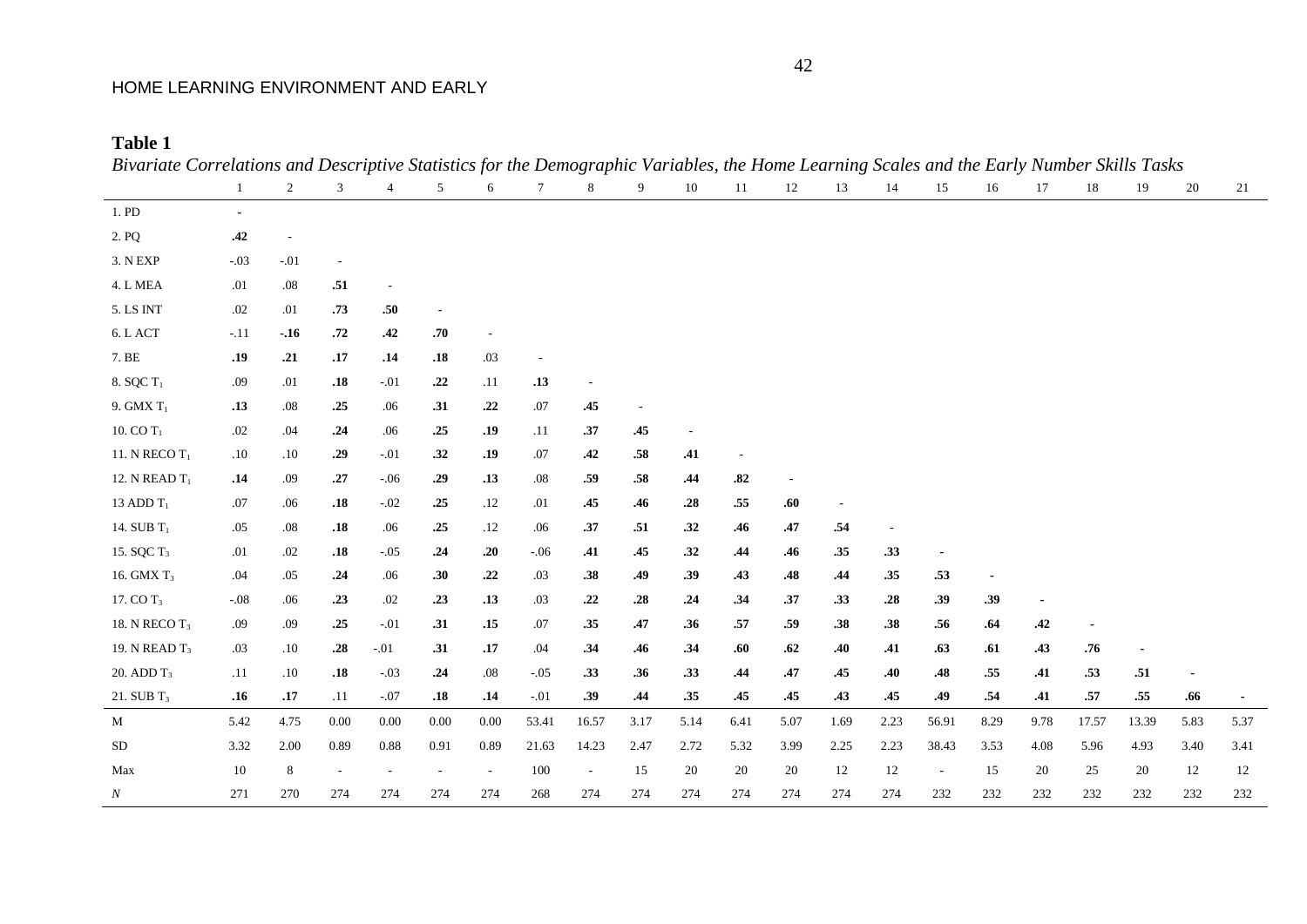*Notes.* PD=Postcode decile; PQ=Parental qualification; N EXP=Number experiences; L MEA=Meaning-focused experiences; LS INT=Lettersound interactions experiences; L ACT=Letter activities; BE=Book exposure; SQC=Sequential counting; GMX=Give me X; CO=Counting objects; N RECO=Numeral recognition; N READ=Numeral reading; ADD=Additions; SUB=Subtractions. Significant correlations in bold. Values above .12 *p<.*05, values above .17 *p<.*01, values above .22 *p<.*001.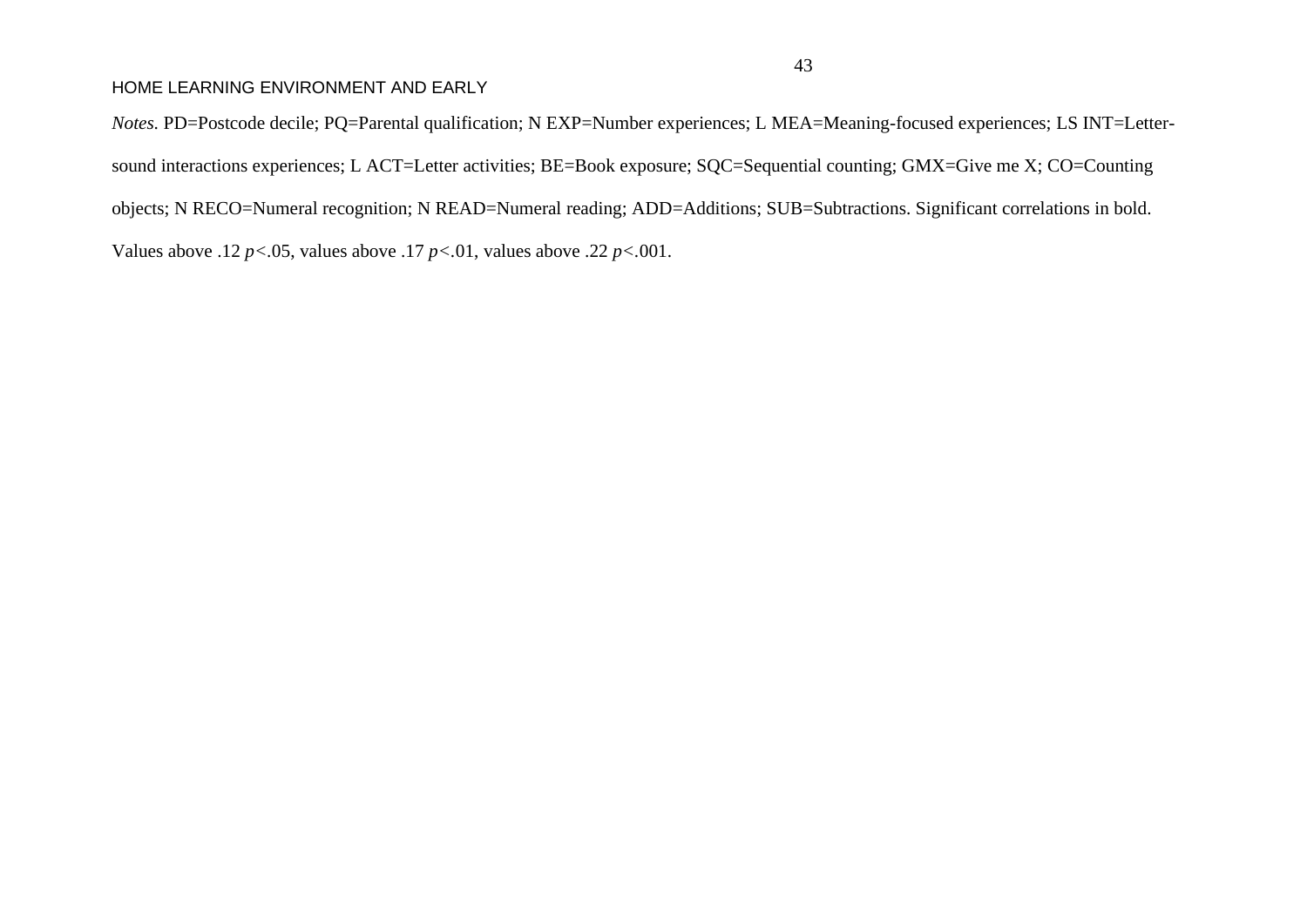# **Table 2**

|                           | $\mathbf{1}$     | $\overline{2}$   | 3         | $\overline{4}$   | 5                | 6                | $\overline{7}$   | 8                |
|---------------------------|------------------|------------------|-----------|------------------|------------------|------------------|------------------|------------------|
| 1. Rhyme awareness        |                  | .48              | .35       | .32              | .15              | .20              | .17              | .26              |
| 2. Alliteration awareness |                  | $\blacksquare$   | .33       | .38              | .29              | .19              | .05              | .25              |
| 3. Naming vocabulary      |                  |                  |           | .37              | .34              | .33              | .24              | .30              |
| 4. Receptive vocabulary   |                  |                  |           |                  | .25              | .32              | .26              | .32              |
| 5. Matrices               |                  |                  |           |                  |                  | .26              | .18              | .31              |
| 6. Picture similarities   |                  |                  |           |                  |                  |                  | .26              | .31              |
| 7. Big/Little Stroop      |                  |                  |           |                  |                  |                  |                  | .30              |
| 8. Fish/Shark d'          |                  |                  |           |                  |                  |                  |                  |                  |
| $\boldsymbol{M}$          | 4.36             | 3.73             | 127.12    | 16.99            | 57.92            | 92.60            | 75.70            | 1.74             |
| <b>SD</b>                 | 2.71             | 2.80             | 15.09     | 4.77             | 18.39            | 12.36            | 26.71            | 1.12             |
| $\boldsymbol{N}$          | 254              | 263              | 265       | 257              | 265              | 256              | 251              | 242 <sup>a</sup> |
| $\alpha$                  | .83 <sup>b</sup> | .84 <sup>b</sup> | $.73^{b}$ | .89 <sup>b</sup> | .75 <sup>b</sup> | .79 <sup>b</sup> | .77 <sup>c</sup> |                  |

*Descriptive Statistics and Correlations for the Language and Cognitive Measures*

*Notes.* Significant correlations in bold. Values above .21 *p<.*05, values above .17 *p<.*01, values above .13  $p$ <.001. <sup>a</sup> d' indexes could not be calculated for 8 children for the Fish/Shark measure due to their random response pattern. All other missing data on this and the other measures is due to child absence during the testing schedule. <sup>b</sup> Inter-tem reliability of the standardisation sample. <sup>c</sup> Inter-tem reliability of older preschool sample (Kochanska et al., 2000).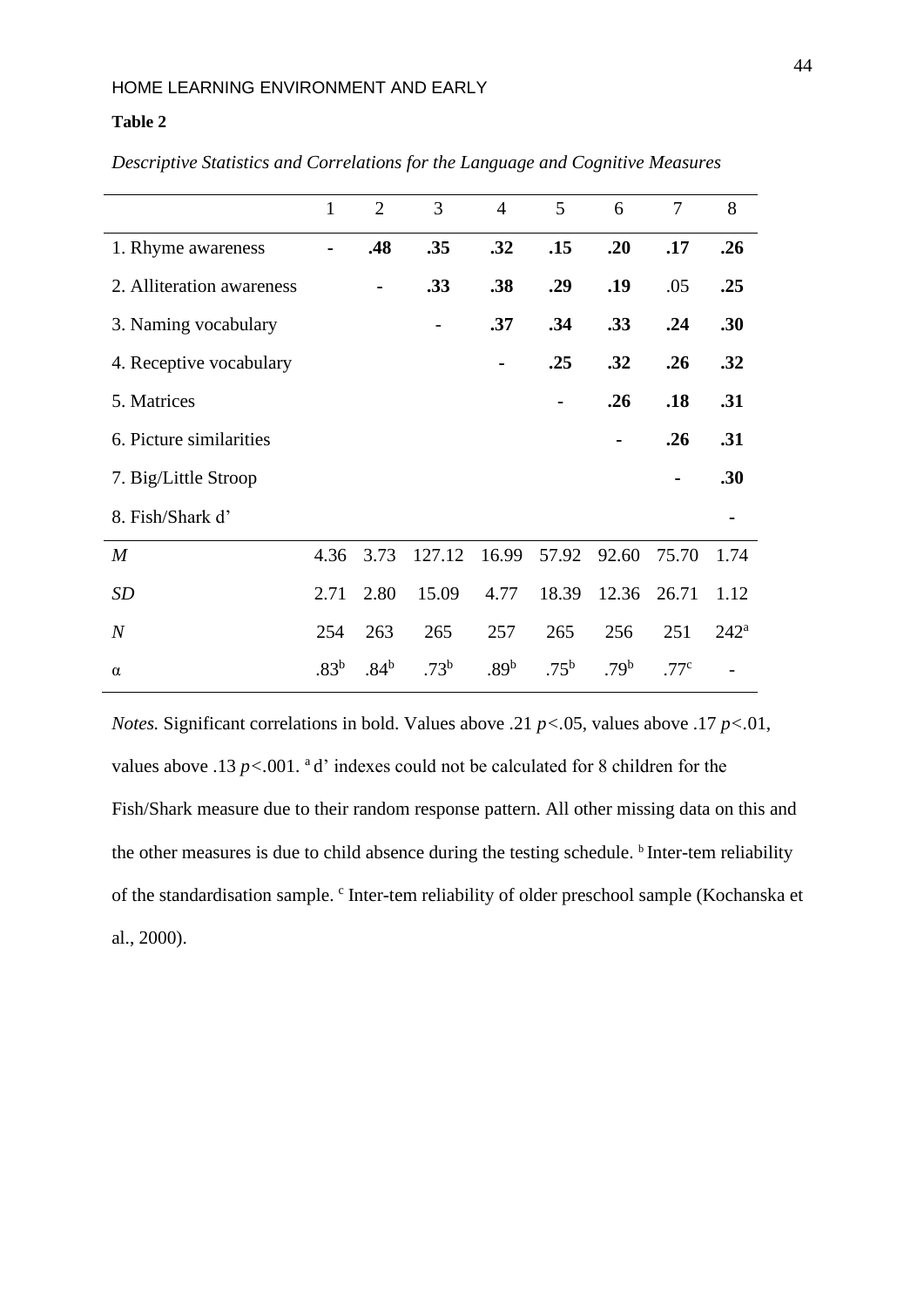#### **Table 3**

*Correlations Among the Demographic Variables, the Home Learning Scales and the Number, Cognitive and Language Composite Measures*

|                    | $\mathbf{1}$   | $\mathbf{2}$ | 3                        | $\overline{4}$           | 5   | 6                        | $7\overline{ }$ | 8                        | 9              | 10  | 11  | 12  | 13  | 14  | 15  |
|--------------------|----------------|--------------|--------------------------|--------------------------|-----|--------------------------|-----------------|--------------------------|----------------|-----|-----|-----|-----|-----|-----|
| 1. PD              | $\blacksquare$ |              |                          |                          |     |                          |                 |                          |                |     |     |     |     |     |     |
| 2. PQ              | .42            |              |                          |                          |     |                          |                 |                          |                |     |     |     |     |     |     |
| 3. N EXP           | $-.03$         | $-.01$       | $\overline{\phantom{a}}$ |                          |     |                          |                 |                          |                |     |     |     |     |     |     |
| 4. L MEA           | .01            | $.08\,$      | .51                      | $\overline{\phantom{a}}$ |     |                          |                 |                          |                |     |     |     |     |     |     |
| <b>5. LS INT</b>   | .02            | .01          | .73                      | .50                      |     |                          |                 |                          |                |     |     |     |     |     |     |
| 6. L ACT           | $-.11$         | $-.16$       | .72                      | .42                      | .70 | $\overline{\phantom{a}}$ |                 |                          |                |     |     |     |     |     |     |
| 7. BE              | .19            | .21          | .17                      | .14                      | .18 | .03                      | Ξ.              |                          |                |     |     |     |     |     |     |
| 8. COUNT $T_1$     | .09            | .07          | .29                      | .07                      | .33 | .24                      | .11             | $\overline{\phantom{a}}$ |                |     |     |     |     |     |     |
| 9. N TRANSC $T_1$  | .13            | .10          | .29                      | $-.04$                   | .32 | .17                      | .08             | .62                      | $\blacksquare$ |     |     |     |     |     |     |
| 10. CALC $T_1$     | .07            | .08          | .20                      | .02                      | .29 | .13                      | .04             | .53                      | .62            |     |     |     |     |     |     |
| 11. LANG $T2$      | .06            | .09          | .20                      | .08                      | .31 | .16                      | .12             | .44                      | .45            | .44 |     |     |     |     |     |
| 12. N-VERB $T_2$   | $-.06$         | $-.02$       | .16                      | .03                      | .20 | .21                      | .11             | .39                      | .36            | .34 | .49 |     |     |     |     |
| 13. COUNT $T_3$    | $-.02$         | .06          | .28                      | .05                      | .32 | .25                      | .04             | .49                      | .51            | .48 | .45 | .35 |     |     |     |
| 14. N TRANSC $T_3$ | .06            | .10          | .28                      | $-.10$                   | .33 | .15                      | .06             | .51                      | .66            | .48 | .44 | .38 | .67 | ٠   |     |
| 15. CALC $T_3$     | .15            | .15          | .16                      | $-.05$                   | .23 | .14                      | $-.03$          | .47                      | .52            | .55 | .46 | .33 | .63 | .63 |     |
| $\boldsymbol{N}$   | 271            | 270          | 274                      | 274                      | 274 | 274                      | 268             | 274                      | 274            | 274 | 253 | 236 | 232 | 232 | 232 |

*Notes.* PD=Postcode decile; PQ=Parental qualification; N EXP=Number experiences; L MEA=Meaning-focused experiences; LS INT=Letter-

sound interactions experiences; L ACT=Letter activities; BE=Book exposure; COUNT=Counting; N. TRANSC=Number transcoding;

CALC=Calculations; LANG=Language abilities; N-VERB=Nonverbal abilities. Significant correlations in bold. Values above .13 *p<.*05, values above .17 *p<.*01, values above .22 *p<.*001.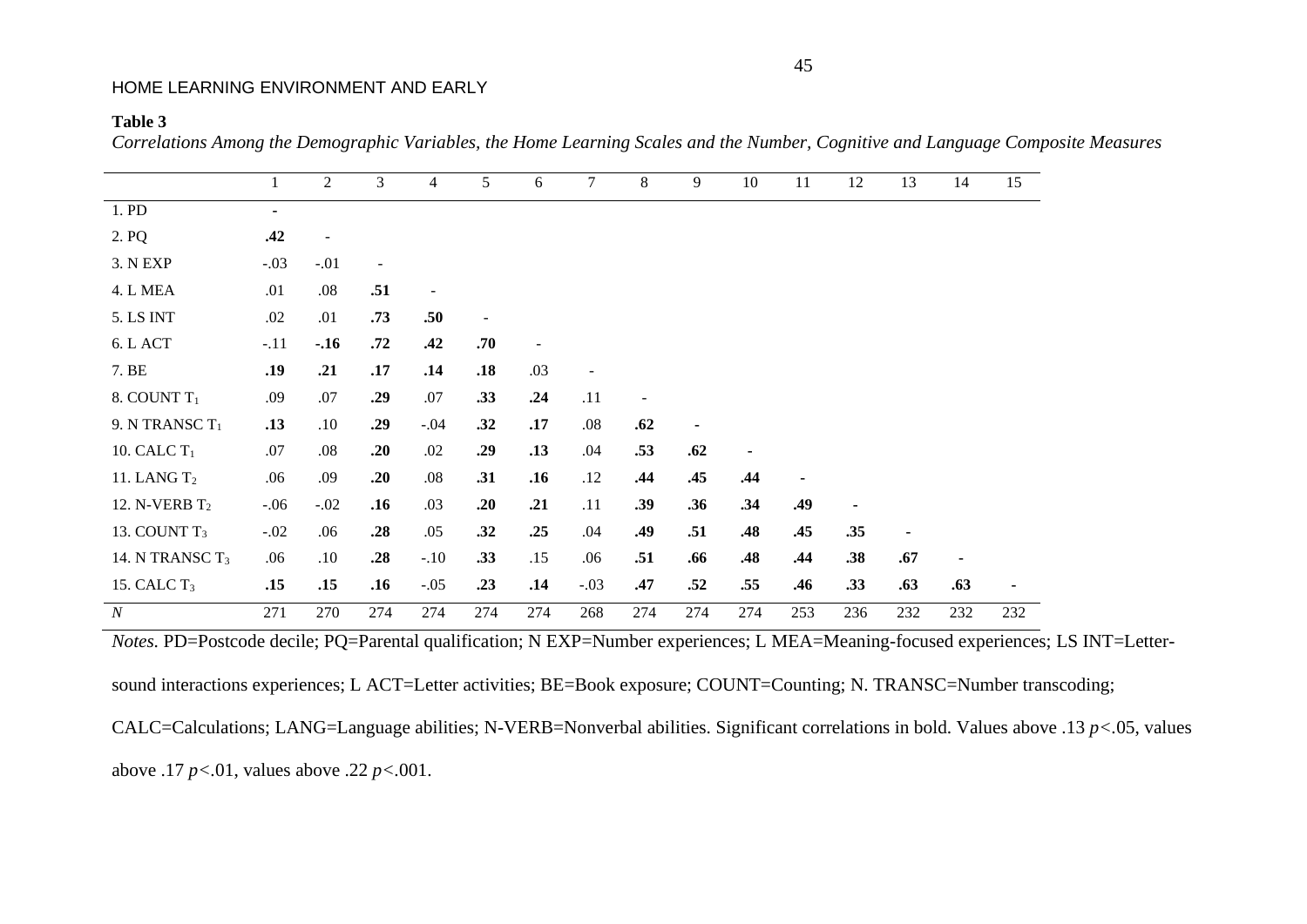# **Table 4**

*Hierarchical Regressions Analysing the Relations between Letter-sound Interaction Experiences at T1 and the Number Skills at T3, Controlling for the Autoregressive Effect of Initial Number Skill Level, Language and Nonverbal Abilities*

|         |                                               | Counting $T_3$ | Number transcoding $T_3$ | Calculation $T_3$ |
|---------|-----------------------------------------------|----------------|--------------------------|-------------------|
| Model 1 | Step 1. Autoregressor                         |                |                          |                   |
|         | Preschool number skill $(T_1)$                | .49***         | $.64***$                 | $.53***$          |
|         | $\,F$                                         | 63.59          | 141.84                   | 77.41             |
|         | $R^2$                                         | $.24***$       | $.42***$                 | $.28***$          |
| Model 2 | Step 1. Autoregressor                         |                |                          |                   |
|         | Preschool number skill $(T_1)$                | $.34***$       | $.54***$                 | $.40***$          |
|         | Step 2. Language and nonverbal abilities      |                |                          |                   |
|         | Language $(T_2)$                              | $.25**$        | $.15*$                   | $.23**$           |
|         | Nonverbal abilities $(T_2)$                   | .11            | .11                      | .08               |
|         | $\boldsymbol{F}$                              | 30.75          | 55.11                    | 33.61             |
|         | $R^2$                                         | $.32***$       | $.46***$                 | $.34***$          |
|         | $\Delta R^2$                                  | $.08***$       | $.04**$                  | $.06***$          |
| Model 3 | Step 1. Control Variables                     |                |                          |                   |
|         | Preschool number skill $(T_1)$                | $.31***$       | $.52***$                 | $.40***$          |
|         | Step 2. Language and nonverbal abilities      |                |                          |                   |
|         | Language $(T_2)$                              | $.21**$        | $.13*$                   | $.23**$           |
|         | Nonverbal abilities $(T_2)$                   | .10            | .11                      | .08               |
|         | Step 3. Home learning                         |                |                          |                   |
|         | Letter-sound interactions experiences $(T_1)$ | $.14*$         | .09                      | .00.              |
|         | $\boldsymbol{F}$                              | 24.78          | 42.16                    | 25.08             |
|         | $R^2$                                         | $.34***$       | $.46***$                 | $.34***$          |
|         | $\triangle R^2$                               | $.02*$         | .01                      | .00.              |

*Notes*. F values relate to  $R^2$ . If not specified values reported are the standardised regression coefficients Model 1 *df*=1, 200; Model 2 *df*=3,198; Model 3 *df=*4,197. \**p<.*05, two-tailed. \*\**p<.*01, two-tailed. \*\*\**p<.*001 two-tailed.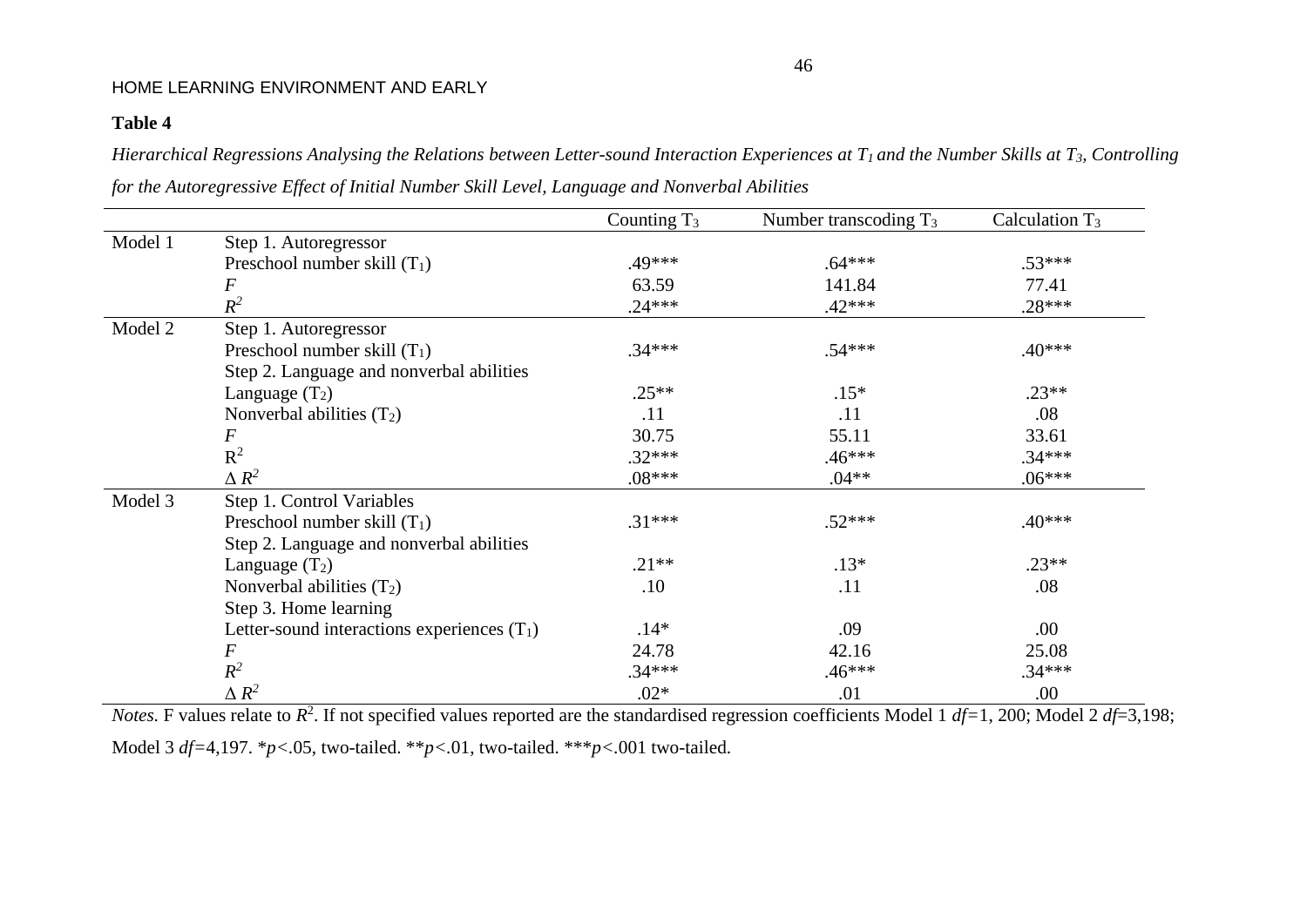# **Figure 1**

*Longitudinal Path Analysis Predicting the Number Skills at Time 3 from the Home Learning Scales and the Demographic Variables at time 1*



*Note.* Letter-sound interactions = Letter-sound interaction experiences. Only statistically significant paths  $(p<0.05)$  illustrated. *N*=226, cases with missing data are excluded from the presented model. Repeating the model using FIML approach does not result in significant differences. All significant paths remain significant and no other paths become significant.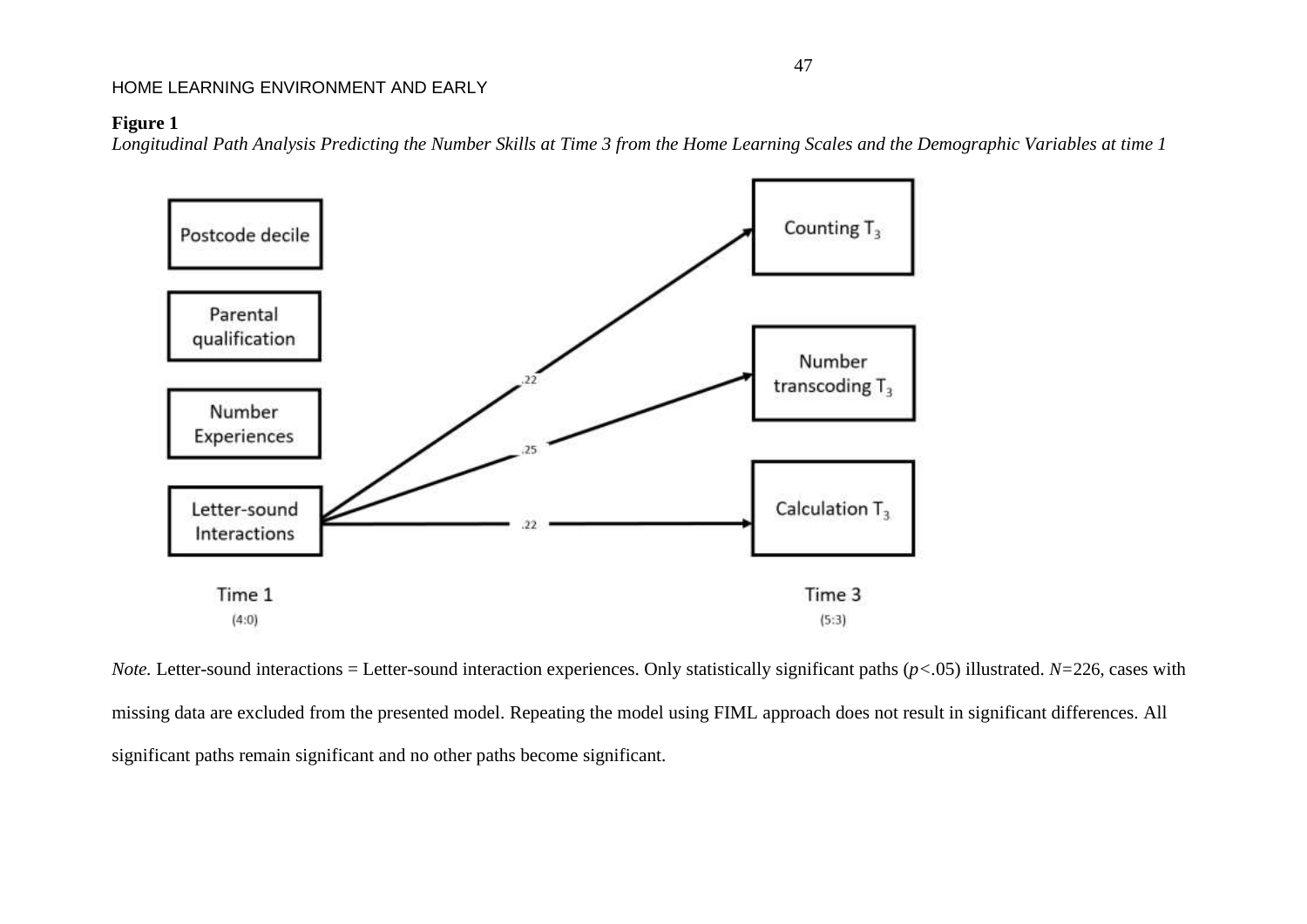# **Figure 2**

*Longitudinal Path Analysis Model Predicting the Number Skills at Time 3 from the Letter-sound Interactions Scale at Time 1 and the Language* 

*and Cognitive Composite Measures at Time 2*



*Note.* Letter-sound interactions = Letter-sound interaction experiences. Only statistically significant paths (*p<.*05) illustrated. *N=*204, cases with missing data are excluded from the presented model. Repeating the model using FIML approach does not result in significant differences. All significant paths remain significant and no other paths become significant.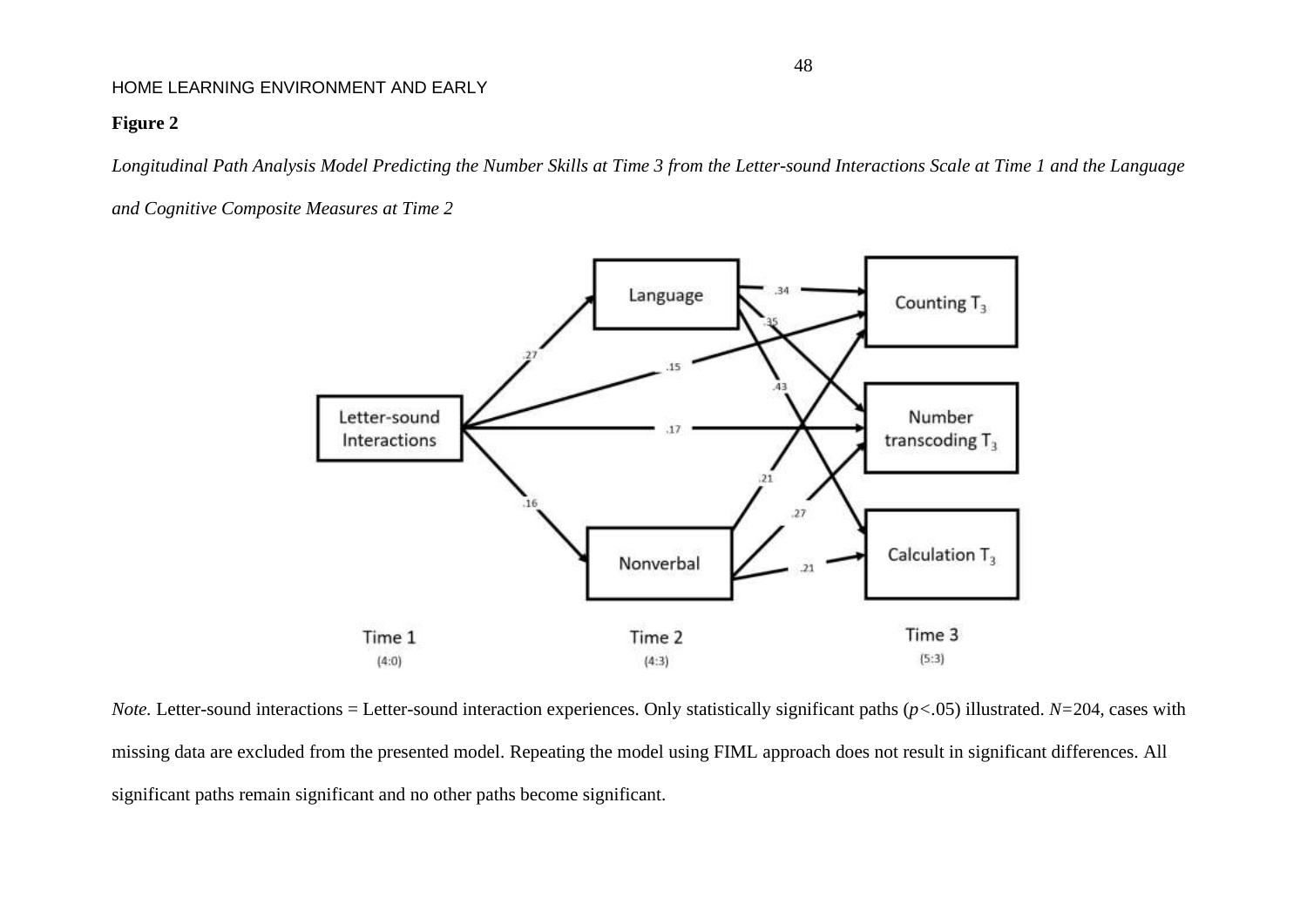# **Figure 3**

*Longitudinal Path Analysis Model Predicting the Number Skills at Time 3 from the Letter-sound Interactions Scale at Time 1 and the Language* 

*and Cognitive Composite Measures at Time 2 with the Autoregressive Effect of Time 1 Number Skills Controlled*



*Note.* Letter-sound interactions = Letter-sound interaction experiences. Only statistically significant paths  $(p<0.05)$  illustrated. Note the poor fit of this model discussed in the results section. *N*=204, cases with missing data are excluded from the presented model. Repeating the model using FIML approach results in minimal differences. All significant paths remain significant. Only the path from nonverbal abilities to counting becomes significant.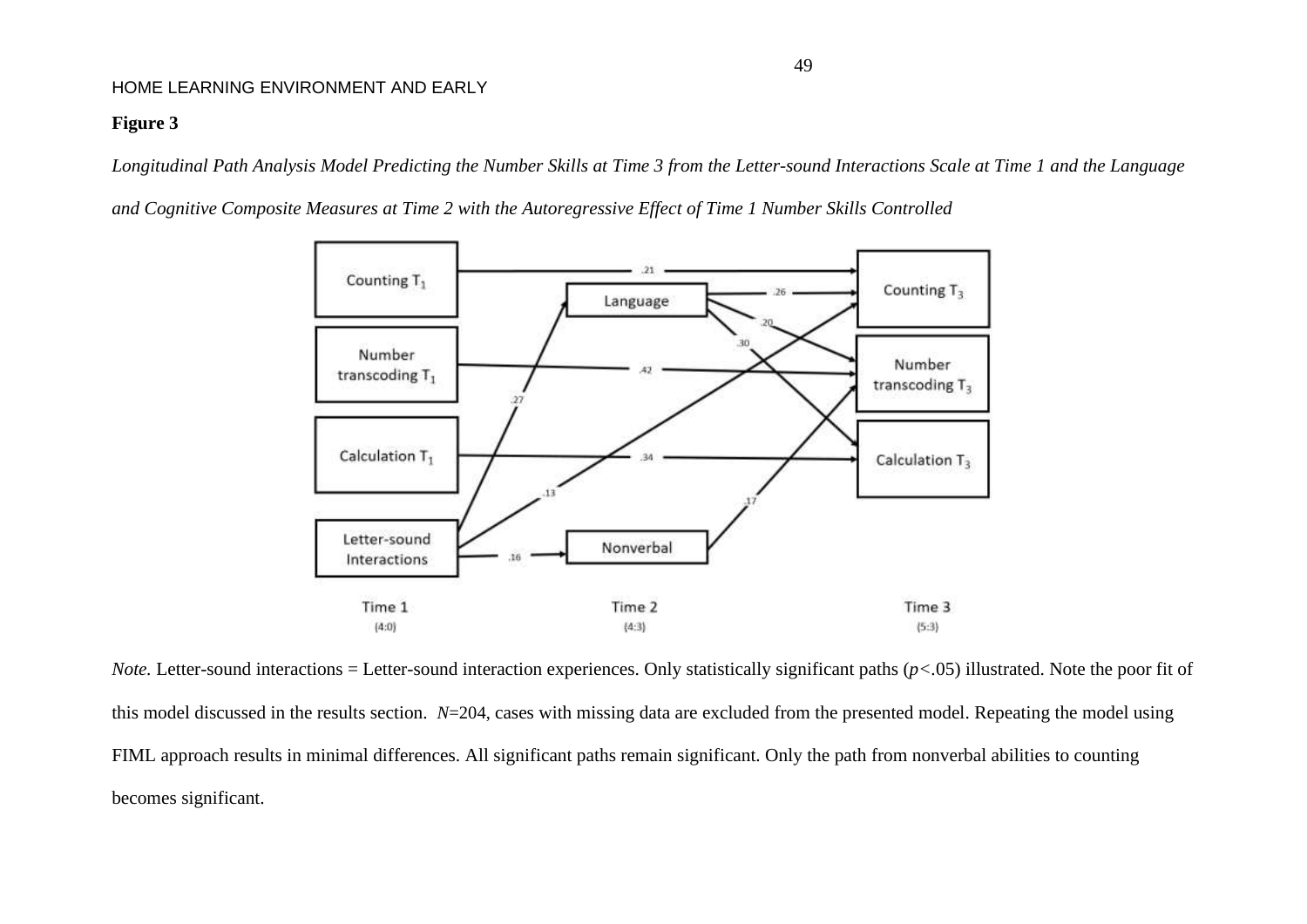# **Appendix A**

# *Descriptive Statistics and Factor Loadings for Exploratory Factor Analysis Using the*

| Item                                   | Mean | <b>SD</b> | Missing<br>Responses | Factor<br>loading |
|----------------------------------------|------|-----------|----------------------|-------------------|
| Is encouraged to point out or identify |      |           |                      |                   |
| numbers in books or the environment    | 3.72 | 1.32      | 2                    | .74               |
| (e.g. "What number is on the bus? Can  |      |           |                      |                   |
| you see a number 8?")                  |      |           |                      |                   |
| Is taught the names of numbers (e.g.   | 3.43 | 1.21      | 2                    | .67               |
| "This is number 8")                    |      |           |                      |                   |
| Writes or traces numbers               | 2.32 | 1.46      | $\overline{2}$       | .64               |
| Completes number activities in         | 1.73 | 1.33      | 3                    | .59               |
| magazines or workbooks                 |      |           |                      |                   |
| Plays games that involve number        | 2.07 | 1.25      | 1                    | .54               |
| cards, dice or a number spinner        |      |           |                      |                   |
| Discusses numbers or quantity with an  |      |           |                      |                   |
| adult (e.g. "How many blocks are       | 3.81 | 1.18      | $\overline{A}$       | .51               |
| there?", "Who has more                 |      |           |                      |                   |
| sandwiches?")                          |      |           |                      |                   |
| Recites numbers in order <sup>a</sup>  | 4.17 | 1.01      | 1                    |                   |
| Sings number songs (e.g. Ten Little    | 3.47 | 1.26      | 2                    |                   |
| Monkeys, This Old Man) $^{\rm b}$      |      |           |                      |                   |
| Number experiences c                   | 3.08 | 0.83      |                      |                   |

*Principal Axis Method of the Home Number Experiences Items* 

*Notes.*  $N=274$ ,  $\alpha$ =.79. <sup>a</sup>Item excluded from the analyses due to lack of variability in response

(operationalized as a mean item score within 1 point of the maximum or minimum or a

standard deviation  $\lt 1$ ). <sup>b</sup> Item excluded from EFA due to low inter-item correlations within

the scale. <sup>c</sup>The mean response to the items contained in the number scale.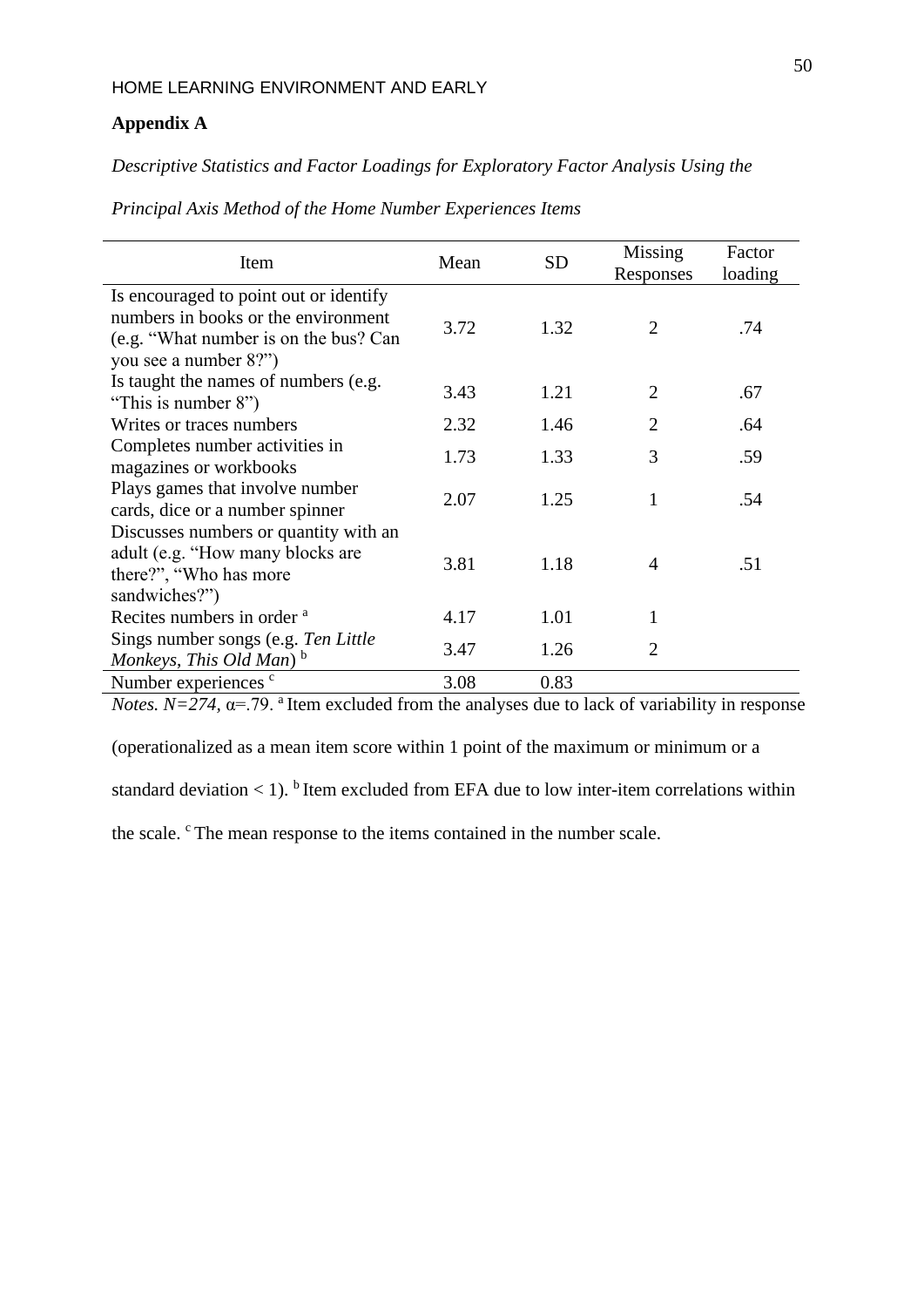# **Appendix B**

*Descriptive Statistics and Factor Loadings for Exploratory Factor Analysis Using the* 

| Item                                              | Mean | <b>SD</b> | Missing<br>Responses | Factor<br>loading |
|---------------------------------------------------|------|-----------|----------------------|-------------------|
| Discusses stories with an adult (e.g.             |      |           |                      |                   |
| "What do you think happens next? Do               | 3.70 | 1.08      | 3                    | .70               |
| you think the bunny is frightened?")              |      |           |                      |                   |
| Is encouraged to point out or identify            |      |           |                      |                   |
| pictures in books (e.g. "Can you point to         | 3.88 | 1.07      | $\overline{2}$       | .65               |
| the elephant?")                                   |      |           |                      |                   |
| Is encouraged to choose books that                | 3.78 | 1.03      | 1                    | .63               |
| interest them to look at with an adult            |      |           |                      |                   |
| Is encouraged to use books to follow-up           |      |           |                      |                   |
| interests or experiences they have (e.g.          | 2.24 | 1.35      | 3                    |                   |
| looking at a space book because that had          |      |           |                      | .58               |
| talked about space at preschool)                  |      |           |                      |                   |
| Discusses with an adult how things work           |      |           |                      |                   |
| or what they mean (e.g. "Why do you               |      |           |                      |                   |
| think the ice lolly is melting?",                 | 3.62 | 1.42      | $\overline{4}$       | .51               |
| "Nocturnal animals sleep in the day")             |      |           |                      |                   |
| Looks at factual books (e.g. books about          |      |           |                      |                   |
| animals, space or transport)                      | 2.90 | 1.27      | $\mathbf{1}$         | .49               |
| Has stories read to them <sup>a</sup>             | 4.14 | 0.78      | $\theta$             |                   |
| Makes up songs, stories or rhymes b               | 3.72 | 1.41      | 3                    |                   |
| Meaning-focused literacy experiences <sup>c</sup> | 3.50 | 0.74      |                      |                   |

*Principal Axis Method of the Home Meaning-focused Literacy Experiences Items* 

*Notes.*  $N=274$ ,  $\alpha = .76$ . <sup>a</sup>Item excluded from the analyses due to lack of variability in scores

(operationalized as a mean item score within 1 point of the maximum or minimum or a standard deviation  $\lt 1$ ). <sup>b</sup> Item excluded from EFA due to low inter-item correlations within the scale (operationalized as a correlation coefficient  $\lt$  .3). <sup>c</sup>The mean response to the items contained in the meaning-focused literacy scale.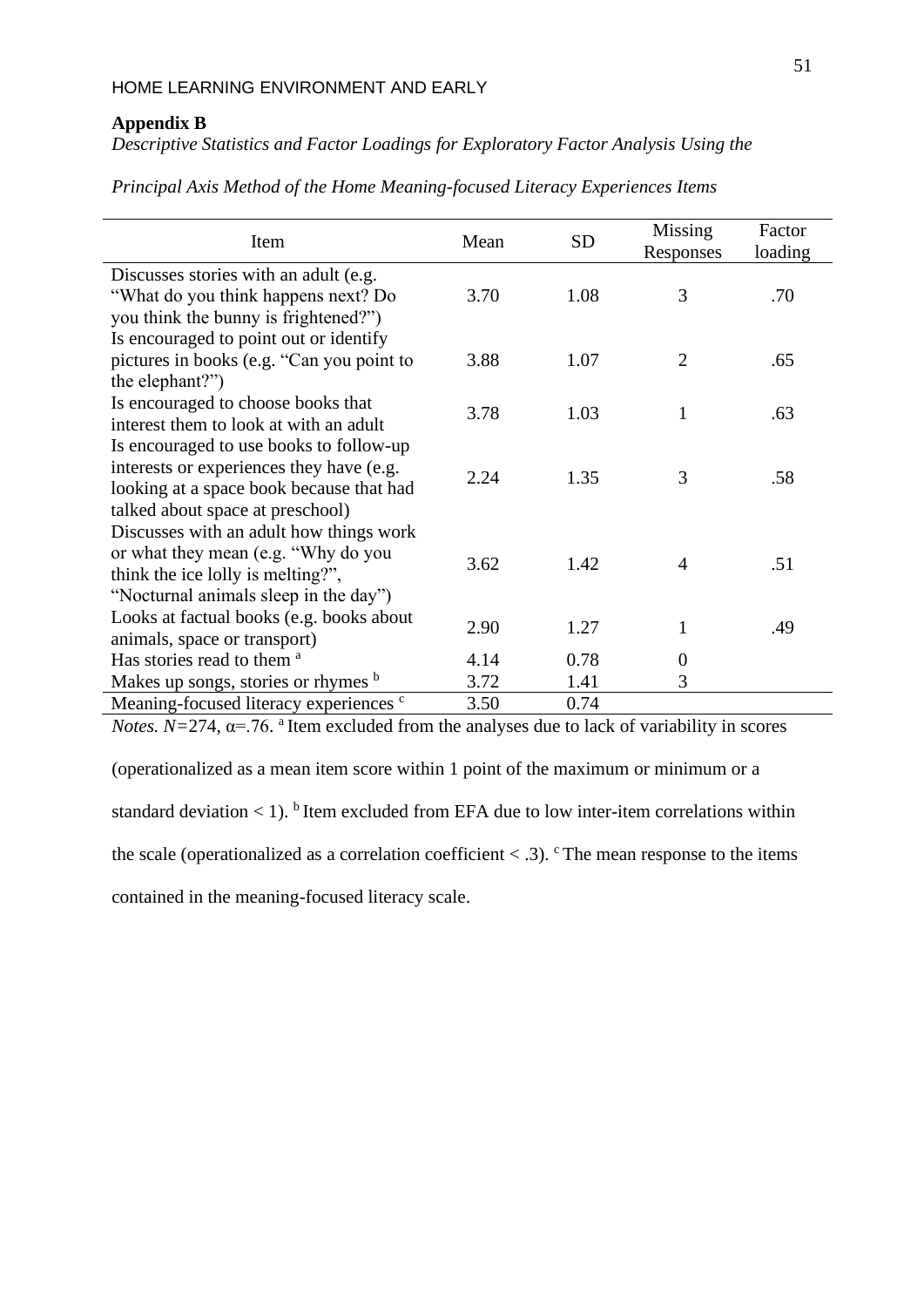# **Appendix C**

*Descriptive Statistics and Factor Loadings for Exploratory Factor Analysis Using the* 

|  | Principal Axis Method of the Home Code-focused Literacy Experiences Items |  |  |  |  |
|--|---------------------------------------------------------------------------|--|--|--|--|
|  |                                                                           |  |  |  |  |

| Item                                                                                                 | Mean | <b>SD</b> | Missing        | Factor 1 | Factor 2                                                  |  |
|------------------------------------------------------------------------------------------------------|------|-----------|----------------|----------|-----------------------------------------------------------|--|
|                                                                                                      |      |           | Responses      | loading  | loading                                                   |  |
| Is prompted to identify letters                                                                      | 3.21 | 1.50      |                | .82      |                                                           |  |
| in books or the environment                                                                          |      |           |                |          |                                                           |  |
| (e.g. "Can you see a's' on the                                                                       |      |           |                |          |                                                           |  |
| sign?", "What letter does the                                                                        |      |           |                |          |                                                           |  |
| word cat begin with?")                                                                               |      |           |                |          |                                                           |  |
| Talks about letter sounds<br>with an adult (e.g. "What                                               |      |           |                |          |                                                           |  |
| sound does snake start                                                                               |      |           |                |          |                                                           |  |
| with?", "Can you think of                                                                            | 3.28 | 1.40      | 2              | .82      |                                                           |  |
| any other words starting with                                                                        |      |           |                |          |                                                           |  |
| $\cdot$ s''?                                                                                         |      |           |                |          |                                                           |  |
| Is taught the names or sounds                                                                        |      |           |                |          |                                                           |  |
| of letters or how to 'sound                                                                          | 3.64 | 1.32      | $\overline{0}$ | .52      | .17                                                       |  |
| out' words                                                                                           |      |           |                |          |                                                           |  |
| Forms or traces letters or                                                                           | 2.78 | 1.53      | 3              | .40      | .16                                                       |  |
| writes their name                                                                                    |      |           |                |          |                                                           |  |
| Plays with puzzles or games                                                                          | 2.68 | 1.30      | $\mathbf{1}$   |          | .79                                                       |  |
| involving letters<br>Sings or recites the alphabet                                                   | 2.93 | 1.51      | $\overline{4}$ |          | .67                                                       |  |
| Completes activities                                                                                 |      |           |                |          |                                                           |  |
| involving letters or sounds in                                                                       | 1.89 | 1.33      | $\overline{4}$ |          | .62                                                       |  |
| magazines or workbooks                                                                               |      |           |                |          |                                                           |  |
| Letter-sound interaction                                                                             |      |           |                |          |                                                           |  |
| experiences <sup>a</sup>                                                                             | 3.24 | 1.10      |                |          |                                                           |  |
| Letter activities b<br>$\mathbf{M}$ $\mathbf{M}$ $\mathbf{M}$ $\mathbf{A}$ $\mathbf{A}$ $\mathbf{M}$ | 2.50 | 1.14      |                |          | $\mathbf{r}$ , $\mathbf{r}$ , $\mathbf{r}$ , $\mathbf{r}$ |  |

*Notes.*  $N = 274$ . <sup>a</sup> The mean response to the items contained in the letter-sound interactions

scale (factor 1,  $\alpha$ =.76). <sup>b</sup>The mean response to the items contained in the letter activities scale

(factor 2,  $\alpha = .74$ ).